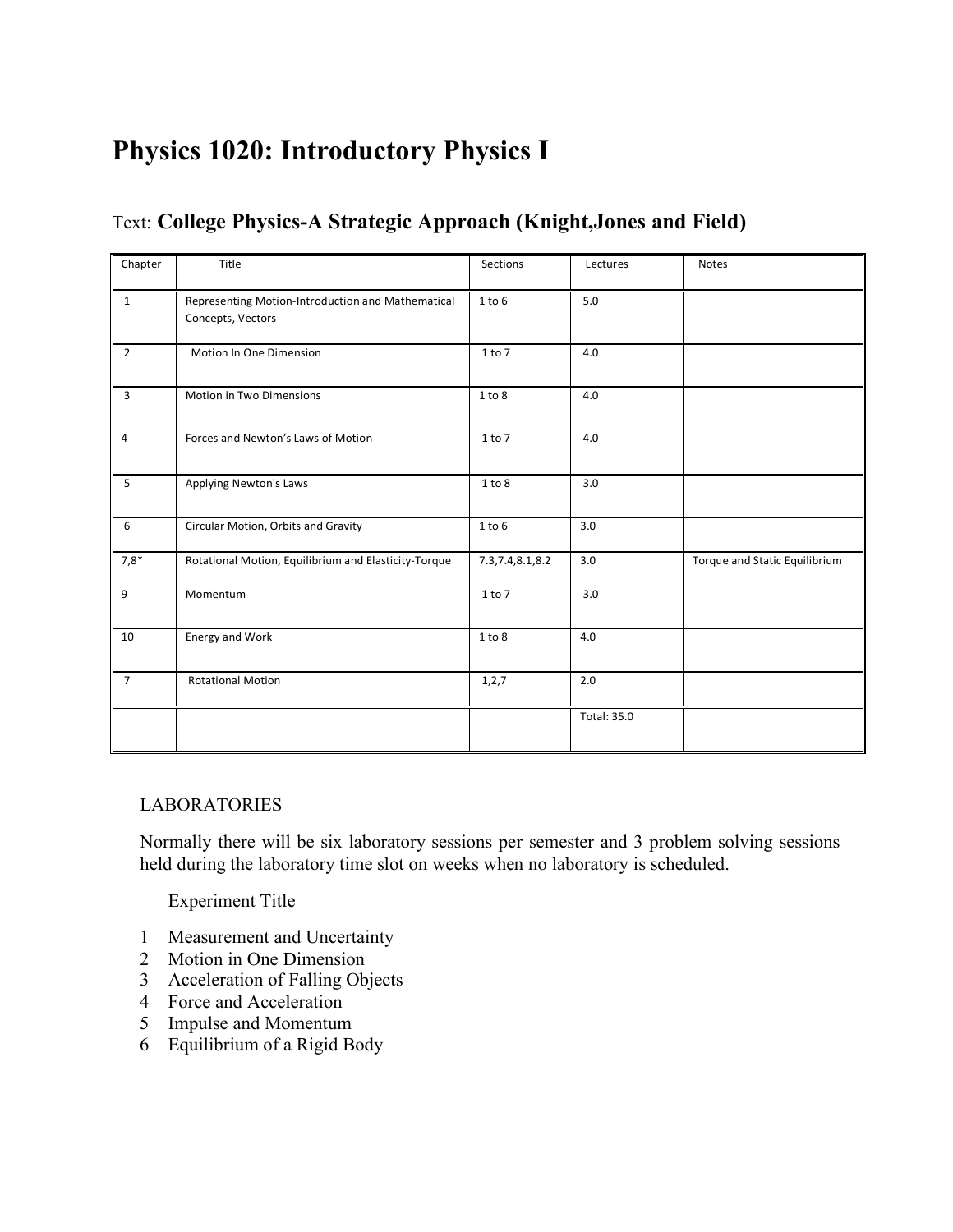# **Physics 1021: Introductory Physics II**

| Chapter | Title                             | Sections   | Lectures    | Notes                          |
|---------|-----------------------------------|------------|-------------|--------------------------------|
| 14      | Oscillations                      | $1$ to $6$ | $5.0\,$     | Review Sect 8.3<br>Hooke's Law |
| 15      | Travelling Waves and Sound        | 1 to 7     | $5.0\,$     |                                |
| 16      | Superposition and Standing Waves  | $1$ to $7$ | 4.0         |                                |
| 13      | Fluids                            | 1 to 7     | 8.0         |                                |
| 20      | <b>Electric Forces and Fields</b> | $1 to 5$   | 4.0         |                                |
| 21      | <b>Electric Potential</b>         | $1 - 5$    | $2.0\,$     |                                |
| 22      | <b>Current and Resistance</b>     | All        | 2.0         |                                |
| 23      | Circuits                          | All        | 2.0         |                                |
| 24      | Magnetism                         | 1,2,5,6    | 3.0         |                                |
|         |                                   |            |             |                                |
|         |                                   |            | Total: 35.0 |                                |

# Text: **College Physics-A Strategic Approach (Knight,Jones and Field)**

# LABORATORIES

Normally there will be six laboratory sessions per semester and 3 problem solving sessions held during the laboratory time slot on weeks when no laboratory is scheduled.

Experiment Title

- Introduction to Simple Harmonic Motion
- Standing Waves
- Sound and Resonance
- Buoyancy
- Vector Nature of Magnetic Fields
- Ohm's Law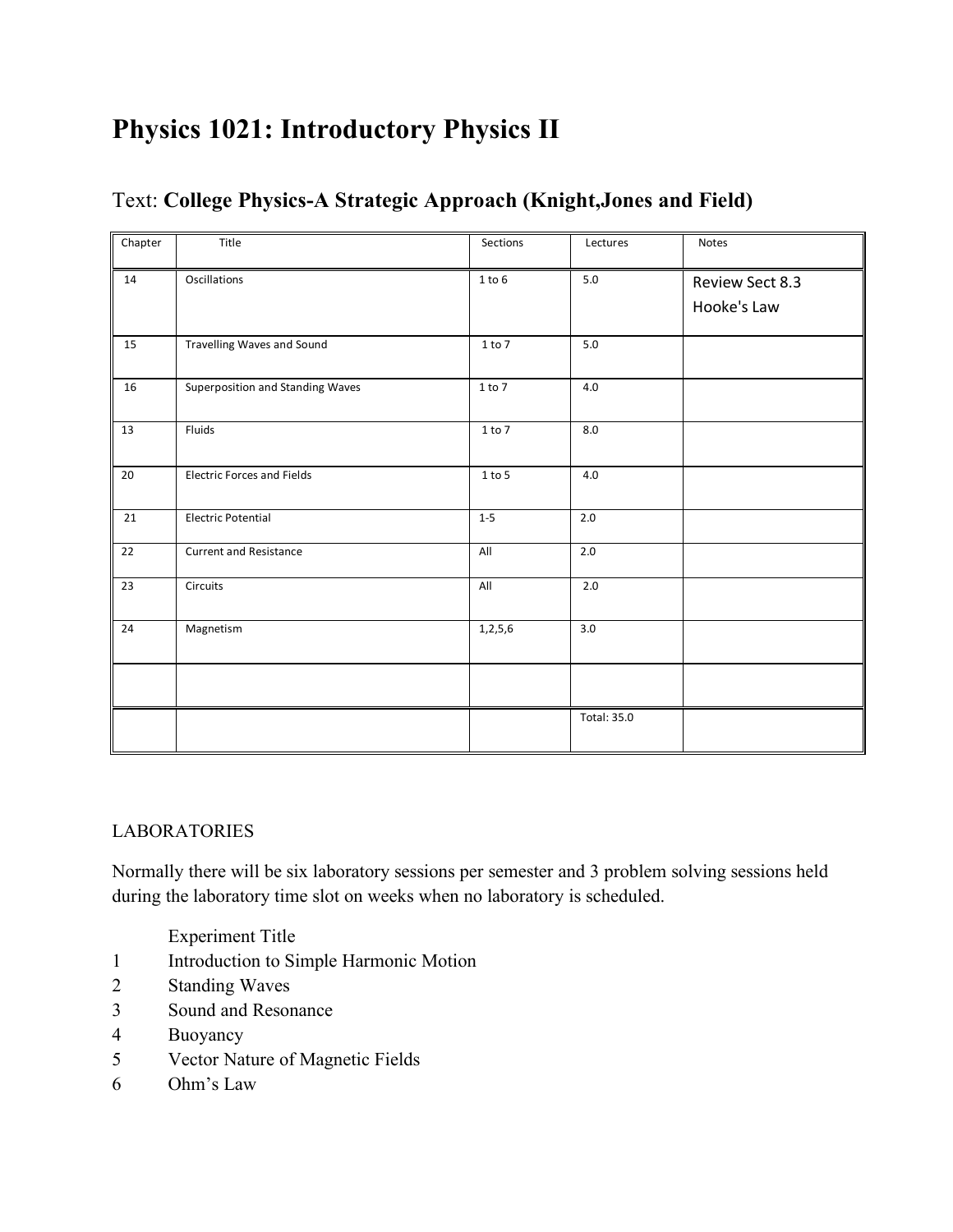# **Physics 1050: General Physics I – Mechanics**

# Text: **R. A. Serway & J. E. Jewett, Jr.** *Principles of Physics, 5th edition.*

| <b>TOPIC</b>                                                                                                                                                                                                                          | <b>Chapters</b><br>From<br><b>Textbook</b> | <b>Number</b><br><sub>of</sub><br><b>Lectures</b> |
|---------------------------------------------------------------------------------------------------------------------------------------------------------------------------------------------------------------------------------------|--------------------------------------------|---------------------------------------------------|
| <b>Introduction (review)</b>                                                                                                                                                                                                          | $1.1 - 1.9$                                | $\mathbf{2}$                                      |
| Dimensional Analysis<br>Unit Conversion<br>Vectors and Scalars                                                                                                                                                                        |                                            |                                                   |
| 1D Motion (review and introduction to calculus approach)                                                                                                                                                                              | $2.1 - 2.7$                                | 2.5                                               |
| Velocity and Acceleration<br>Motion Diagrams<br>Free Fall                                                                                                                                                                             |                                            |                                                   |
| 2D Motion                                                                                                                                                                                                                             | $3.1 - 3.6$                                | 3                                                 |
| Position, Velocity and Acceleration Vectors<br>Two Dimensional Motion with Constant Acceleration<br>Projectile Motion<br>Uniform Circular Motion<br>Tangential and Radial Acceleration<br>Relative Velocity and Relative Acceleration |                                            |                                                   |
| <b>Special Relativity (Optional)</b>                                                                                                                                                                                                  | $9.1 - 9.5$                                | $\mathbf{1}$                                      |
| Principle of Galilean Relativity<br>Einstein's Principle of Relativity<br>Time Dilation and Length Contraction                                                                                                                        |                                            |                                                   |
| <b>Newton's Laws (review)</b>                                                                                                                                                                                                         | $4.1 - 4.7$                                | $\overline{2}$                                    |
| Concept of Force and Mass<br>Newton's Laws                                                                                                                                                                                            |                                            |                                                   |
| <b>Application of Newton's Laws</b>                                                                                                                                                                                                   | $5.1 - 5.3$                                | 3                                                 |
| Friction<br>Nonuniform Circular Motion<br>Motion in Presence of Velocity Dependent Resistive Forces                                                                                                                                   |                                            |                                                   |
| <b>Work and Energy</b>                                                                                                                                                                                                                | $6.1 - 6.5$                                | $\mathbf{2}$                                      |
| Systems and Environments<br>Work Done by a Constant Force<br>The Scalar Product<br>Work Done by a Varying Force<br>Work-Kinetic Energy Theorem                                                                                        |                                            |                                                   |
| <b>Potential Energy</b>                                                                                                                                                                                                               | $6.6 - 6.10$                               | $\boldsymbol{2}$                                  |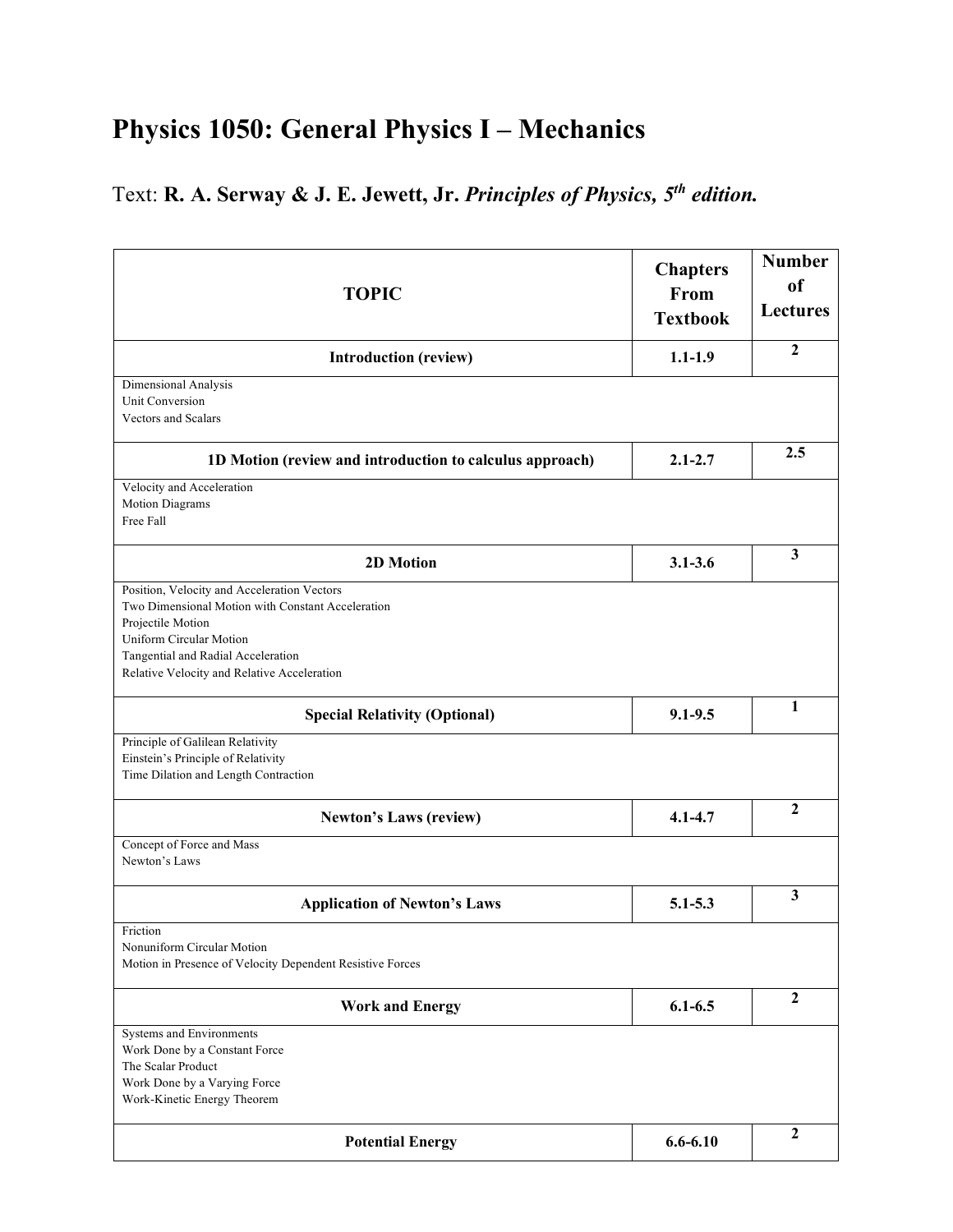| Potential Energy of a System                               |                |                |
|------------------------------------------------------------|----------------|----------------|
| Conservative and Non-conservative Forces                   |                |                |
| Conservative Forces and Potential Energy                   |                |                |
| Gravitational Potential Energy                             |                |                |
| <b>Energy Diagrams</b>                                     |                |                |
|                                                            |                |                |
| <b>Conservation of Energy, Power</b>                       | $7.1 - 7.6$    | 2              |
| Energy in Isolated and Nonisolated Systems                 |                |                |
| Work Energy Theorem                                        |                |                |
| Power                                                      |                |                |
| <b>Momentum and Collisions</b>                             | $8.1 - 8.7$    | 4              |
| Linear Momentum                                            |                |                |
|                                                            |                |                |
| Momentum in Isolated and Nonisolated Systems<br>Collisions |                |                |
| Center of Mass                                             |                |                |
| Motion of a System of Particles                            |                |                |
|                                                            |                |                |
| <b>Rotations and Torque</b>                                | $10.1 - 10.10$ | $\overline{7}$ |
| Angular Position, Speed and Acceleration                   |                |                |
| Rigid Object Under Constant Angular Acceleration           |                |                |
| Relations Between Rotational and Translational Quantities  |                |                |
| Rotational Kinetic Energy                                  |                |                |
| Torque and Vector Product                                  |                |                |
| Rigid Object in Equilibrium and Under a Net Torque         |                |                |
| Energy Considerations in Rotational Motion                 |                |                |
| Angular Momentum in Isolated and Non-isolated Systems      |                |                |
| Rolling Motion of Rigid Objects                            |                |                |
| Precessional Motion (Gyroscopes) - optional                |                |                |
| <b>Oscillations</b>                                        | 12.1-12.7      | 3              |
| Motion of and Object Attached to a Spring                  |                |                |
| Particle in Simple Harmonic Motion                         |                |                |
| Energy of the Simple Harmonic Oscillator                   |                |                |
| Simple and Physical Pendulum                               |                |                |
| Damped Oscillations                                        |                |                |
| Forced Oscillations and Resonance                          |                |                |
|                                                            |                |                |

#### **Number of lectures = 32.5 Number of lectures = 33.5 (with Sp. Rel.)**

#### LABORATORIES

Normally there will be six laboratory sessions per semester and 3 problem solving sessions held during the laboratory time slot on weeks when no laboratory is scheduled.

Experiment Title

- 1 Introduction to Measurement and Uncertainty
- 2 Position, Velocity and Acceleration
- 3 Force and Acceleration
- 4 Conservation of Energy and Projectile Motion<br>5 Impulse and Momentum
- 5 Impulse and Momentum
- 6 Moment of Inertia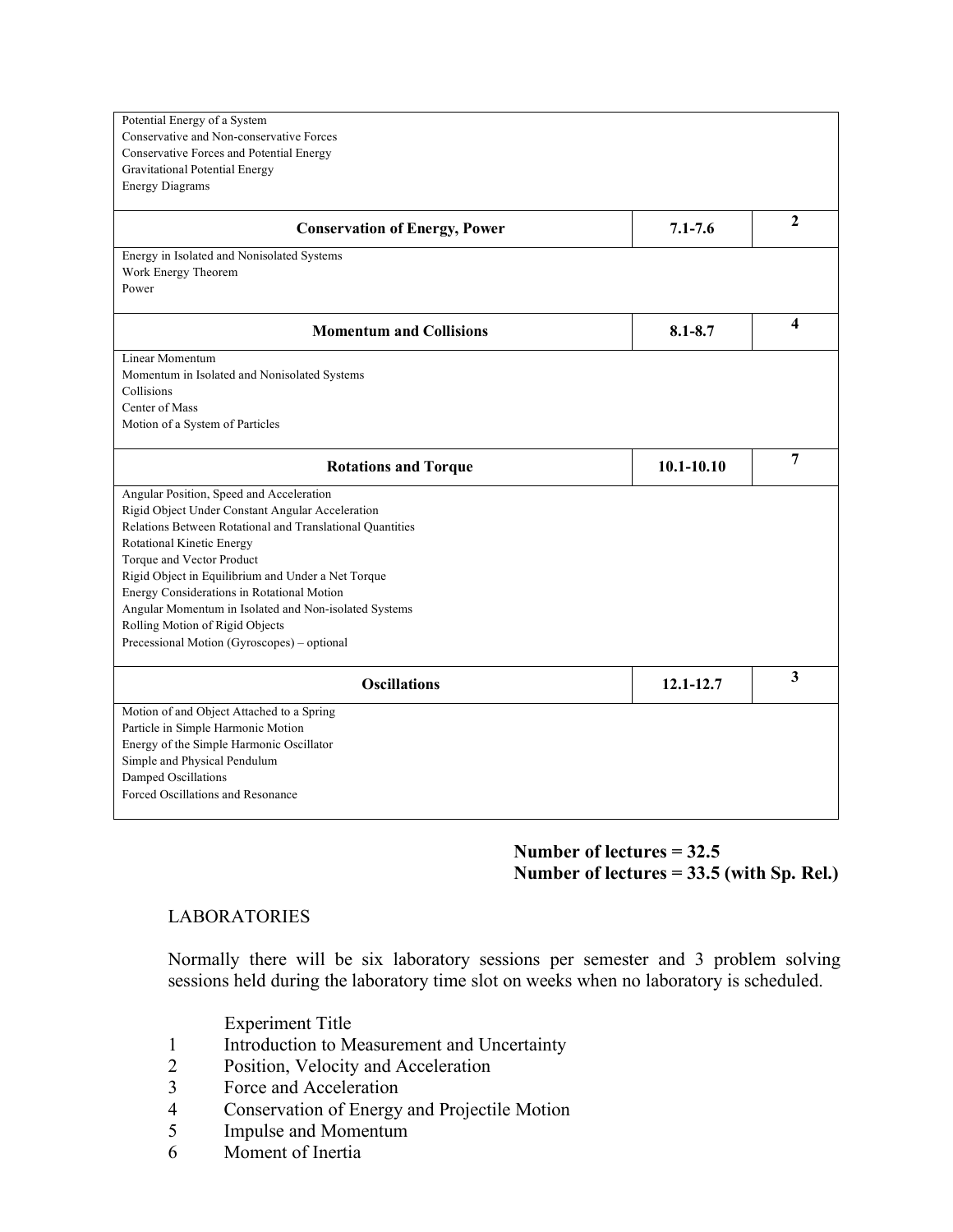## Lab Exam:

Using the laboratory skills developed over the course of the semester, students are posed with a problem in which they utilize these skills, on an individual basis, to determine some physical parameter(s) in a laboratory environment.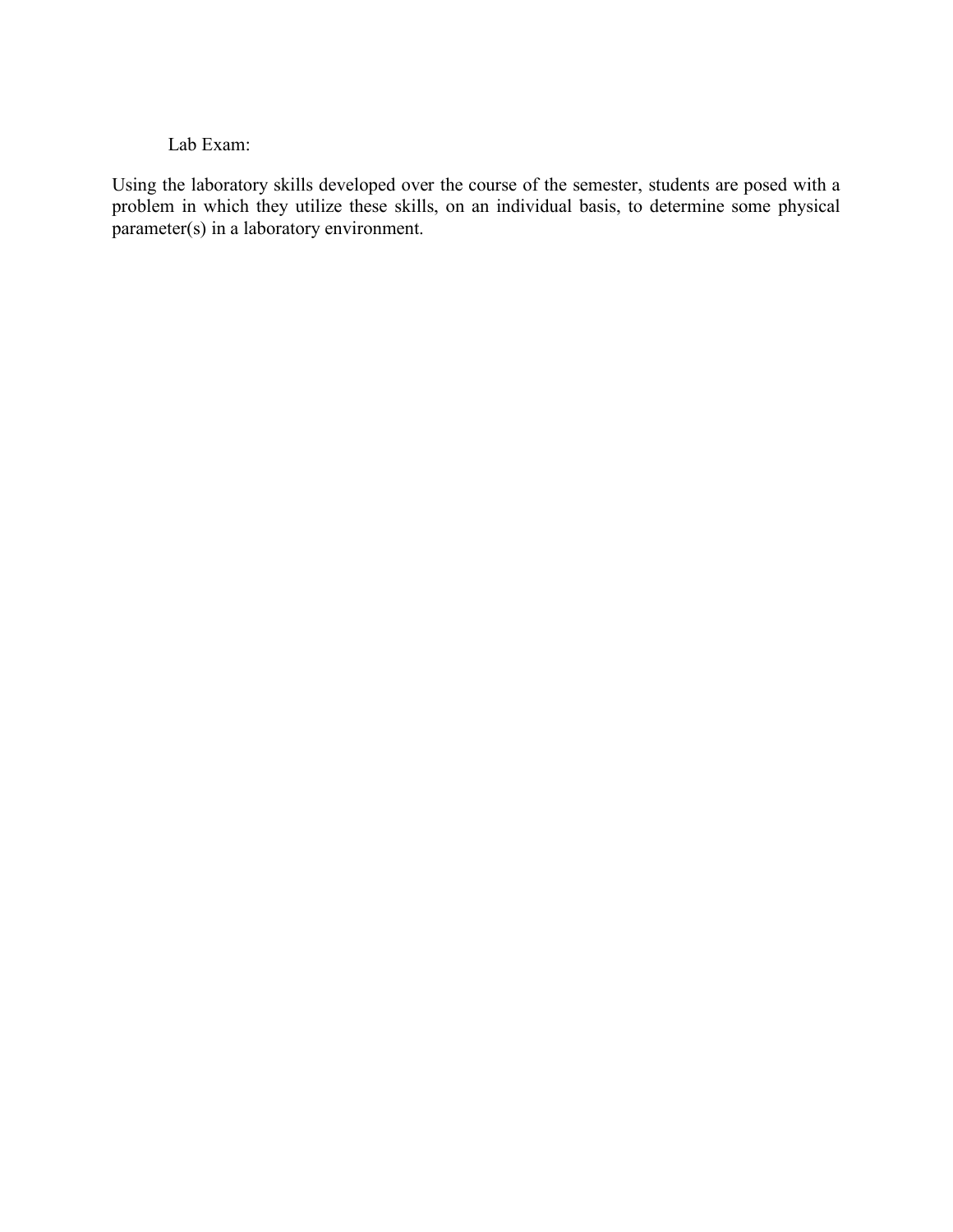# **Physics 1051: General Physics II – Oscillations, Waves, Electromagnetism**

In 2020/2021, the Undergraduate Studies Committee worked with Engineering to modify P1051, shifting emphasis on topics from waves and the heavier side of E&M-related integral calculus to circuits. The following lecture schedule reflects the updated suite of topics, and the timing of delivery in S2021.

Schedule based on University Physics with Modern Physics by Young and Freedman, 15<sup>th</sup> ed.

| <b>Lecture number and Topics</b>                                                                                  | Y&F             |
|-------------------------------------------------------------------------------------------------------------------|-----------------|
|                                                                                                                   | <b>Sections</b> |
|                                                                                                                   |                 |
| 1. Introduction, Review of Simple Harmonic Motion                                                                 |                 |
| 2. Types of Mechanical Waves, Periodic Waves                                                                      | $15.1 - 15.2$   |
| 3. Mathematical Description of a wave, Speed of a Transverse Wave                                                 | 15.3-15.4       |
| 4. Energy in a Wave Motion, Wave Interference, Boundary Conditions, and<br>Superpositions                         | 15.5-15.6       |
| 5. Standing Waves on a String, Normal Modes of a String, Sound Waves, Speed                                       | 15.7-15.8       |
| of Sound Waves                                                                                                    | $16.1 - 16.2$   |
| 6. Standing Sound Waves and Normal Modes, Resonance and Sound                                                     | $16.4 - 16.5$   |
| 7. Interference of Waves, Beats                                                                                   | 16.6-16.7       |
| Electric Charge, Conductors, Insulators, and Induced Charges                                                      | $21.1 - 21.2$   |
| 8. Coulomb's Law, Electric Field and Electric Forces                                                              | 21.3-21.4       |
| 9. Electric field definition, electric field of point charge, electric field as<br>superposition of point charges | 21.4-21.5       |
| 10. Electric Field of a Continuous Charge Distributions                                                           | 21.5            |
| 11. Electric field of planes of charge, capacitors, and electric field lines                                      | 21.5-21.7       |
| 12. Electric Flux and Calculating Electric Flux                                                                   | 22.1-22.2       |
| <b>TERM TEST 1</b>                                                                                                |                 |
| 13. Flux with variable Fields, Gauss's Law                                                                        | 22.2-22.3       |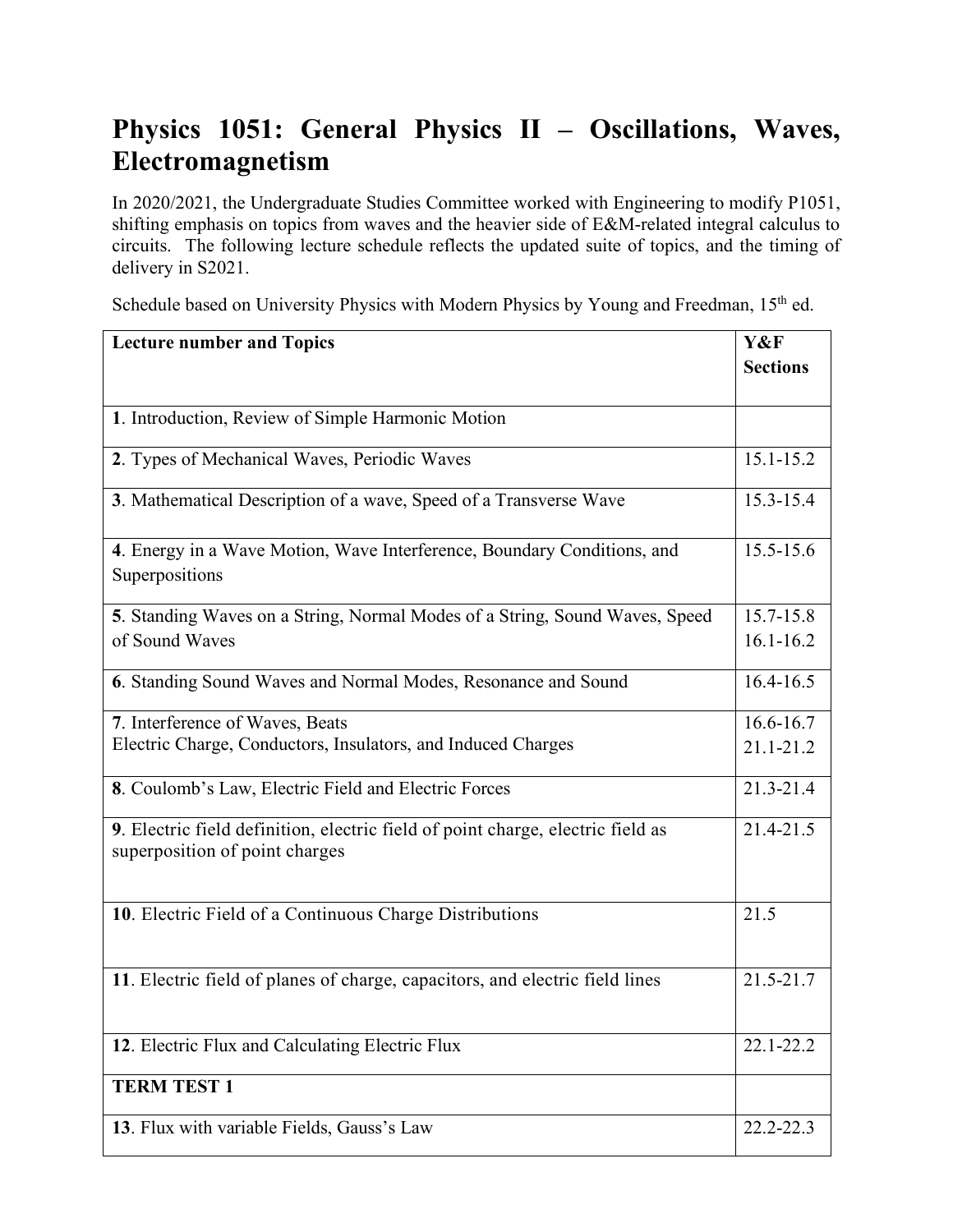| 14. Applications of Gauss's Law                                                                                        | 22.4                    |
|------------------------------------------------------------------------------------------------------------------------|-------------------------|
| 15. Applications of Gauss's Law, Charges on Conductors                                                                 | 22.4-22.5               |
| 16. Charges on Conductors, Electric Potential Energy                                                                   | 22.5, 23.1              |
| 17. Electric Potential Energy                                                                                          | 23.1                    |
| 18. Electric Potential                                                                                                 | 23.2                    |
| 19. Calculating Electric Potential, Equipotential Surfaces and Potential Gradient                                      | 23.3-23.5               |
| 20. Potential Gradient, Current, Resistivity, Resistance, EMF and Circuits                                             | 23.5,<br>$25.1 - 25.4$  |
| 21. Energy and Power in Circuits, Resistors in series and Parallel                                                     | $25.5 - 25.6$ ,<br>26.1 |
| 22. Kirchoff's Laws, Capacitors and Capacitance, Capacitors in Series and<br>Parallel                                  | 26.2,<br>24.1-24.2      |
| 23. R-C Circuits                                                                                                       | 26.4                    |
| <b>TERM TEST 2</b>                                                                                                     |                         |
|                                                                                                                        |                         |
| 24. Magnetism, Magnetic Field, Magnetic Force, Magnetic Flux, Motion of<br>Charged Particles in Magnetic Field         | 27.1-27.4               |
| 25. Magnetic Force on a Current Carrying Conductor, Torque on Current Loop                                             | 27.5-27.9               |
| 26. Magnetic field of moving charge, current element, current carrying conductor,<br>force between parallel conductors | 28.1-28.4               |
| 27. Magnetic Field of Circular Current Loop, Ampere's Law, Applications,                                               | $28.5 - 28.8$ ,         |
| <b>Magnetic Materials</b>                                                                                              | 29.8                    |
| 28. Induction, Faraday's Law, Lenz's Law                                                                               | 29.1-29.3               |
| 29. Lenz's Law. Motional EMF. Induced Electric Fields, Eddy Currents,                                                  | 29.4-29.7               |
| Displacement Current, Maxwell's Equations                                                                              |                         |
| 30. Mutual Inductance, Self-Inductance and Inductors, Magnetic-Field Energy                                            | 30.1-30.3               |
| 31. The R-L Circuit, The L-C Circuit, The L-R-C Series Circuit                                                         | 30.3-30.6               |
| 32. Examples: The R-L Circuit, The L-C Circuit, The L-R-C Series Circuit                                               | 30.3-30.6               |
| 33. Examples: The R-L Circuit, The L-C Circuit, The L-R-C Series Circuit                                               | 30.3-30.6               |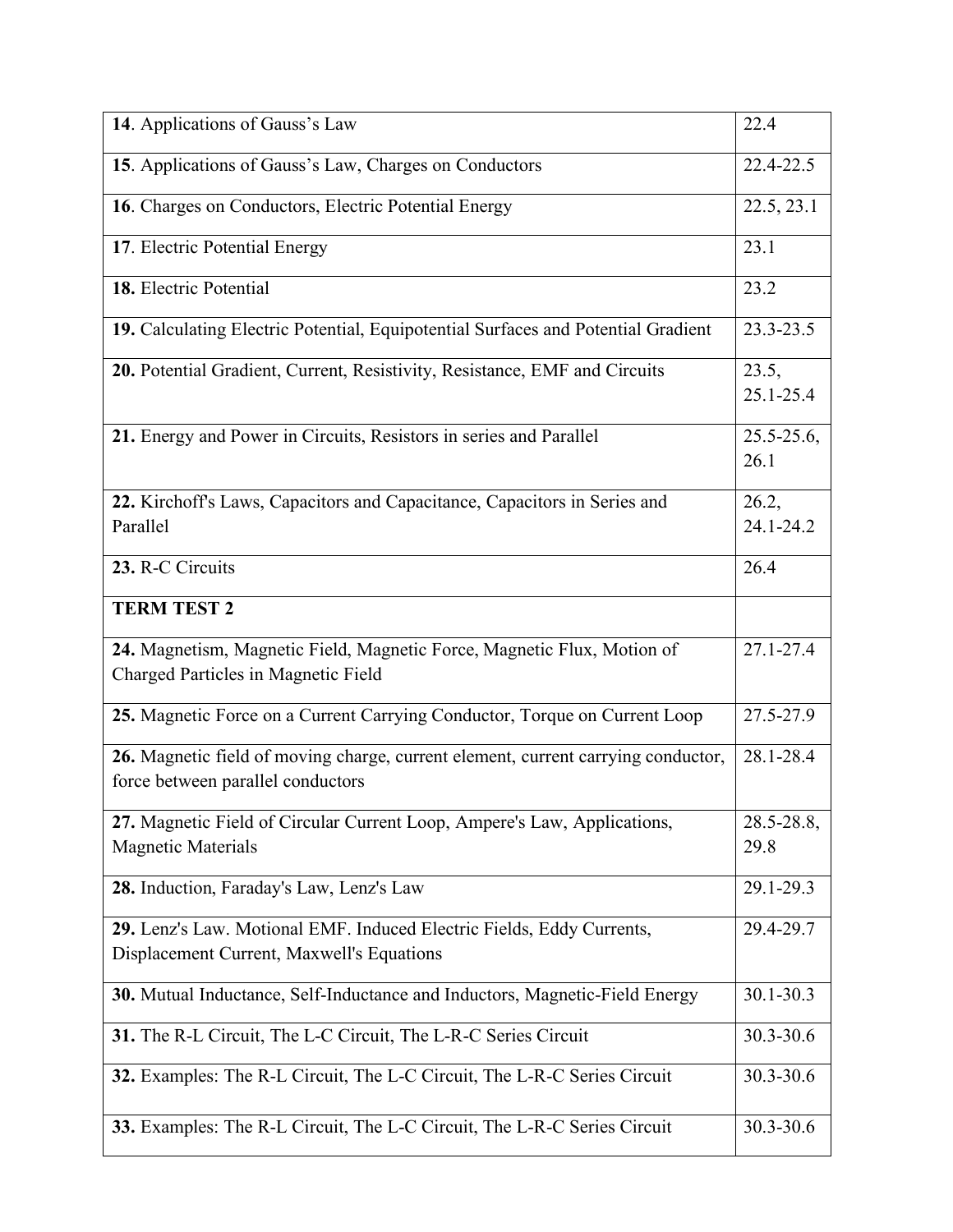Time permitting, optional topics at the instructor's discretion could be included, e.g. superconductivity (Section  $29.8 -$  as done above), the nature of light (Section 33.1), interference (Sections 35.1-35.2) and diffraction (from Ch. 36).

### LABORATORIES

Normally there will be nine or ten laboratory sessions combining experimental work and problem-solving per semester.

Experiment Title

- 0 Laboratory Introduction
- 1 Introduction to Simple Harmonic Motion
- 2 Standing Waves
- 3 Introduction to FFT Analysis
- 4 Sound and Resonance
- 5 Introduction to Circuits
- 6 Electric Field and Electric Potential
- 7 Vector Nature of Magnetic Fields
- 8 Magnetic Field of a Solenoid
- 9 The Simple DC Motor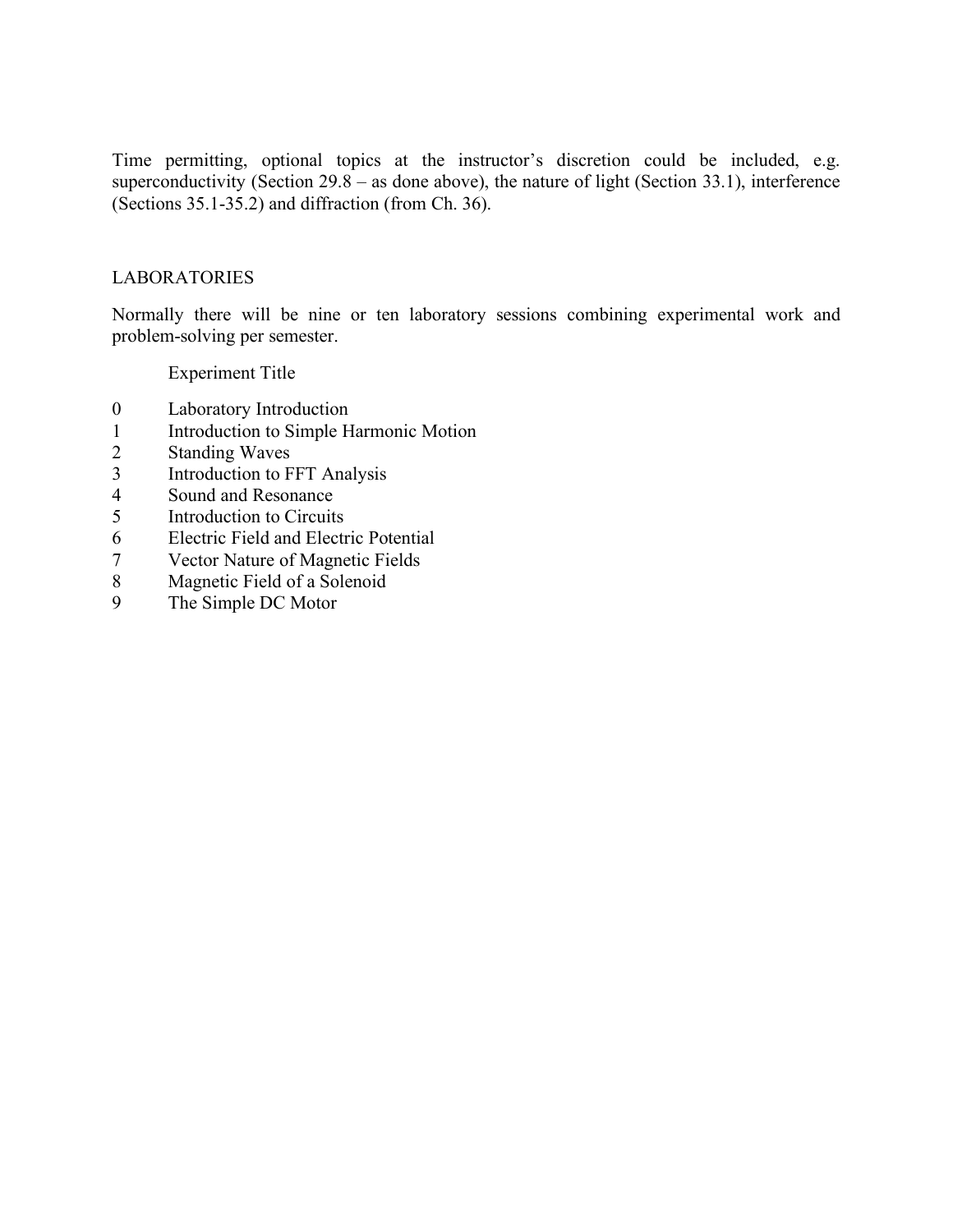# **Physics 2053: Fluids and Thermodynamics**

**Preamble.** Beginning in the Fall 2016, some material recently covered in PHYS 3400 will be moved into 2053. PHYS 2053 is based on four chapters of *Principles of Physics* by Serway and Jewett, the same text as is used in PHYS1050/51. Note that each of these first year courses covers about 10 chapters. Feedback from students in physics is that PHYS 2053 is an easy course. It should be a fun course – one of the most liked by students in our offerings.

PHYS 3400 has recently been based on *An Introduction to Thermal Physics* by Schroeder. The material covered in the first four sections of Ch. 2 of Schroeder will now be formally covered in PHYS 2053. PHYS 3400 will begin with a review (one or two weeks) of the basic material covered in 2053 (chapters 1 and 2 of Schroeder). Note also that Fluid Mechanics is covered in PHYS 1021 but not in PHYS1051. Occasionally, a student in PHYS 1021 will have taken both of these first year courses.

# **1. Ch. 15. Fluid Mechanics.**

Solids and Fluid Statics I: Pressure, density, buoyancy, Archimedes principle. Solids and Fluids Statics II: Surface and Interfacial Phenomena. Fluids Dynamics I: Steady flow, Bernoulli principle, Viscous Flow. Fluid Dynamics II: Reynolds number, turbulence. Mixing & entropy.

## **2. Ch 16. Temperature and the Kinetic Theory of Gases.**

Temperature, heating, thermal equilibrium. Ideal Gas. Kinetic Theory of gases, equipartition of energy. Thermal expansion**.**

# **3. Ch. 17. Energy in Thermal Processes. First law of thermodynamics.**

Heat and internal energy. Specific and latent heat. Work and the First Law of thermodynamics. Thermal and mechanical properties of materials. **Energy transfer mechanisms in thermal processes (heat transfer via conduction and radiation in single- and double-paned windows).**

## **4. Ch. 18. Heat Engines, Heat Pumps. Second Law of thermodynamics.**

Heat engines (**supplemented with Ch. 4 of Schroeder**, sections on "**Real Heat Engines**" and "**Real Refrigerators**"), Carnot Cycle, heat pumps and refrigerators. Entropy and irreversible processes and the Second Law of thermodynamics. **From Ch. 2 of Schroeder. The Second Law**

2.1 The two-state system (paramagnet). 2.2 The Einstein model of a solid. 2.3. Interacting systems. 2.4. Large systems (Stirling approximation, multiplicity).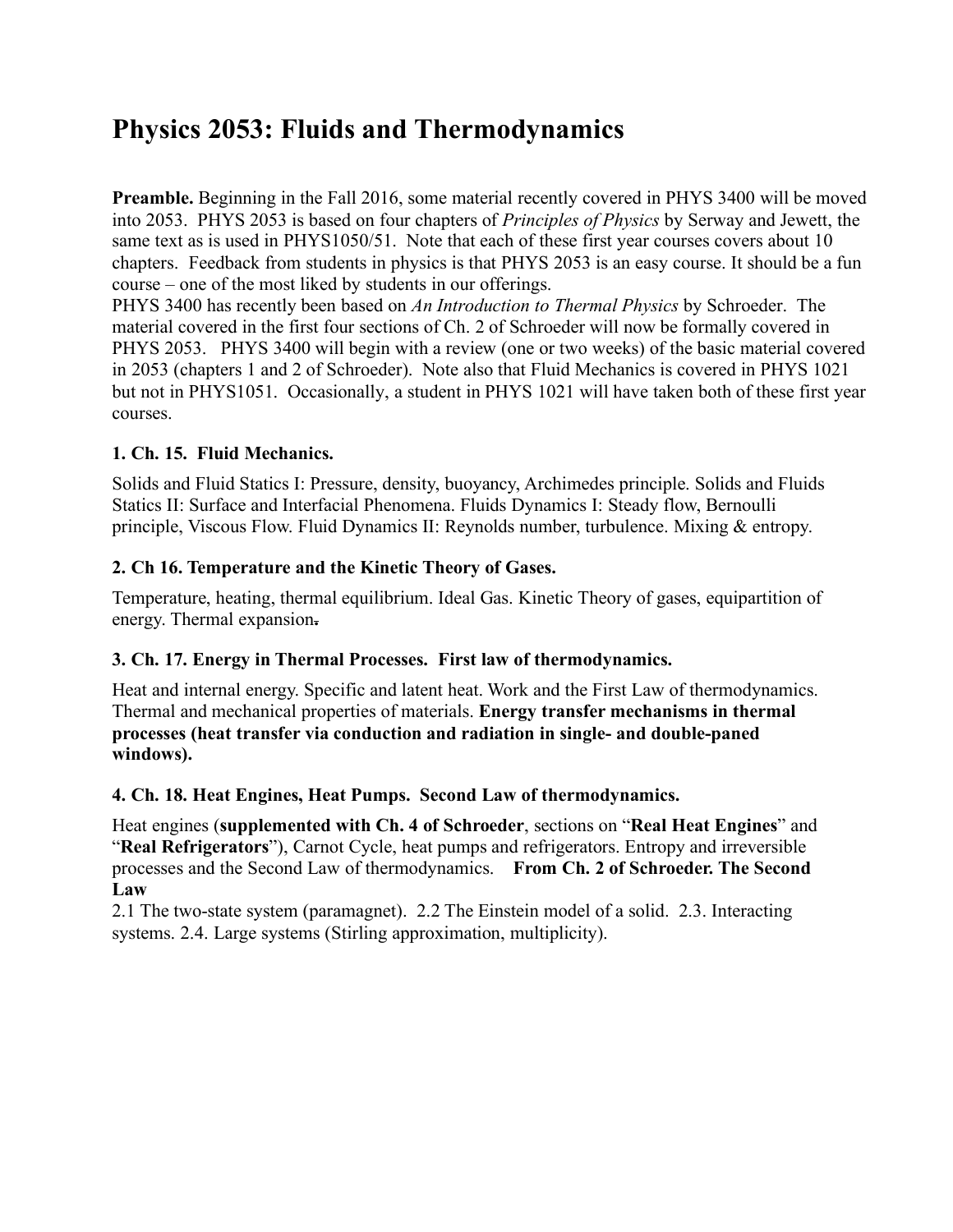# **Physics 2055: General Physics IV– Electricity and Magnetism**

This course serves as a prerequisite for PHYS 3500, Electromagnetic Fields I. The traditional text for 3500 has been *Introduction to Electrodynamics* (Griffiths). Continuity between 2055 and 3500 is desirable. It is important to note that many of the basic concepts covered in 2055 have been introduced in 1051. Although the same text is recommended, instructors are encouraged to use supplementary material (or choose a distinct textbook at the second-year level). 2055 is intended to be a much more formal introduction, using more advanced examples.

The detailed outline given below is based on R. A. Serway & J. E. Jewett, Jr. *Physics for Scientists and Engineers with Modern Physics, 9<sup>th</sup> Edition* [SEE NOTE 1] and is intended to serve as a guide to the topics covered – even if a different text is actually recommended to students. A motivation to use the same text as was used by the students for 1051 is cost. Judicious use of handouts and Supplementary material on D2L can be used to accommodate the inclusion of more advanced treatments of the topics.

| <b>TOPIC</b>                                                                                                                                                                                                                                                                                                                            | <b>Chapters</b><br>From<br><b>Textbook</b> | <b>Number</b><br><sub>of</sub><br><b>Lectures</b> |
|-----------------------------------------------------------------------------------------------------------------------------------------------------------------------------------------------------------------------------------------------------------------------------------------------------------------------------------------|--------------------------------------------|---------------------------------------------------|
| <b>Review: Electric Fields [SEE NOTE A]</b>                                                                                                                                                                                                                                                                                             | 23.1-23.7                                  | 1                                                 |
| Coulomb's Law<br>Electric Field of a Point Charge<br>Electric Field of a Continuous Charge Distribution<br>Particle in an Electric Field                                                                                                                                                                                                |                                            |                                                   |
| Electric Flux and Gauss's Law [SEE NOTE A]                                                                                                                                                                                                                                                                                              | 24.1-24.4                                  | $\mathbf{2}$                                      |
| <b>Electric Flux</b><br>Gauss's Law<br>Applications of Gauss's Law to Various Charge Distributions<br>Conductors in Electrostatic Equilibrium                                                                                                                                                                                           |                                            |                                                   |
| <b>Electric Potential [SEE NOTE B]</b>                                                                                                                                                                                                                                                                                                  | 25.1-25.6                                  | $\mathbf{2}$                                      |
| Electric Potential and Electric Potential Difference<br>Potential Difference in Uniform Electric Field<br>Electric Potential and Potential Energy due to Point Charges<br>Electric Potential due to Continuous Charge Distribution<br>Obtaining Electric Field from Electric Potential<br>Electric Potential Due to a Charged Conductor |                                            |                                                   |
| Capacitance and Dielectrics [SEE NOTE C]                                                                                                                                                                                                                                                                                                | $26.1 - 26.6$                              | $\mathbf{2}$                                      |
| Definition of Capacitance<br>Combination of Capacitors<br>Energy Stored in a Charged Capacitor<br>Capacitors with Dielectrics<br>Electric Dipole in Electric Field                                                                                                                                                                      |                                            |                                                   |
| <b>Electric Current</b>                                                                                                                                                                                                                                                                                                                 | 27.1-27.6                                  | $\mathbf{2}$                                      |
| <b>Electric Current</b>                                                                                                                                                                                                                                                                                                                 |                                            |                                                   |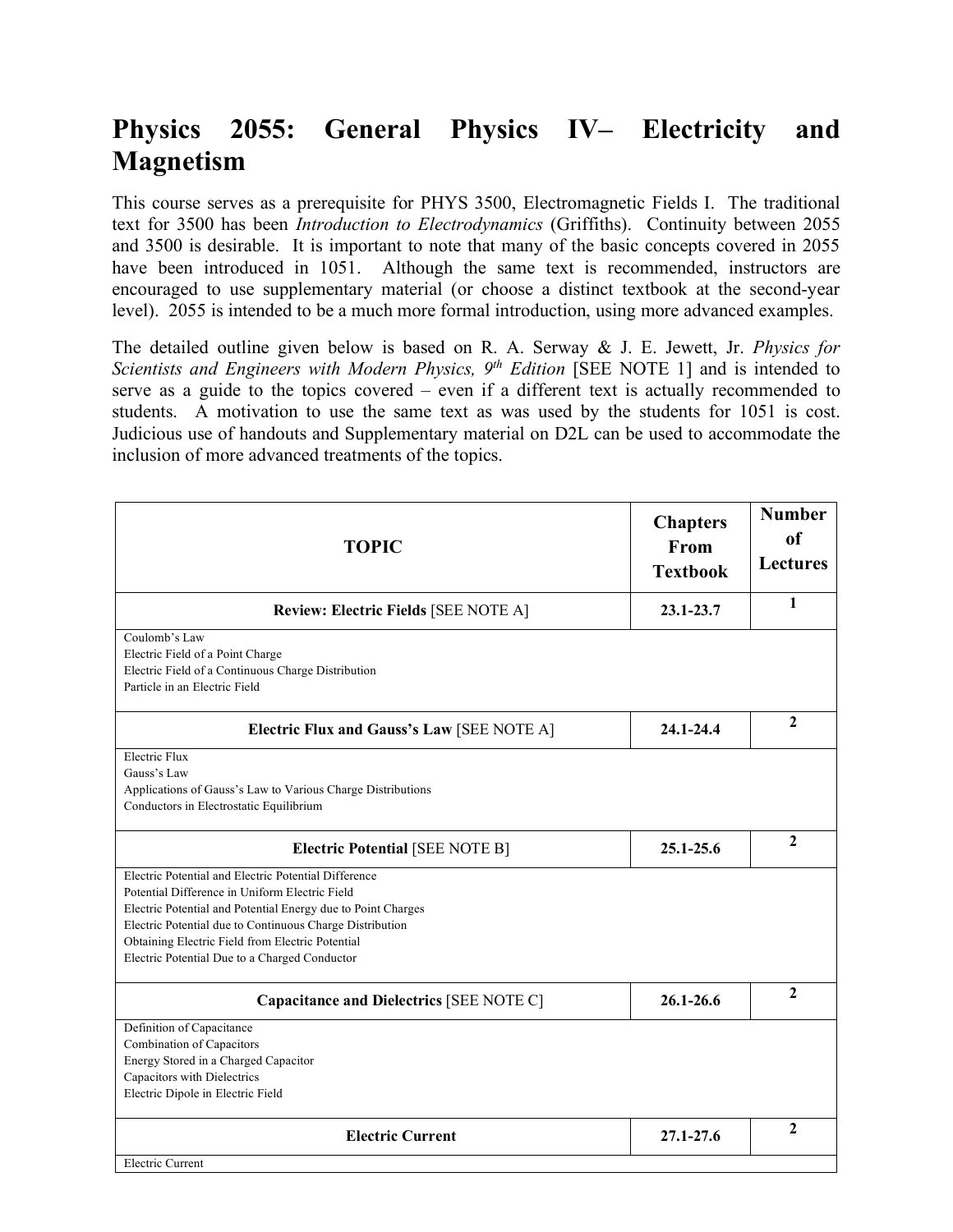| Image Formation by Mirrors and Lenses<br>Lens Aberration                                                                                                                                                                                                                                                                              | 36.1-36.5 | $\overline{2}$<br>$\mathbf{2}$ |
|---------------------------------------------------------------------------------------------------------------------------------------------------------------------------------------------------------------------------------------------------------------------------------------------------------------------------------------|-----------|--------------------------------|
|                                                                                                                                                                                                                                                                                                                                       |           |                                |
| <b>Geometric Optics</b>                                                                                                                                                                                                                                                                                                               |           |                                |
| The Nature of Light and Principles of Ray Optics                                                                                                                                                                                                                                                                                      | 35.1-35.8 | $\mathbf{2}$                   |
| Maxwell's Equations<br>Plane EM Waves<br>Energy, Momentum and Radiation Pressure in EM Waves<br>Spectrum of EM Waves                                                                                                                                                                                                                  |           |                                |
| <b>Electromagnetic Waves</b><br>General Form of Ampere's Law                                                                                                                                                                                                                                                                          | 34.1-34.7 | 4                              |
| <b>AC Sources</b><br>Circuit Elements in AC Circuits<br>Rectifiers and Filters                                                                                                                                                                                                                                                        |           |                                |
| <b>AC Circuits</b>                                                                                                                                                                                                                                                                                                                    | 33.1-33.9 | 3                              |
| Self-Induction and Inductance<br>Energy in Magnetic Field<br>RL, RC and RLC Circuits                                                                                                                                                                                                                                                  |           |                                |
| Lenz's Law<br><b>Induced EMF</b><br><b>Eddy Currents</b><br><b>Inductance [SEE NOTE E]</b>                                                                                                                                                                                                                                            | 32.1-32.6 | 3                              |
| Faraday's Law [SEE NOTE E]<br>Faraday's Law of Induction                                                                                                                                                                                                                                                                              | 31.1-31.6 | 1                              |
| <b>Magnetic Fields [SEE NOTE 2] [SEE NOTE D]</b><br>Particle in a Magnetic Field<br>Current-Carrying Conductors in a Magnetic Field<br>The Hall Effect<br><b>Biot-Savart Law</b><br>Magnetic Force Between Two Parallel Conductors<br>Ampere's Law<br>Magnetic Field of a Solenoid<br>Gauss's Law in Magnetism<br>Magnetism in Matter | 30.1-30.6 |                                |
| <b>EMF</b><br>Combination of Resistors<br>Kirchhoff's Rules<br><b>RC</b> Circuits                                                                                                                                                                                                                                                     | 29.1-29.6 | $\overline{\mathbf{3}}$        |
| <b>Direct Current Circuits</b>                                                                                                                                                                                                                                                                                                        | 28.1-28.4 | $\boldsymbol{2}$               |
| Resistance<br>A Model for Electrical Conduction<br>Resistance and Temperature<br>Superconductors<br><b>Electrical Power</b>                                                                                                                                                                                                           |           |                                |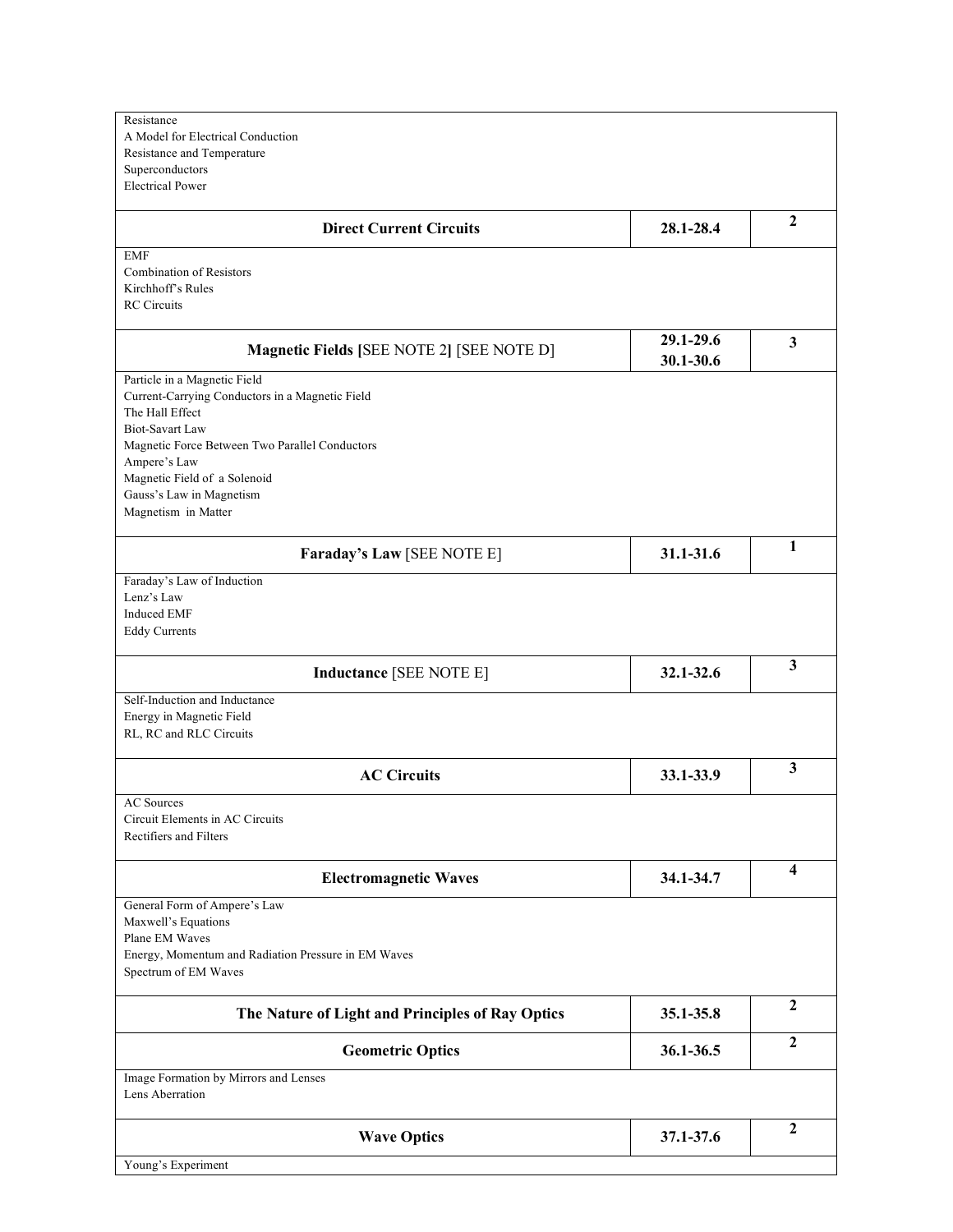| Wave's Interference<br>Change of Phase Due to Reflection<br>Interference in Thin Films |           |  |
|----------------------------------------------------------------------------------------|-----------|--|
| <b>Diffraction and Polarization</b>                                                    | 38.1-38.6 |  |
| <b>Diffraction Patterns</b>                                                            |           |  |
| Diffraction Grating                                                                    |           |  |
| Diffraction of X-Rays by Crystals                                                      |           |  |
| Polarization of Light Waves                                                            |           |  |

## **LABORATORIES [**SEE NOTE 3]

| #                       | <b>Experiment Title</b>             |
|-------------------------|-------------------------------------|
| $\mathbf{1}$            | Introduction to the Laboratories    |
| $\overline{2}$          | Linear and Nonlinear Resistors      |
| 3                       | Charge and Discharge of a Capacitor |
| $\overline{\mathbf{4}}$ | E/M for Electrons                   |
| 5                       | The RC Circuit                      |
| 6                       | <b>RL Filter Circuit</b>            |
| 7                       | Resonance in LRC Series Circuit     |
| 8                       | EM Experiment - [SEE NOTE 3a]       |
| 9                       | Optics Experiment - In Development  |

#### **NOTES AND DISCUSSION ITEMS:**

- **1)** *Following a meeting on Dec.*  $7<sup>th</sup>$ , 2015it was decided that "Principle of Physics" by Serway and *Jewett does not cover entire content of the course. If this textbook is used, supplementary material from higher level texts is recommended.*
- **2)** *Even though the chapters are extensive, some the material have been covered in PHYS1051, so part of it can be treated as a review (same way "Electric Forces and Fields" are in the beginning of the semester). Hall Effect and Gauss's Law for Magnetism are the only new items in this section. As students are more advanced in math skills, the Biot-Savart section can include more complicated examples.*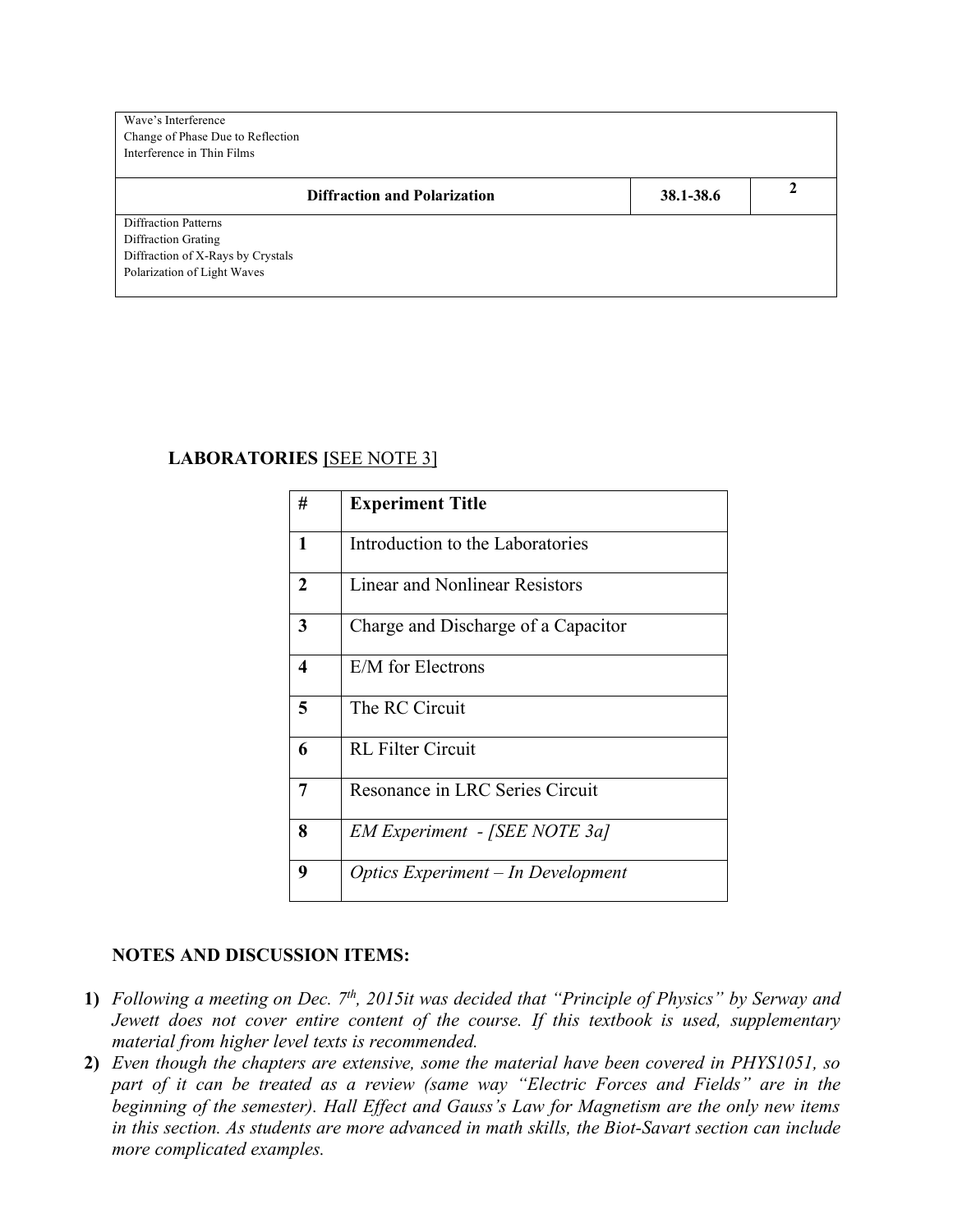- **3)** *Currently students do two introductory labs: general and introduction to the oscilloscope – those two could be combined into one introductory lab. In addition, to accommodate two new laboratories related to the course content, it may be necessary to either remove "Kirchhoff's Circuit Laws" OR/AND redesign/remove the lab exam "Black Box Problem" OR/AND increase number of the laboratory experiments performed by students.*
- *a. Suggestions are required but the experiment could include temperature resistance of conductors and semiconductors, LED diodes, observation of hysteresis loop …*

### **COMMENTS ON GRIFFITHS' CONTENT FOR CREATING CONTINUITY BETWEEN PHYS 1051 and PHYS 3500 THROUGH PHYS 2055**

- **A)** Griffiths starts *Electrostatics* with an introduction of E and F vectors with proper unit vector notation, followed by continuous charge distribution and Gauss's Law in differential form.
	- **a.** Section on *Conductors* starts with discussion of the properties of conductors in electrostatic equilibrium.
- **B)** Griffiths starts *Electric Potential* by reintroducing the definition and follows with the  $\vec{E} = -\nabla V$
- **C)** Polarization of a dielectric is introduced (with net E field and induced charge density); Gauss' Law for dielectrics can be used to derive capacitance change in presence of a dielectric (Mazur does it that way, Serway and Jewett don't, but it could be introduced).
- **D)** Magnetostatics in Griffiths start with a brief review of that section and a lot of equations are derived using the same mathematical tools while expanding others (and keeping consistent notation). Students have proper background to continue to more complicated issues.
	- **a.** Biot-Savart Law some examples (straight current-carrying wire, loop or portion of it) covered in PHYS2055 (and earlier in PHYS1051) reappear with different mathematical notation
	- **b.** Ampere's Law some examples (solenoid, thick wire, sheet of current) covered in PHYS2055 reappear with different mathematical notation.
- **E)** Concepts introduced in PHYS2055 are derived; many familiar concepts are re-introduced with emphasis on principles and understanding the theory rather than application and/or final equation.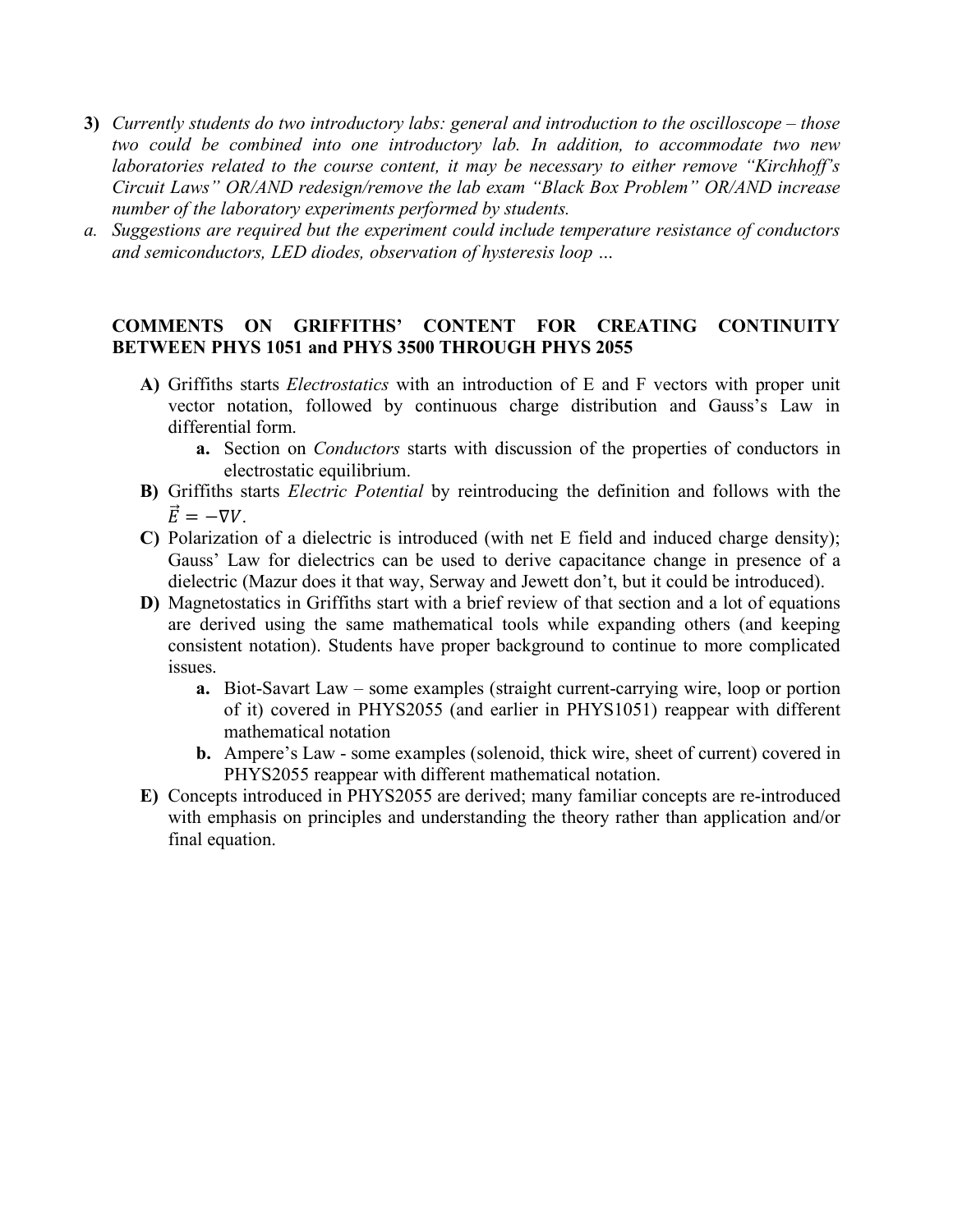# **Physics 2151: Stellar Astronomy and Astrophysics**

## **Overview**

For the last several years, the course has been largely built around Chaisson & McMillan's *Astronomy Today, Volume 2: Stars and Galaxies, 8th edition* (Pearson Education, 2014). The course continues to follow the text pretty closely, with relevant additions and shifts in emphasis drawn largely from the Internet and the scientific literature - as new developments in astronomy and astrophysics warrant. The level of mathematical ability required of students is entirely precalculus, but basic algebra, trigonometry, logarithms and how to work with exponents, in the context of doing physics (maintaining units in equations) is expected. Treatment of "Material Covered" below is cursory and introductory.

## **Material Covered**

#### I - ASTRONOMY AND THE UNIVERSE

- 1. Charting the Heavens: The Foundations of Astronomy
	- 1.1 Archeo-astronomy, constellations, asterisms
	- 1.2 Celestial sphere; Right Ascension and Declination
	- 1.3 Precession of the Earth's axis
	- 1.4 Eclipses
- 2. The Copernican Revolution: The Birth of Modern Science
	- 2.1 Heliocentrism versus the Ptolemaic model; Kepler's Laws
	- 2.2 The Astronomical Unit; stellar parallax
	- 2.3 Newton's Laws; circular orbits, escape velocity
- 3. Radiation: Information from the Cosmos
	- 3.1 Nature of EM radiation; Double-slit experiment
	- 3.2 Atmospheric opacity
	- 3.2 Blackbodies; Wien's Law, Stefan-Boltzmann Law
	- 3.3 Doppler shift
- 4. Spectroscopy: The Inner Workings of Atoms
	- 4.1 Dispersion; prisms, diffraction gratings
	- 4.2 Fraunhofer lines; Kirchhoff's "Laws"
	- 4.3 Orbitals and energy levels; energy of a photon
	- 4.4 Hydrogen spectrum; Bohr atom; Rydberg formula
	- 4.5 "Metals" and metal ions; "nebulium", forbidden lines
	- 4.6 Molecular band spectra; thermal and bulk-motion line broadening
	- 4.7 Zeeman splitting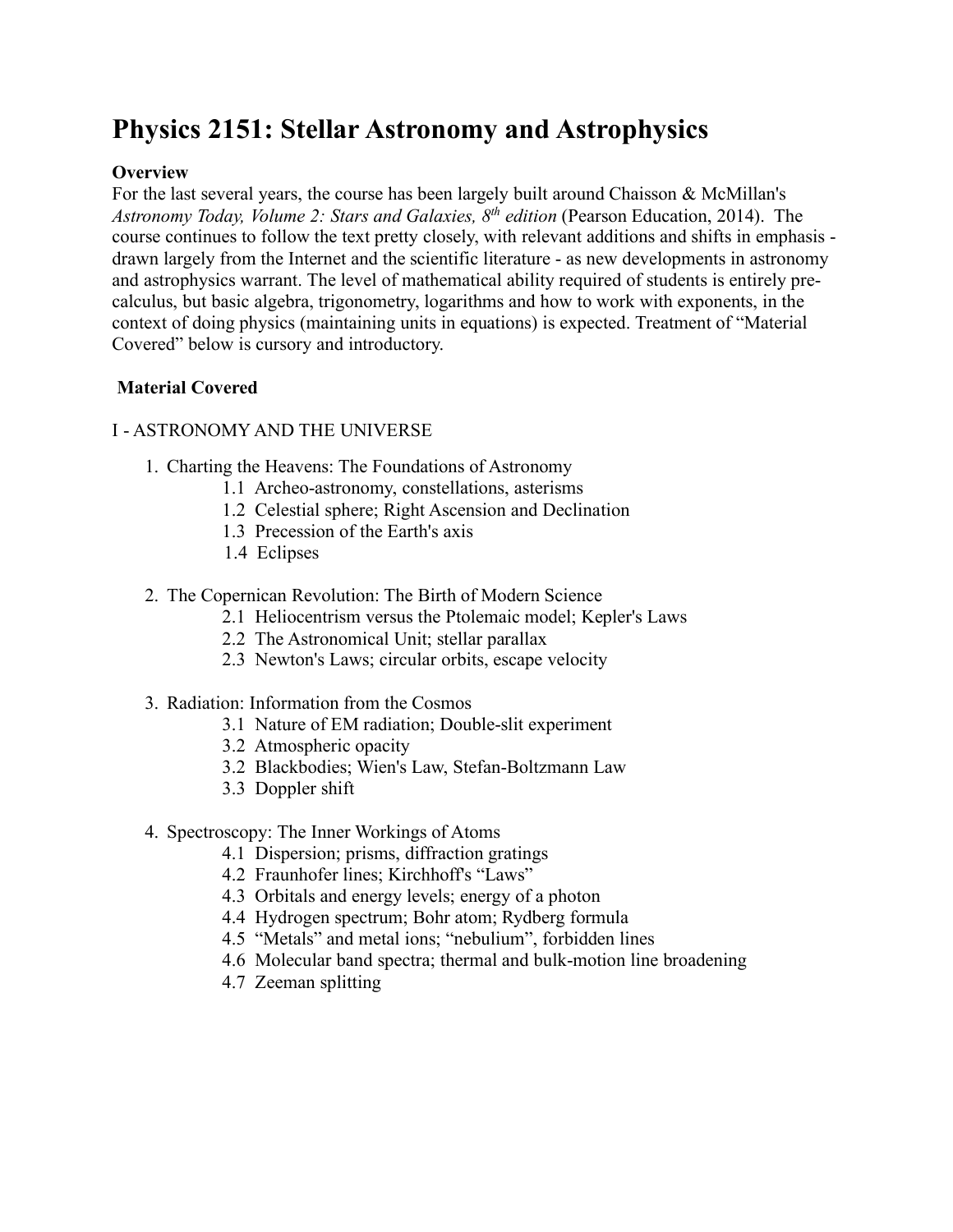- 5. Telescopes: The Tools of Astronomy
	- 5.1 Refracting telescopes; Galilean, Keplerian; achromatic lenses
	- 5.2 Reflecting telescopes; Newtonian, Cassegrain, Nasmyth, SCTs
	- 5.3 Diffraction due to apertures; Airy Disk, angular resolution
	- 5.4 "Seeing", adaptive optics
	- 5.5 Detectors; photographic plates, CCDs, image scale, sampling
	- 5.6 Photometry; filters, Johnson and Cousins photometric standards
	- 5.7 Radio telescopes; single-dish, interferometry
	- 5.8 Infrared astronomy; ground-based, space-based
	- 5.9 High energy astronomy; EUV, X-ray and gamma-ray telescopes

#### III - STARS AND STELLAR EVOLUTION

- 16. The Sun: Our Parent Star
	- 16.1 Basic properties, solar structure; hydrostatic equilibrium
	- 16.2 Helioseismology; solar monitoring satellites; space weather
	- 16.3 Radiative and convective energy transport
	- 16.4 Photosphere; granulation, line formation, limb darkening
	- 16.5 Chromosphere, corona; "coronium"
	- 16.6 Magnetic fields, sunspots, solar cycle
	- 16.7 Solar activity; prominences, solar flares, CMEs
	- 16.8 Solar energy production; nuclear strong and weak forces; p-p chain
	- 16.9 Solar neutrino problem, neutrino detectors, neutrino oscillation
- 17. The Stars: Giants, Dwarfs and the Main Sequence
	- 17.1 Nearest stars; distances from parallax, proper motion, space velocities
	- 17.2 Stellar magnitudes, distance modulus; relation to luminosities
	- 17.3 Colours/spectral indices; spectral classification
	- 17.4 Stellar radii
	- 17.5 Hertzsprung-Russell diagram; main sequence, "spectroscopic parallax"
	- 17.6 Spectral line widths and Luminosity classes; the Giant branches
	- 17.7 Binary stars; determining mass. Eclipsing binaries, light curves
	- 17.8 Main sequence lifetimes
- 18. The Interstellar Medium: Gas and Dust among the Stars
	- 18.1 Interstellar grains; composition, Rayleigh and Mie scattering, reddening
	- 18.2 Extinction, colour excess
	- 18.3 Emission and reflection nebulae; Messier objects
	- 18.4 HII regions, photo-evaporation, forbidden line recap
	- 18.5 Local Bubble, dark dust clouds/molecular clouds
	- 18.6 21.1 cm hydrogen line, molecular hydrogen tracers
- 19. Star Formation: A Traumatic Birth
	- 19.1 Cloud collapse criteria; fragmentation
	- 19.2 Hayashi track, Zero-Age Main Sequence
	- 19.3 Proplyds, protostars, Herbig-Haro objects
	- 19.4 Open clusters, globular clusters; main sequence turn-off age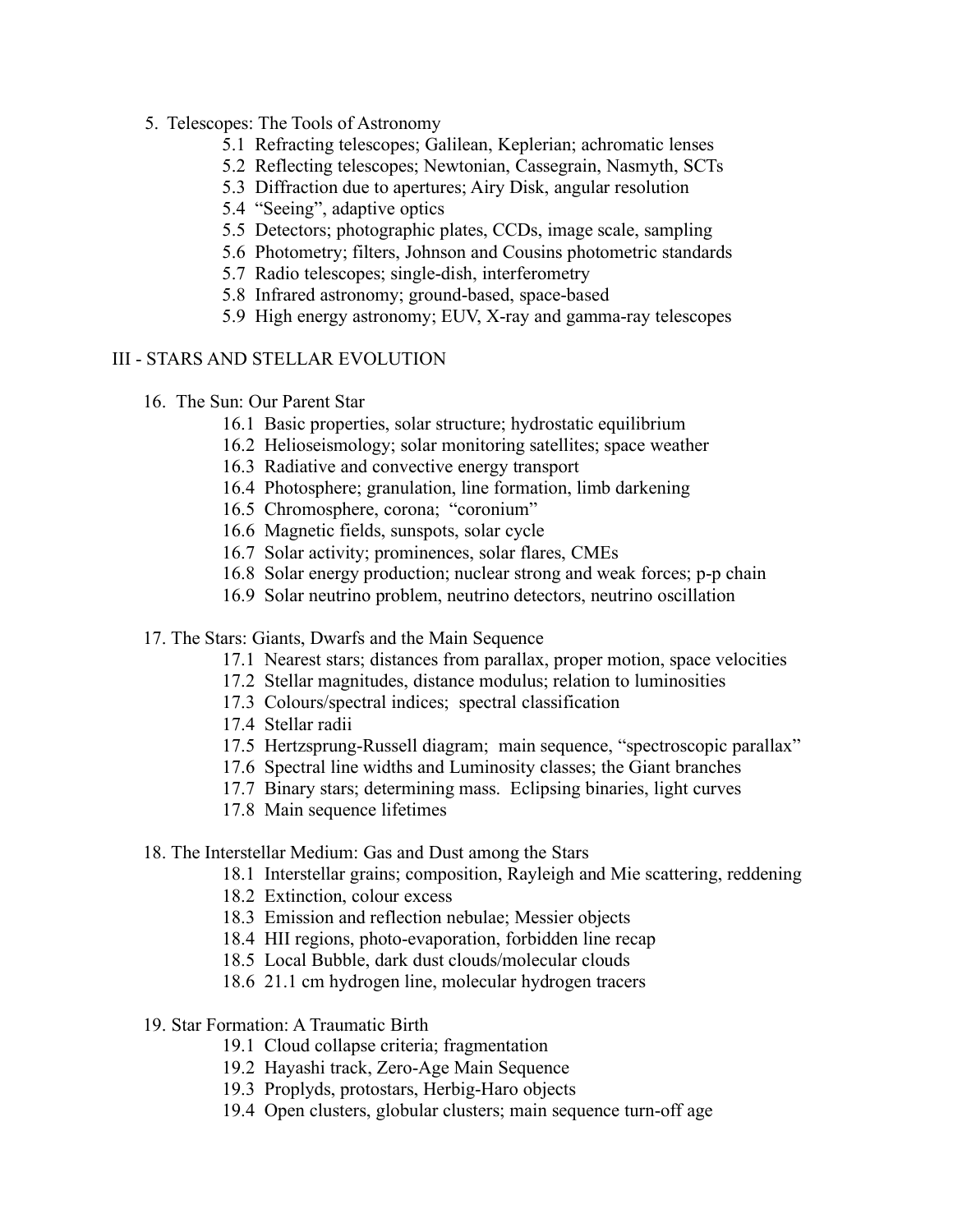- 20. Stellar Evolution: The Life and Death of a Star
	- 20.1 Solar-mass star evolution; shell-burning, subgiant and red giant branches
	- 20.1 Triple-alpha process, helium flash, electron degenerate matter
	- 20.2 Horizontal and asymptotic giant branches; planetary nebulae, white dwarfs
	- 20.3 Blue stragglers in globular clusters
- 21. Stellar Explosions: Novae, Supernovae and the Formation of the Elements
	- 21.1 Mass transfer in close binaries; Algol, Roche lobes
	- 21.2 Novae, Chandrasekhar Limit, Type Ia supernovae
	- 21.3 Massive star evolution; binding energy curve, core-collapse (Type II) supernovae
	- 21.4 Light curves, photo-dissociation, r-process and s-process elements
- 22. Neutron Stars and Black Holes: Strange States of Matter
	- 22.1 Neutron stars, pulsars; in binaries, x-ray bursters and milli-second pulsars
	- 22.2 Gamma-ray bursts; short (merger) and long (hypernovae) types

22.3 Black holes; Schwarzschild radius, Lorentz contraction, Equivalence Principle

- 22.4 Event horizon, tidal forces; "spaghettification"
- 22.5 Gravitational redshift, time dilation, light deflection, curved space
- 22.6 Examples; Cygnus-X1, Sag-A\*

#### IV - GALAXIES AND COSMOLOGY

- 23. The Milky Way Galaxy: A Spiral in Space
	- 23.1 Historical; morphology from star counts

23.2 Variable stars; Cepheids, RR Lyraes, instability strip, period-luminosity relation

- 23.3 Shapley and globular clusters; Hubble and M31
- 23.4 Milky Way morphology; bulge, thick and thin disks, halo
- 23.5 Dynamics; differential rotation
- 23.6 Spiral arm formation; spiral density waves, flocculent versus "grand design"
- 23.7 Light to mass ratio; rotation curve, dark matter, micro-lensing, WIMPs

#### 24. Galaxies: Building Blocks of the Universe

- 24.1 Galaxy classification; Hubble "Tuning Fork", de Vaucouleurs types
- 24.2 Distribution of galaxies; Tulley-Fisher relation, Local Group, galaxy clusters
- 24.3 Virgo cluster, intracluster gas
- 24.4 Hubble "Law", Hubble flow, cosmological redshift
- 24.5 Active Galactic Nuclei (AGN); super-massive black holes
- 24.6 Examples; Seyfert, radio galaxies, quasars, blazars

#### 25. Galaxies and Dark Matter: The Large-Scale Structure of the Cosmos

- 25.1 Mass to light ratio versus cluster size
- 25.2 Galaxy interactions, blackhole growth, quasar epoch
- 25.3 Large-scale structure; reshift surveys, voids, "Great Wall", Lyman-alpha forest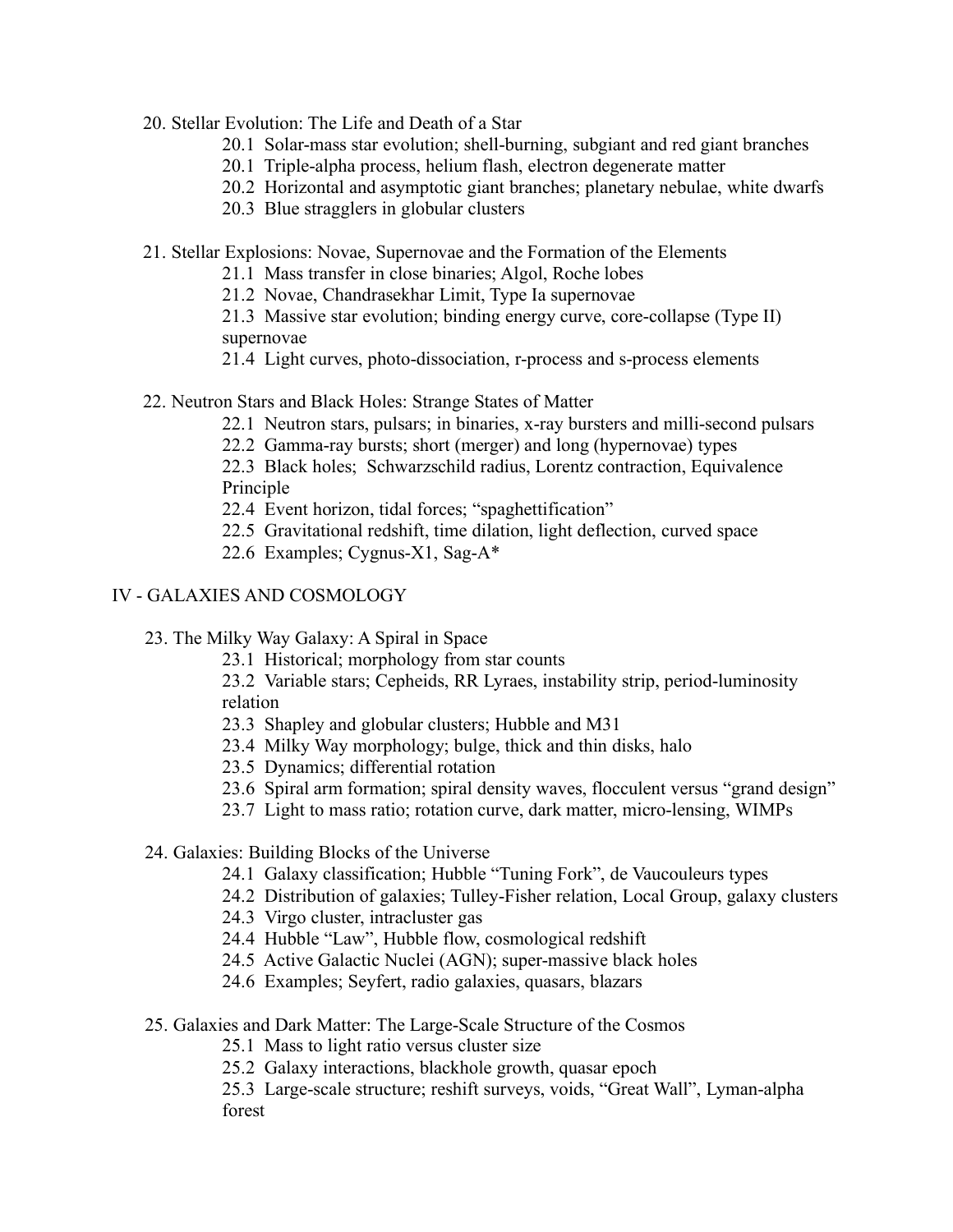- 26. Cosmology: The Big Bang and the Fate of the Universe
	- 26.1 Cosmological Principle, Olber's Paradox
	- 26.2 Cosmic microwave background (CMB), Big Bang, decoupling epoch
	- 26.3 Density parameter and space curvature; open, closed and critical universe
	- 26.4 Type Ia supernovae as cosmological yardsticks; dark energy
	- 26.5 Constraints on age of Universe; globular clusters
- 27. The Early Universe: Toward the Beginning of Time
	- 27.1 Overview; Radiation, matter, and dark energy –dominated eras
	- 27.2 Radiation era; Planck epoch, Grand Unified Theory (GUT) epoch
	- 27.3 Pair production, Standard model; quarks, leptons, bosons
	- 27.4 Primordial nucleosynthesis; deuterium abundance
	- 27.5 Inflation; Horizon Problem, Flatness Problem

28. Life in the Universe: Are We Alone?

- 28.1 Definition of "life"; Stanley-Miller experiment
- 28.2 Meteorites
- 28.3 Extremophiles; possibilities re: Mars, Europa
- 28.4 SETI; Drake equation, exoplanet discoveries, radio telescope searches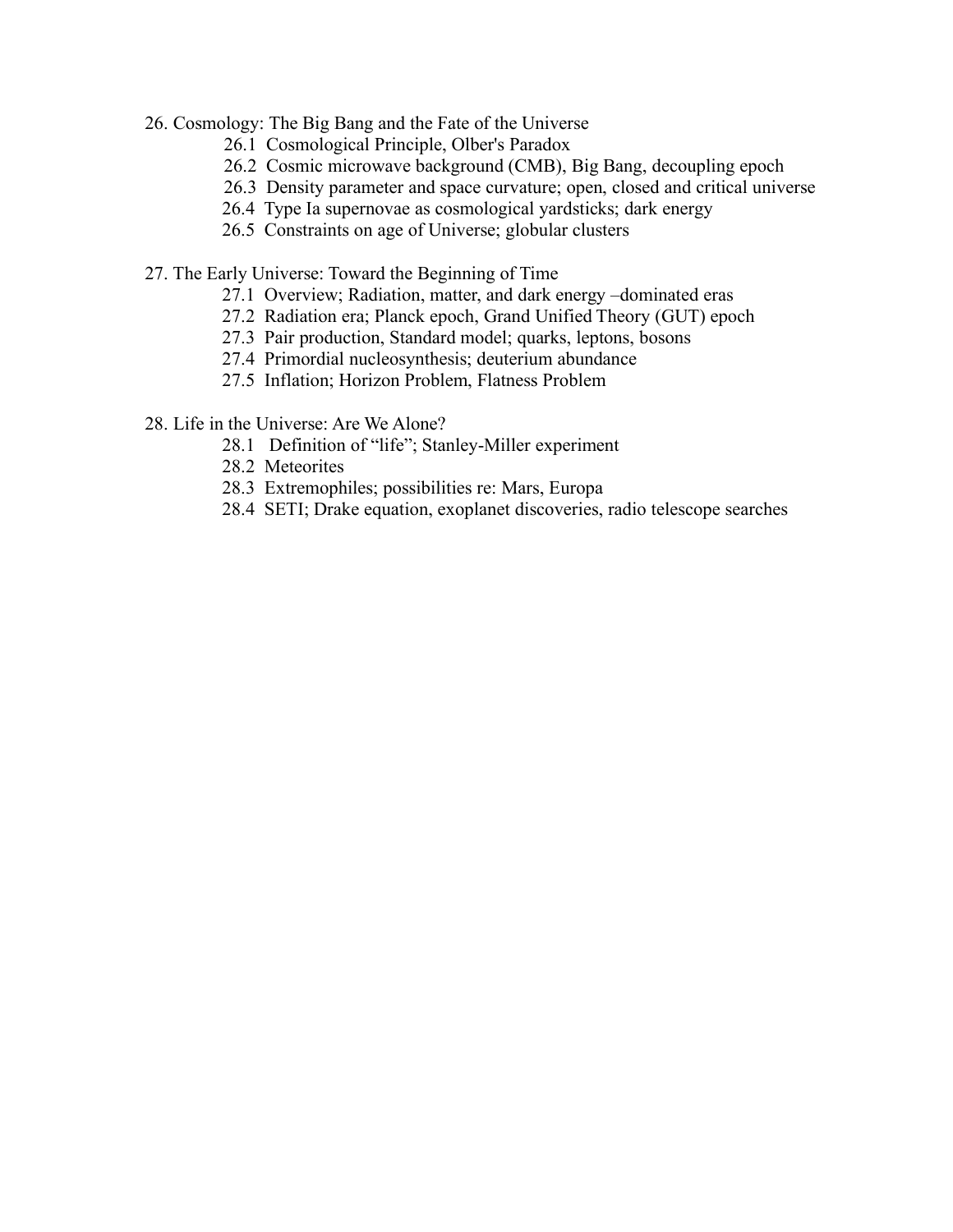# **PHYSICS 2300: Introductory Oceanography.**

**Preamble**: This course will enable students studying in different disciplines to learn about the ocean from a physical prospective. This course will provide a general introduction to ocean processes with a primary focus on the physical ocean. The course will review how oceans form and how they evolve on a planetary scale. Topics that will be discussed include: the properties of seawater, elementary dynamics of fluid on the rotating Earth; key features of ocean circulation, wind-forcing in the ocean, waves and tides. The role that physical and chemical processes play in mediating biological activity will be presented. Contemporary methods used in oceanographic study will be covered including satellite oceanography.

The mathematics used in presenting the physical concepts in this course is greatly simplified to enable students with different backgrounds to understand these concepts and to solve problems. Students will learn to do simple calculations and reasonable physical estimates. This course also provides an opportunity for students to refresh their memory on some concepts they learned in their first year physics including velocity, acceleration, the Newton's second law, rotation etc. The course instructor can also provide supplementary reading materials where these concepts are considered within a calculus based approach to students who feel more comfortable with math.

#### **Topics:**

1. Formation of the Oceans (origin of the atmosphere and oceans, ocean basin formation and plate tectonics, hydrostatics, isostasy)

2. Properties of Seawater (physical and chemical properties, equation of state and nonlinearity, density and water structure)

3. Elementary dynamics of water on the rotating Earth (Coriolis effect, inertial motion)

4. Currents with and without friction (hydrostaticity, geostrophy, Ekman dynamics)

5. Atmosphere and Ocean general circulation (large scale wind, oceanic gyres, upwelling, El Nino, deep ocean circulation)

6. Ocean waves (gravity waves, internal waves, Kelvin and Rossby waves)

- 7. Tides
- 8. Marine Ecology and Biological productivity

**Textbook:** Paul Pinet, Invitation to Oceanography, 7th Edition Jones & Bartlett Publishers, 2013, 615pp.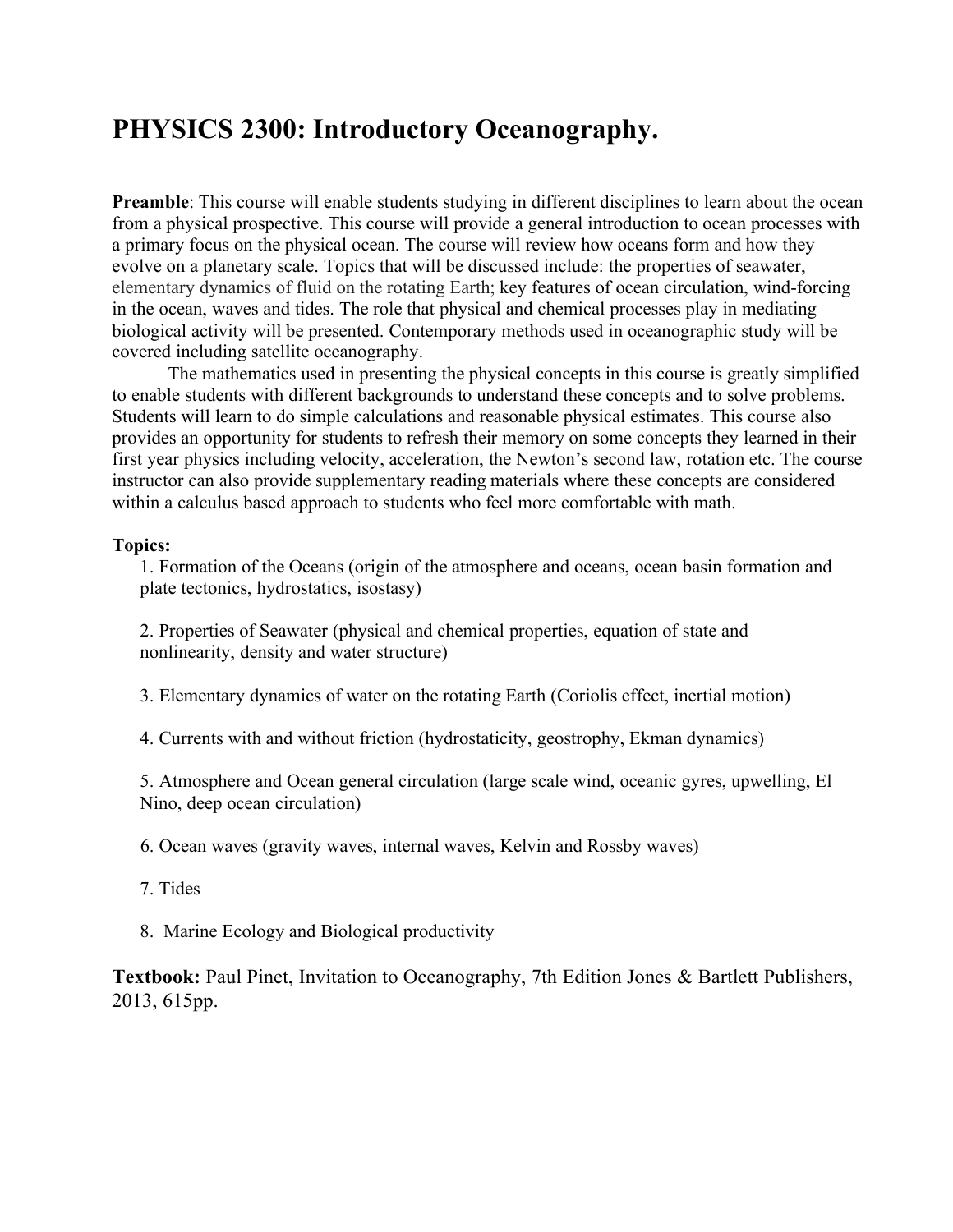# **P2750 General Physics VI: Modern Physics**

Numerous textbooks could be used for this course. In the past, the same textbook used for 1050/1051 had also been used for 2750, with supplementary material added. Frequently, both 2053 and 2055 also use the first-year text. The decision to use a stand-alone *Modern Physics* text is driven by the perceived need for more depth than what is covered in the first-year texts. (This decision is entirely up to the instructor.) This point is noteworthy in view of the fact 2750 is a prerequisite for 3750. It has also been noted that the calculus skills required for 2750 are limited to knowledge of a few simple one-dimensional integrals and thus knowledge of calculus need not be a firm PR. In general, 2750 should cover special relativity in more depth than what is done in first year, serve as an introduction to the fundamental concepts of quantum physics, the Schrodinger equation, atomic, nuclear and particle physics.

# **Recommended Text**: *Modern Physics* (3rd edition) by Serway/Moses/Moyer

# Special Relativity : Chapter 1 and 2

- Galilean transformation
- Properties of EM waves: Michelson-Morley Exp.
- Postulates of special relativity
- Consequences of special relativity: simultaneity, time dilation, length contraction, twin paradox, relativistic Doppler shift
- Lorentz transformation, relativistic momentum, relativistic form of Newton equation, relativistic energy
- Mass energy:  $E = m c^2$  and fission

# Quantum theory of light: Chapter 3

- Properties of electromagnetic waves and x-rays
- Quantization of light: black body radiation and Planck's hypothesis, photoelectric effect, Compton scattering

## Wave nature of matter: Chapter 5

- de Broglie postulates
- Davisson-Gerner experiment
- Double-slit experiment
- Properties of matter waves and interpretation: probability, expectation values, boundary conditions
- Uncertainty principle
- Wave-particle duality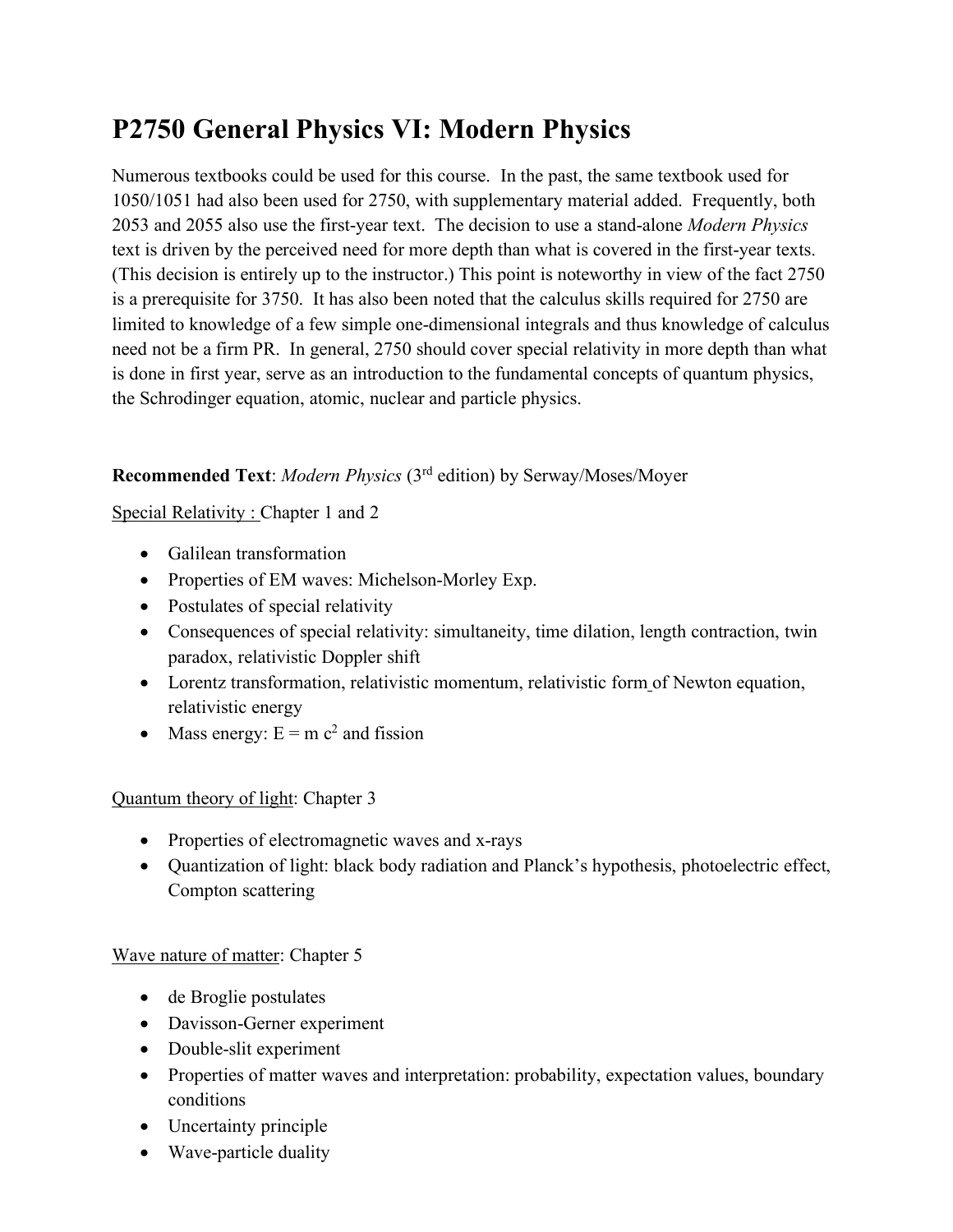## Quantum mechanics in one dimension: Chapters 6 and 7

- Schrodinger equation
- Expectation values, transmission and reflection coefficient
- Free particle, step potential, infinite and finite well potential, harmonic potential, tunneling, STM and AFM

## Composition of atoms: Chapters 4 and 9

- Early model of atoms
- Rutherford's scattering experiment
- Rutherford's model
- Atomic spectrum
- Bohr's model

## Quantum mechanics in three dimensions: Chapter 8

- Schrodinger equation in 3D
- Hydrogen atom
- Quantum numbers
- Electron spin

## Nuclear Physics: Chapters 13 and 14

- Nuclear binding energy
- Nuclear fission and fusion
- Radioactivity and detection

## Particle physics: Chapter 15

- Fundamental forces and particles
- Quarks model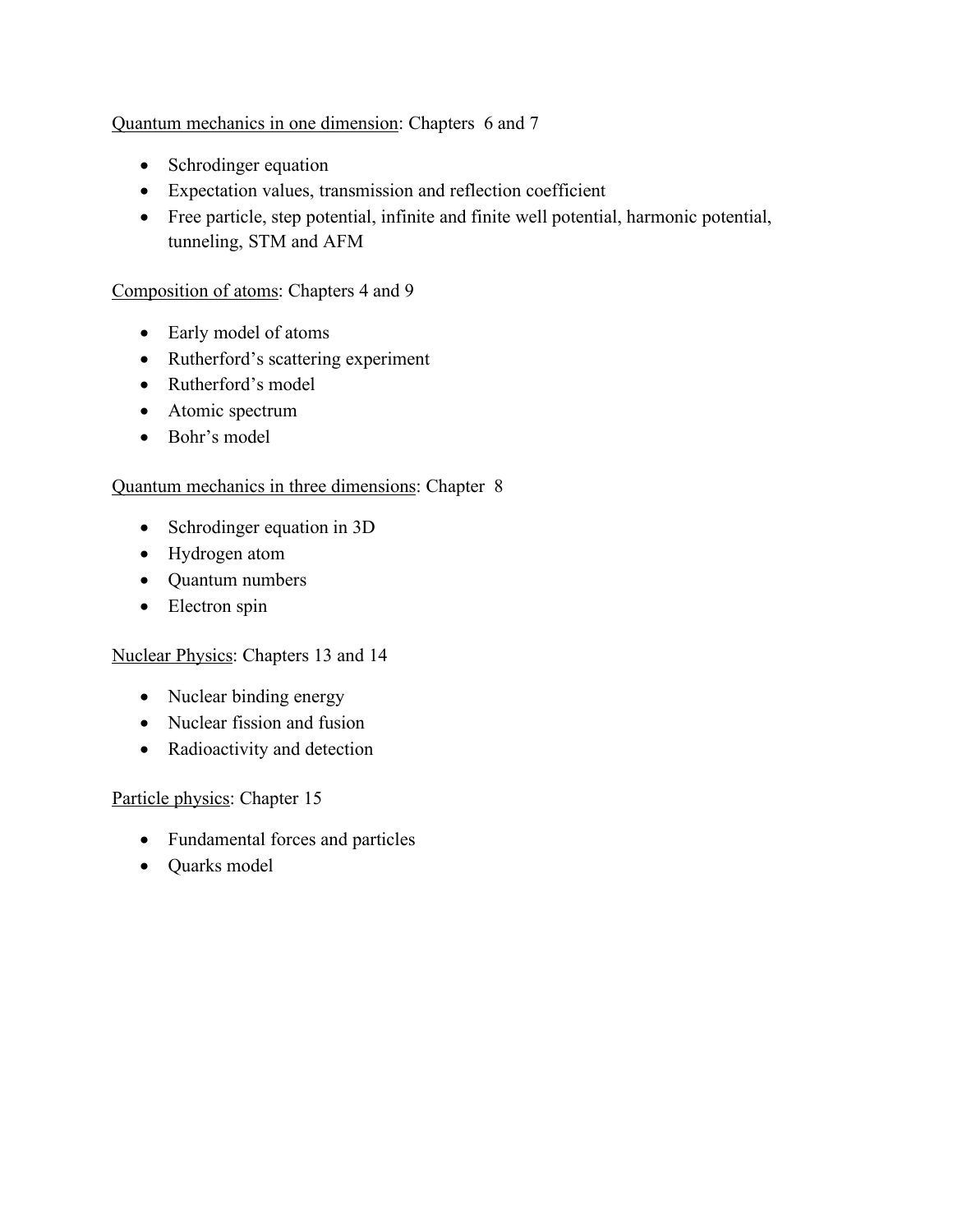# **Physics 2820: Computational Mechanics**

**Preamble.** Since its inception circa 2005, P2820 has served to introduce computers as a useful problem-solving tool to physics undergraduates. Central themes include numerically solving problems that have no analytical solution, and being able to translate the physics problem and the method of its solution into working computer code. In the context of classical mechanics, this means that students are introduced to basic numerical methods for taking derivatives, integrals and solving second order ODEs. Given the importance of being able to work with data, some time is devoted to opening files, fitting, plotting and otherwise manipulating data. This course thus serves as a fine prerequisite to PHYS 3800.

While students are exposed to more complex mechanics problems (e.g. drag forces, driven, nonlinear and coupled oscillators), the focus is on obtaining and analyzing the solution to the problem, rather than cultivating a deep understanding of the formulation or analytical treatment of the solution. Therefore, the coverage of the classical mechanics material serves as a preview to the coverage of some of the material in P3220.

Up until (and including) W2016, Mathematica has been the programming environment. With broad functionality, relative ease of use and a uniform interface across computer platforms, Mathematica allowed students to focus more on the physics and less on lower level programming, at least at first. Mathematica also then became a tool students could use for computational tasks in subsequent courses.

The course has been taught in two parts, with the first part focusing on solving mechanics problems using Mathematica's built-in numerical and analytic capabilities (differentiation, integration and solving of ODEs), and the second part delving into algorithms and lower level coding of numerical solutions.

The following outline reflects the course taught with Mathematica (number of 1.5h lectures in parentheses):

Introduction to Mathematica (1) Reexamining some physics problems from first year mechanics (3) Projectile motion (2) Central forces (2) Numerical differentiation and integration (2) Numerical solution of ODE's; Euler, midpoint, Runge-Kutta (2) Oscillators: SHO, damped and driven oscillators, pendulum, coupled oscillators (3) Wave Equation (2) Curve fitting; working with data (2)

with a few lectures left unaccounted for in order to allow for TA- and instructor-assisted work periods and/or tutorials.

Recently, however, the rising cost of the Mathematica licence to prohibitive levels and a stated desire from the Department of Earth Sciences for the course to better serve their programs' need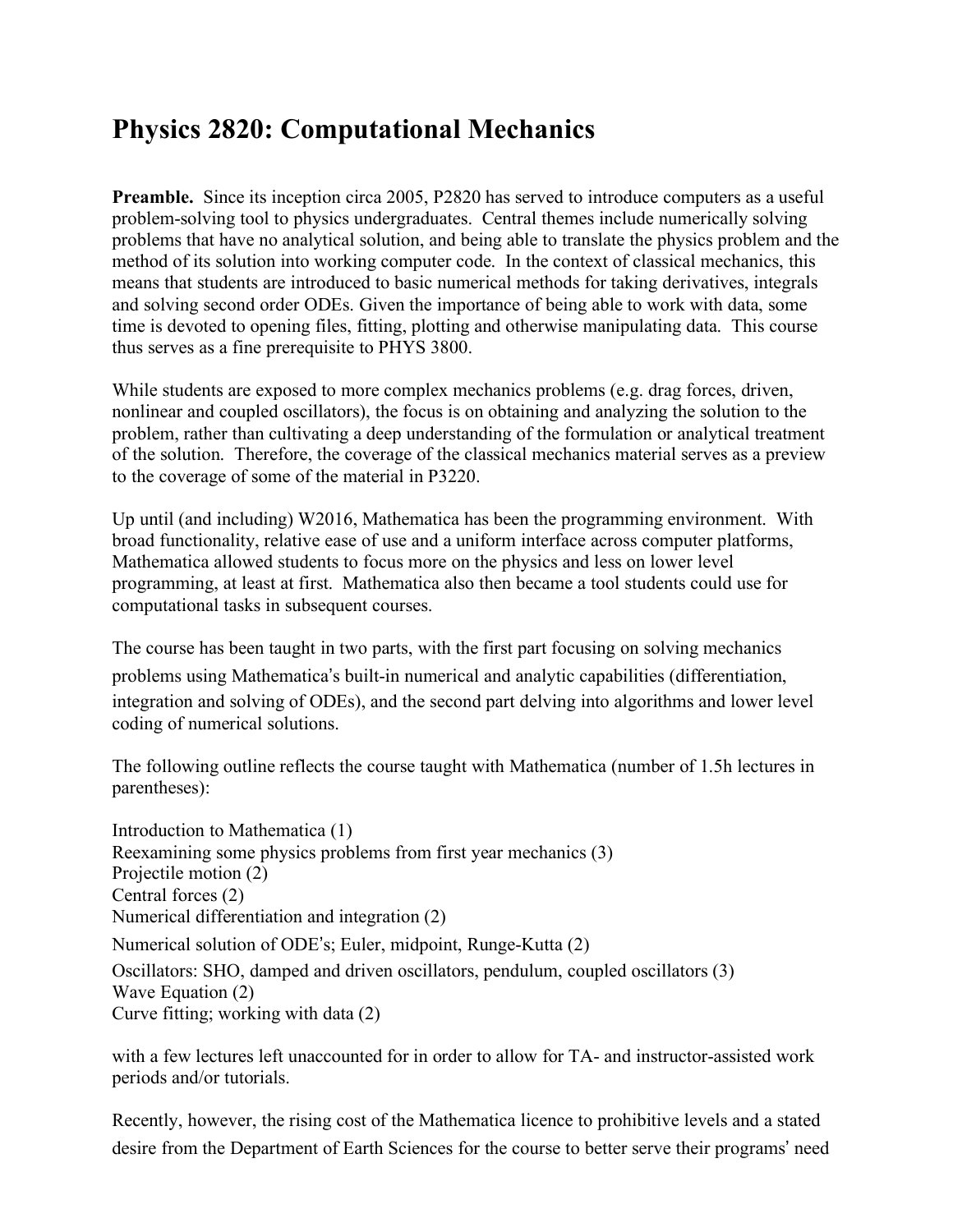of a "programming course", the course will be offered using Python. Python is free, flexible, widely used within and outside academia and is growing in popularity. While Python will be introduced to students within use-friendly Mathematica-like iPython notebooks, the flavor of the course will change somewhat to be more thoroughly hands-on, with lecture time being used (exclusively) for tutorial-style working through of material with students at terminals or laptops following along with the instructor.

In terms of textbooks for the course, there are many textbooks in computational physics, but it is difficult to find a single one that covers the topics in P2820 at the second year level. It is therefore incumbent on the instructors to collect material from various sources. In the past, we

have indicated Nino Boccara's *Essentials of Mathematica with Applications to Mathematics and Physics* as the recommended text. It is available electronically for free from our library and served as a Mathematica language reference. But the reality is that online language resources are abundant and convenient, and that the course notes developed by the instructors of P2820 (originally by Brad de Young) serve the purposes of covering the material.

The following proposed outline includes topics that have been covered in P2820 in recent offerings, with the exception of the wave equation, but adds geophysical examples. The notes will take on the form of iPython notebooks that introduce students both to the physical concepts and to programming (syntax, control structures etc). Some of the material and how it is presented immediately through a computational approach is inspired from the first few chapters of Giordano and Nakanishi's *Computational Physics* (2<sup>nd</sup> edition). Otherwise, existing Mathematica material will be converted and adapted for the Python offering.

Weekly labs will continue to be an important part of the course. During labs, students independently work through tasks (though assistance from TA's and instructor will be available) that serve as a bridge between material taught in class and assignments. Approximate number of 1.5h lectures in parentheses.

- 1. Introduction (2)
	- Solving problems numerically
	- Python/NumPy/Matplotlib
	- Radioactive decay
- 2. Projectiles (3)
	- Second order differential equations
	- Drag forces
	- Problem formulation
	- Plots and interpretation
- 3. Oscillations (5)
	- Pendulums and simple harmonic oscillators
	- Euler and Euler-Cromer methods
	- Coupled oscillators
	- Chaotic motion  $(*)$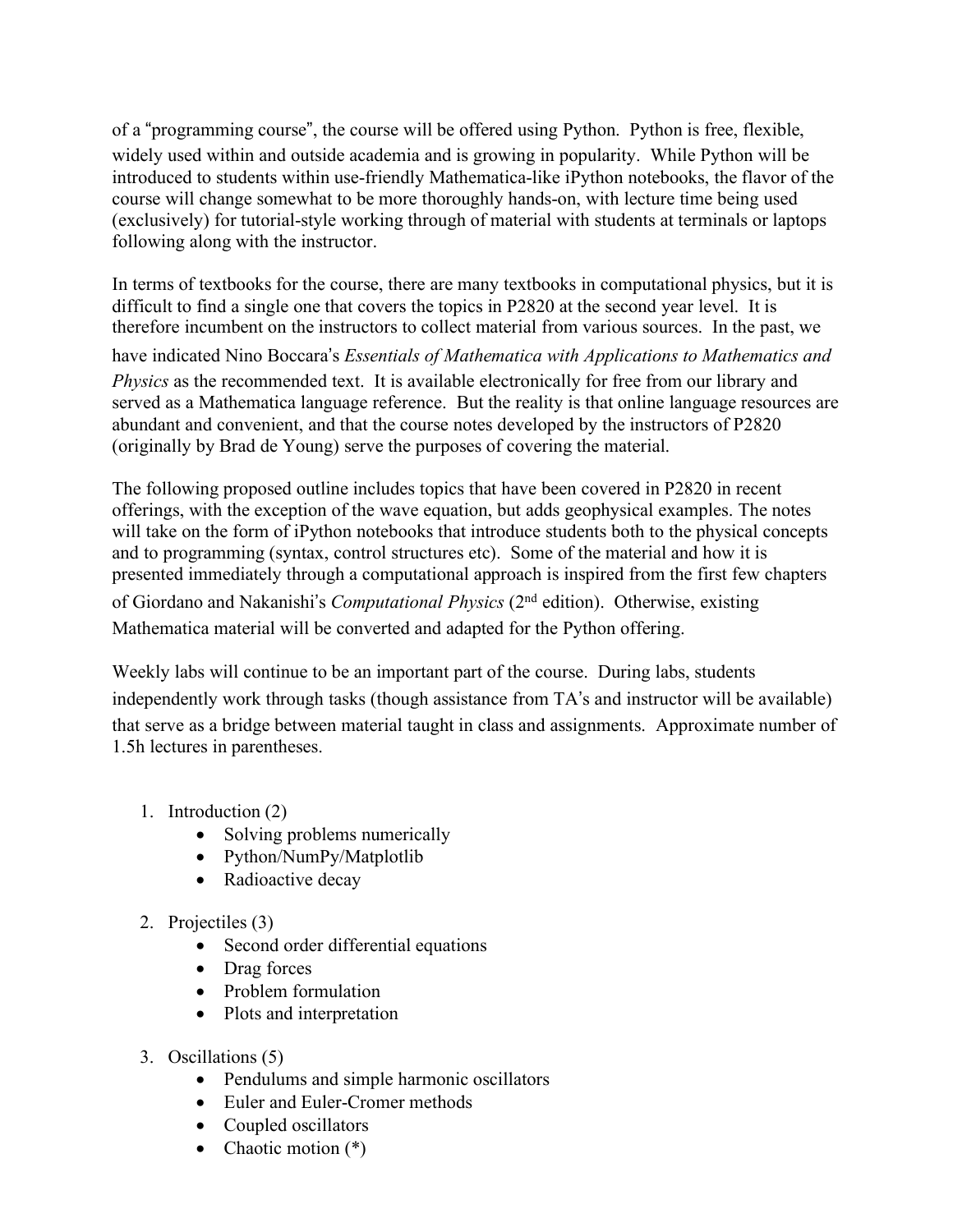- 4. Numerical Analysis (2)
	- Taylor series and error estimation
	- Numerical differentiation
	- Numerical Integration
	- Runge-Kutta methods
- 5. Geophysical Methods (5)
	- Data processing and visualization
	- Time of travel of seismic waves
	- Gravitational prospecting
- 6. N-Body Problems (5)
	- Celestial mechanics and/or molecular dynamics
	- Verlet method
	- Larger/longer simulations (\*)
	- Working with file input/output
	- Animations
- 7. Computer Algebraic Systems (2)
	- SymPy
	- Symbolic integration

Since F2016 will be the first offering with Python, it is expected that adjustments will be made subsequently. A star (\*) indicates material with less certainty of being covered.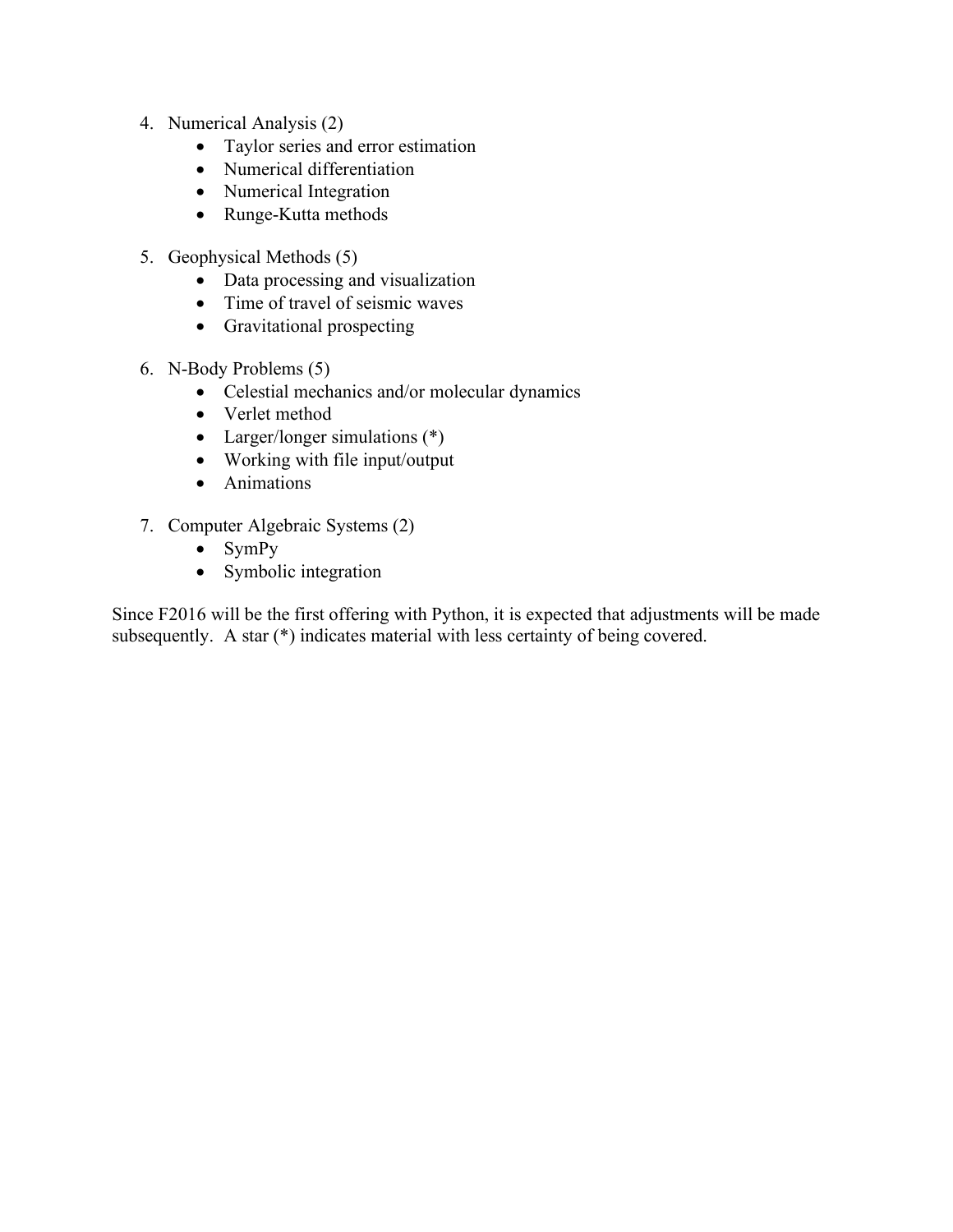# **Physics 3000:Physics of Device Materials**

**Preamble**: Since 20013, the textbook has been *An Introduction to Semiconductor Devices*, Donald A. Neamen (McGraw-Hill, 2006). This course was initially taken by physics students but since 2009 it has been a required course for Term III students in the Electrical and Computer Engineering Program and enrolments are now in the 50-80 range. The course closely follows the text for the first 6 chapters: (1) The crystal structure of solids; (2) Theory of solids; (3) The semiconductor in equilibrium; (4) Carrier transport and excess carrier phenomena; (5) The pn junction and metalsemiconductor contact; and (6) Fundamentals of the Metal-Oxide-Semiconductor Field-Effect transistor. There is then one lecture on MOSFET scaling and non-ideal effects from chapter 7, a lecture on minority carrier distribution in the pn junction from chapter 9, and a lecture on bipolar transistors from chapter 10. Four lectures are devoted to the physics of optical devices including solar cells, photodetectors, light-emitting diodes, and solid state lasers. The last lecture typically introduces microelectromechanical devices and other topical subjects such as charge-coupled devices or blue diodes (both recognized by recent Nobel prizes). Material on device fabrication from the ends of Chapters 3 and 5 is also introduced throughout the semester.

**Introduction (1 lecture):** Course organization, motivation, historical perspectives

#### **Crystal Structure of Solids (Chapter 1 and Section 3.7, 3 lectures):**

- semiconductor materials, types of solids
- Space lattices, atomic bonding
- Imperfections and Impurities in Solids
- Growth of semiconductor materials, device fabrication techniques

#### **Electrons in Solids (Chapter 2, 3 lectures):**

- Principles of Quantum Mechanics, Energy Quantization and Probability Concepts
- Energy-Band Theory
- Density of States Function,
- Statistical Mechanics,

-Fermi-Dirac Distribution Function, Fermi Energy, Maxwell-Boltzmann Approximation

#### **The semiconductor in Equilibrium (Chapter 3, 5 lectures):**

- Charge Carriers in Semiconductors

- Dopant Atoms and Energy Levels, Carrier Distribution in the Extrinsic Semiconductor
- Statistics of Donors and Acceptors
- Carrier Concentrations Effects of Doping
- Position of the Fermi Energy Level Effects of Doping and Temperature

## **Carrier Transport and Excess Carrier Phenomena (Chapter 4, 3 lectures):**

- Carrier Drift
- Carrier Diffusion, Graded Impurity Distribution
- Carrier Generation and Recombination, The Hall Effect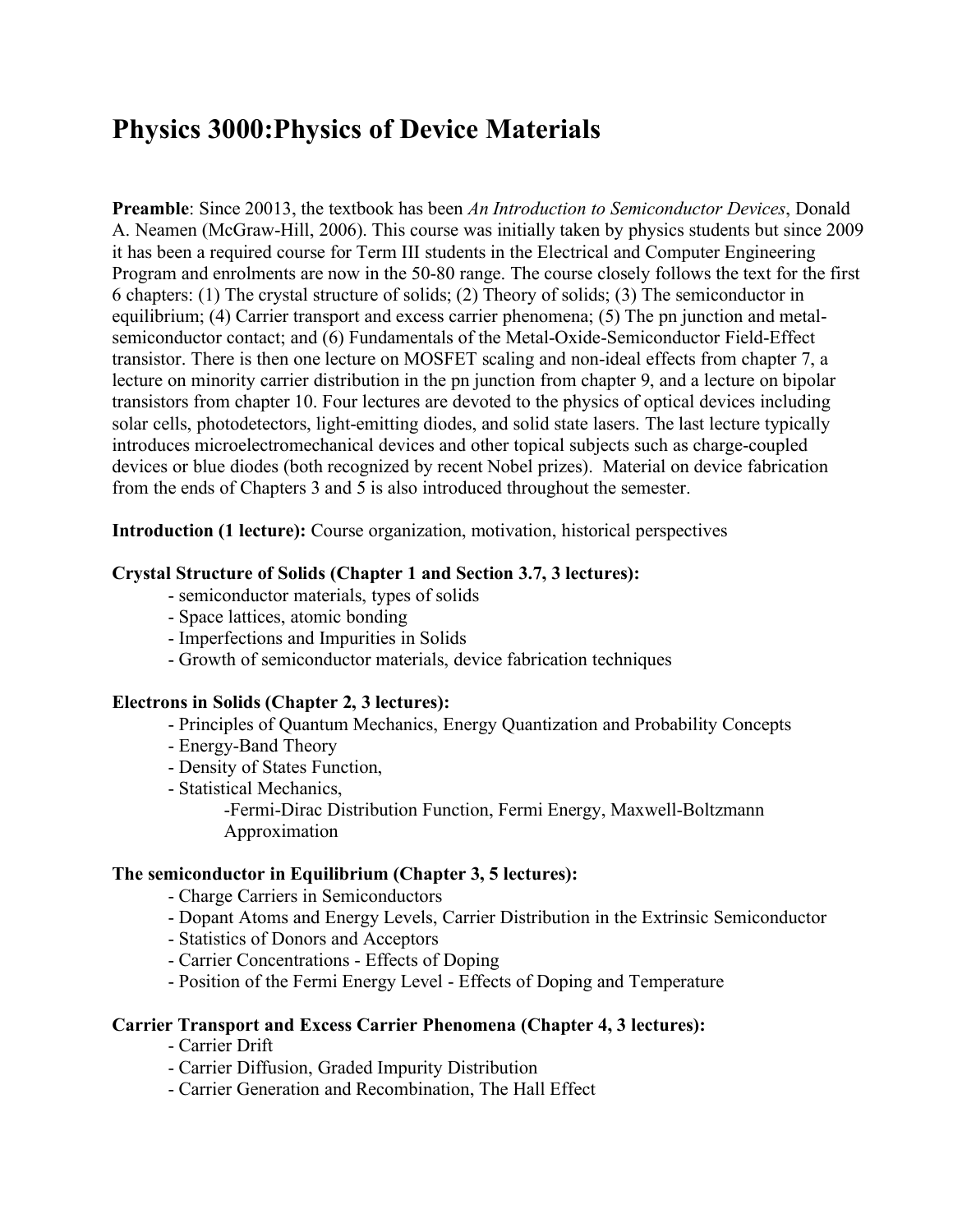#### **The pn Junction and Metal-Semiconductor Contact (Chapter 5, 4 lectures):**

- Basic Structure of the pn Junction, Zero Applied Bias
- Reverse Applied Bias
- Metal-Semiconductor Contact
- Rectifying Junction, Forward Applied Bias
- Metal Semiconductor Ohmic Contacts

#### **Fundamentals of the Metal-Oxide-Semiconductor Field-Effect Transistor (Chapter 6, Section 7.1, and Section 7.2, 5 lectures):**

- The MOS Field-Effect Transistor Action
- The Two-Terminal MOS Capacitor
- Potential Differences in the MOS Capacitor
- Capacitance-Voltage Characteristics
- Basic MOSFET Operation
- MOSFET Scaling, Nonideal effects

#### **More on the pn junction (Sections 9.1, 9.2, 1 lecture):**

- Ideal I-V characteristic
- Minority carrier distribution

#### **Introduction to the bipolar transistor (Section 10.1):**

- Currents in a bipolar transistor biased in the forward-active mode
- Simplified current relations
- Simplified bipolar transistor operation

#### **Optical Devices (Chapter 12, 4 lectures):**

- Optical Absorption
- Solar Cells
- Photodetectors (Photoconductor, Photodiode, PIN Photodiode)
- -Light-emitting diodes
- -Laser Diodes

#### **Other Multi-material devices (Chapter 11 and other sources, 1 lecture):**

-Microelectromechanical systems (MEMS)

-Charge coupled devices

-Blue LEDs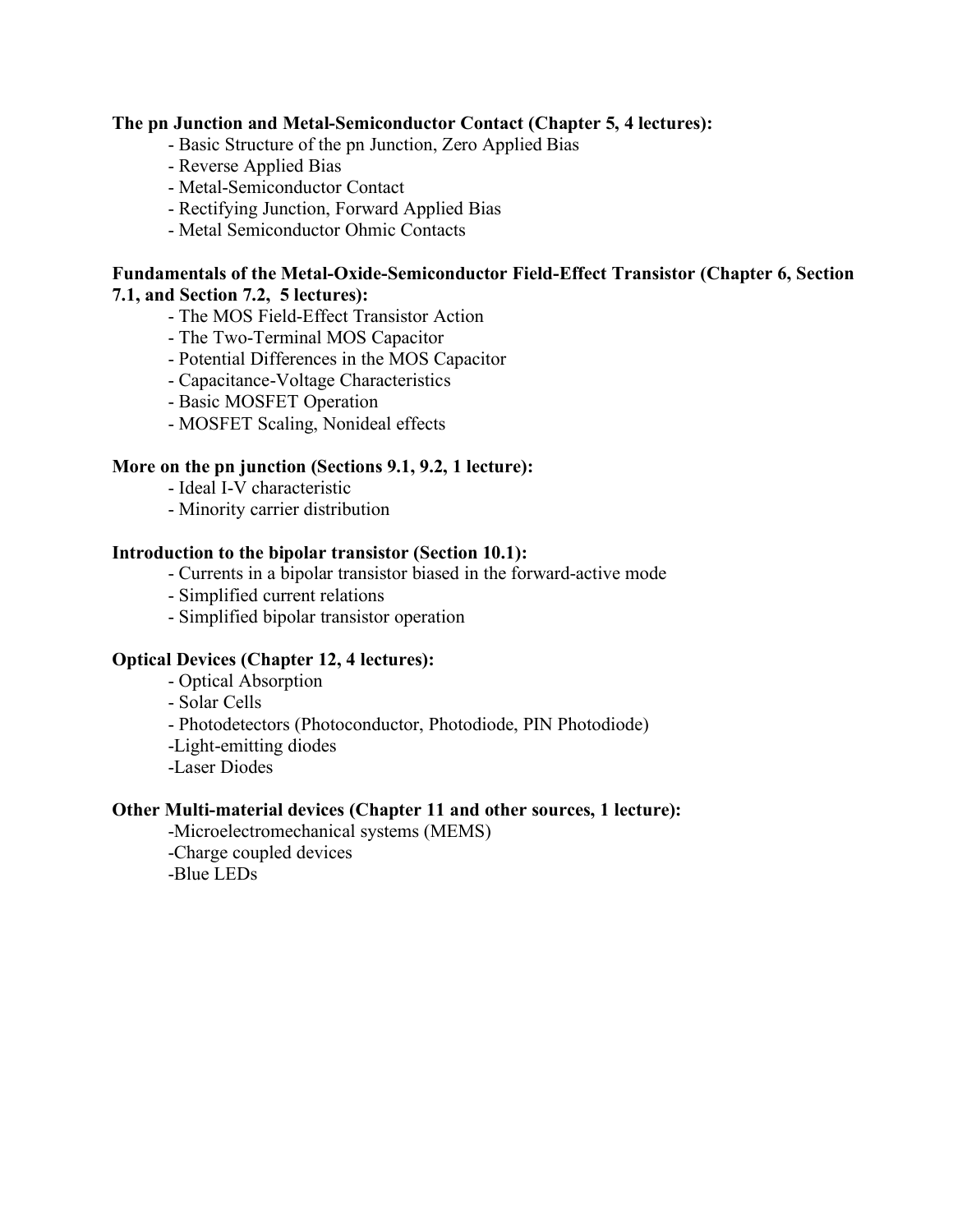# **Physics 3150: Astrophysics I**

**Preamble**: The original outline for this course, and the previous calendar entry, are based on *The Physical Universe, An Introduction to Astronomy*, Frank H. Shu, (University Science Books, 1982). For the last several years, the text has been *An Introduction to Modern Astrophysics*, Second Edition, Bradley W. Carroll and Dale A. Ostlie (Pearson Addison-Wesley, 2007). The course deals primarily with the properties of stars and the evolution of stars. One objective in the original design of this course was that it should integrate concepts from a range of physics topics and this continues to be an important element. The early part of the course introduces or reviews material from quantum mechanics, atomic physics (the hydrogen atom and spectroscopy), thermal physics (blackbody radiation and radiation pressure, equations of state), statistical mechanics (fermion and boson statistics and degeneracy), mechanics (hydrostatic equilibrium, conservation of mass), nuclear physics, and the Standard Model. Some astrophysical concepts are also introduced early (magnitude and luminosity, effective temperature, parallax, spectral classification, the Hertzsprung-Russell diagram). These concepts are then applied to understanding energy production in stars, the transport of energy out of stars, models for the density profile of stars, the relationship of mass, effective temperature, and luminosity on the main sequence, nucleosynthesis and the synthesis of heavy elements, star formation, evolution of stars after they leave the main sequence, and the end states of stars with different initial masses. The current offering of the course makes use of material, more or less in order, from chapters 7-16 of the text but this is heavily supplemented with material from other sources including other texts and online material from sources like NASA and the European Space Agency.

## **1. Introduction**: Objectives, Course Organization, Outline, Orientation

## **2. Some Nomenclature:**

- **2.1** Constellations and star designation
- 2.2 Full-Sky Catalogs<br>2.3 Variable stars
- **2.3** Variable stars
- **2.4** Non-stellar objects

# **3. Kinds of observations that can provide insight into stellar properties**

- **3.1** Distance measurements -Parallax, definition of a parsec (C&O 3.1), Cepheid Variables
	- **3.2** Magnitude and Luminosity (C&O 3.2)
- **3.3** Temperature -Blackbody Radiation (C&O 3.4), Colour (C&O 3.6) **3.4** Mass
	- -Importance of binary systems (C&O 7.2)
- **4. Gravity**

# **5. Other forces**

## **6. The Virial Theorem**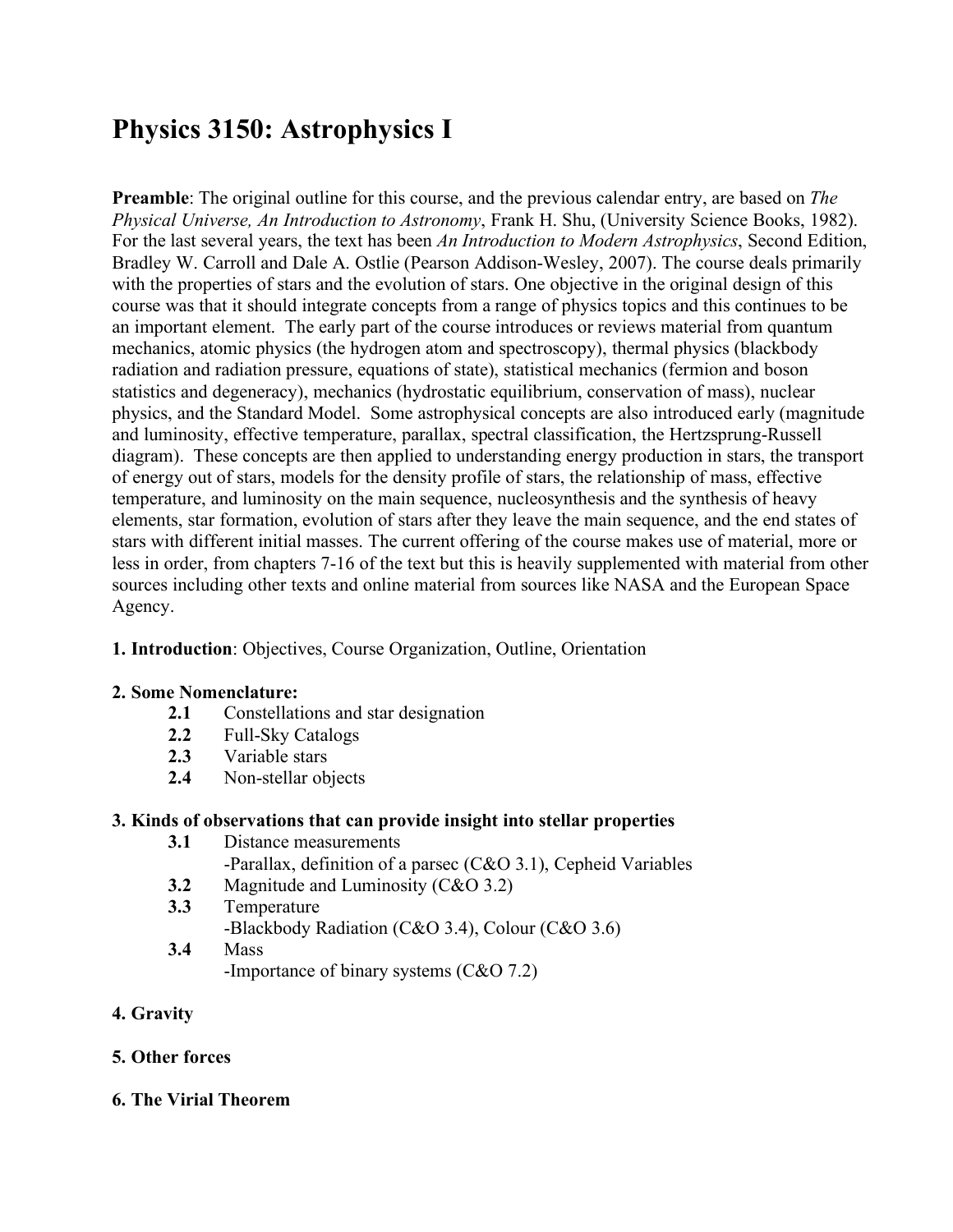### **7. Light and Matter**

- **7.1** An interesting chronology
- **7.2** Light and Electromagnetic Waves
- **7.3** Blackbody radiation (C&O 3.4)
- **7.4** Ouantization, the Planck Function, and Radiation Pressure (C&O 3.4)
- **7.5** Quantum Mechanics, Wave-Particle Duality, and Uncertainty (C&O 5.4)
- **7.6** Photons (C&O 5.2)
- **7.7** The Hydrogen spectrum (C&O 5.3)
- **7.8** Bohr Model of the Atom (C&O 5.3)
- **7.9** Absorption Lines and Kirchoff's Laws (C&O 5.1)
- **7.10** Indistinguishable Particles, Fermions and Bosons
- **7.11** Particle Statistics
- **7.12** The Standard Model of Particle Physics

## **8. Stellar Spectra and the Classification of Stars**

- **8.1** Harvard Spectral Classification (C&O 8.1)
- **8.2** Hertzsprung-Russell Diagrams (C&O 8.2) -Main Sequence, Off the Main Sequence
- **8.3** Luminosity Classes and Morgan-Keenan Classification (C&O 8.2)
- **8.4** Spectral Class Abundances
- **8.5** Stellar Mass, Stellar Lifetimes, Stellar Radii
- **8.6** Examples of Stars in Different Spectral Classes

## **9. Radiation in the stellar atmosphere**

- **9.1** Radiation pressure (C&O 9.1)
- **9.2** Opacity and Optical Depth (C&O 9.2)
- **9.3** Radiative Transfer (C&O 9.3)

## **10. Star Interiors – parameters, properties, and relationships**

- **10.1** Plasma
- **10.2** Equations of stellar structure and constitutive relations
- **10.3** Hydrostatic Equilibrium (C&O 10.1)
- **10.4** Conservation of Mass (C&O 10.7)
- **10.5** Luminosity Gradient (C&O 10.3)
- **10.6** Numbers of Particles and mean molecular weight (C&O 10.2)
- **10.7** Equation of State (C&O 10.2)
- **10.8** Sphere of constant density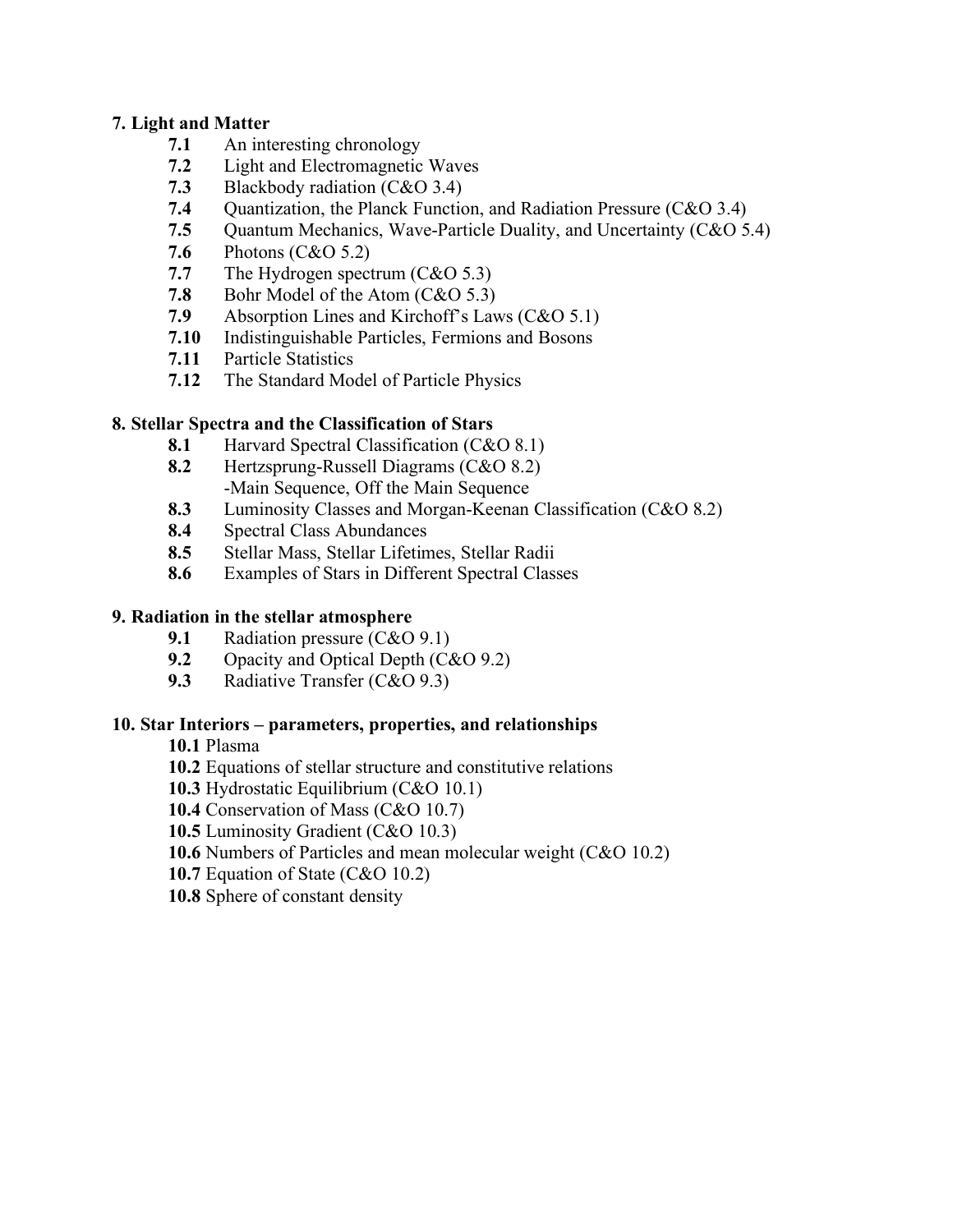#### **11. Star Interiors – Energy sources, energy transport, models**

- **11.1** Stellar Energy Sources (C&O 10.3)
	- -Gravitation and the virial theorem (Kelvin-Helmholtz timescale) -Nuclear Reactions (nuclear timescale, tunneling, Gamow peak, temperature dependence

### **11.2** Stellar nucleosynthesis in MS dwarfs

-General Comments

- -Hydrogen burning in MS dwarfs (PP chains and CNO cycle)
- -Proton-proton Chains
- -CNO cycle
- **11.3** Stellar nucleosynthesis in post MS stars
	- -Helium burning in very hot stars the Triple alpha process
	- -Carbon and Oxygen burning
	- -Binding Energy per nucleon
- **11.4** Energy transport (C&O 10.4)
	- -Radiation, Convection, conduction
	- -Radiative Temperature Gradient
	- -Adiabatic Temperature Gradient
- **11.5** Stellar Models (C&O 10.5)

-Summary of constitutive equations

- -Polytropic Models, Lane-Emden Equation
- **11.6** The Eddington Standard Model
- **11.7** The Main Sequence (C&O 10.6)
	- -Eddington Luminosity Limit

-Correlation of stellar mass with position on the Main Sequence

#### **12. Star Formation**

- **12.1** Pre-Main Sequence Evolution (C&O 12.3)
- **12.2** Zero-Age main sequence

#### **13. Stellar Evolution**

- **13.1** Description of evolutionary Tracks (1 $M_{\odot}$ and 5 $M_{\odot}$ )
- **13.2** Evolution on the Main sequence (C&O 13.1)
- **13.3** The Schönberg-Chandresekhar limit Leaving the Main Sequence
- **13.4** Late stages of Stellar evolution (C&O 13.2)
	- -Evolution off of the Main Sequence
	- -Asymptotic Giant Branch
	- -Post Asymptotic Giant Branch
	- -Planetary Nebulae
- **13.5** Summary of evolutionary stages for  $1M_{\odot}$  star
- **13.6** Further nucleosynthesis in massive stars
- **13.7** Stellar Clusters

#### **14.** Neutrinos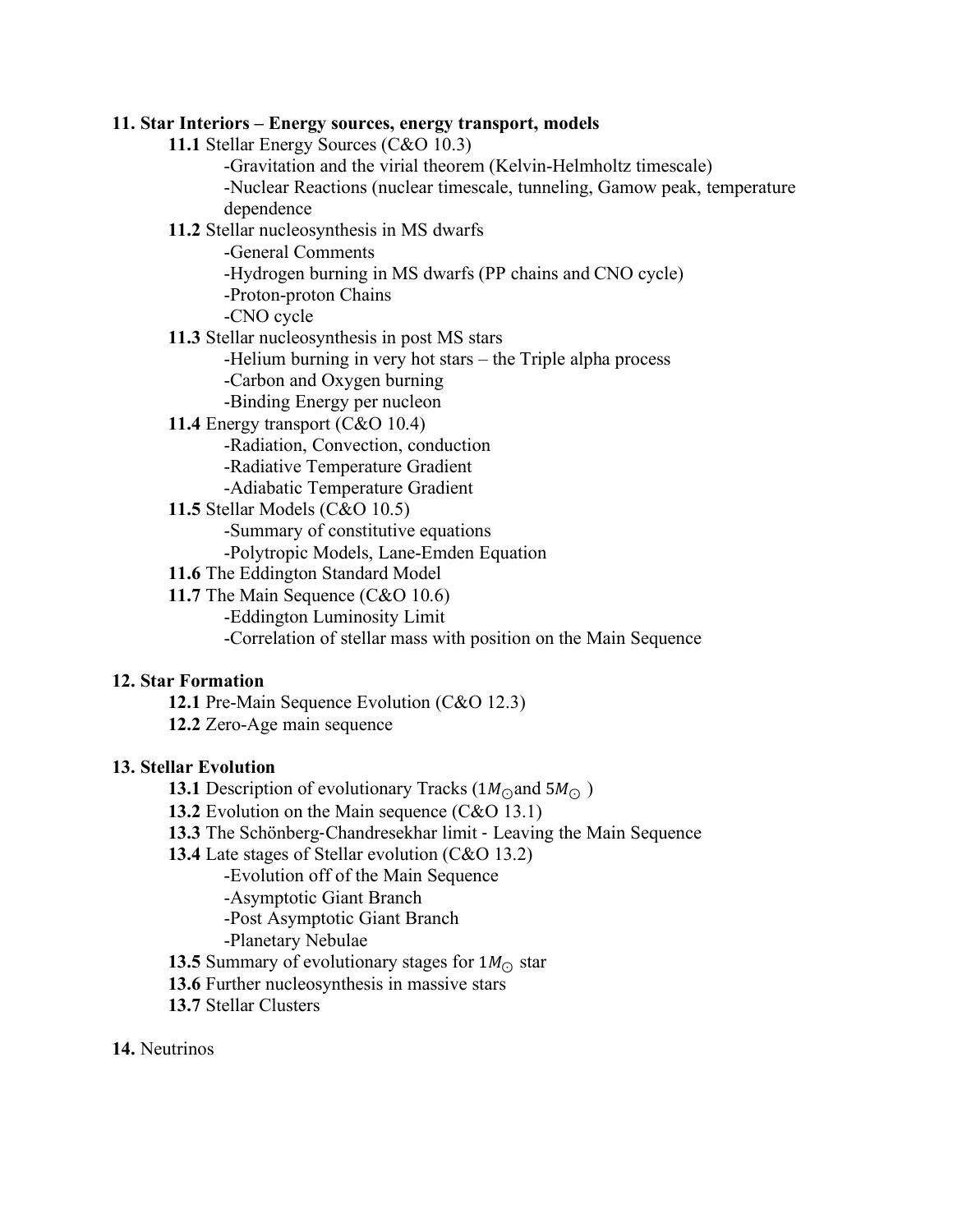#### **15.** Variable Stars

**15.1** Pulsation

**15.2** Three variable-rich regions of the HR diagram

**15.3** Possible mechanisms for pulsation

**15.4** Eddington's valve

**16.** Fate of Massive Stars

**16.1** Post-Main-Sequence Evolution of Massive Stars (C&O 15.1)

**16.2** Supernovae (C&O 15.2, 15.3)

**16.3** Gamma-Ray Bursts (C&O 15.4)

### **17.** Degenerate Remnants

**17.1** Four possible end states of stars

**17.2** Fermion degeneracy and the Fermi energy

**17.3** White Dwarfs (C&O 16.2)

**17.4** Electron degeneracy conditions and degeneracy pressure (C&O 16.3)

**17.5** Chandrasekhar Limit (C&O 16.4)

**17.6** Cooling of White Dwarfs (C&O 16.5)

**17.7** Neutron Stars (C&O 16.6)

**17.8** Pulsars (C&O 16.7)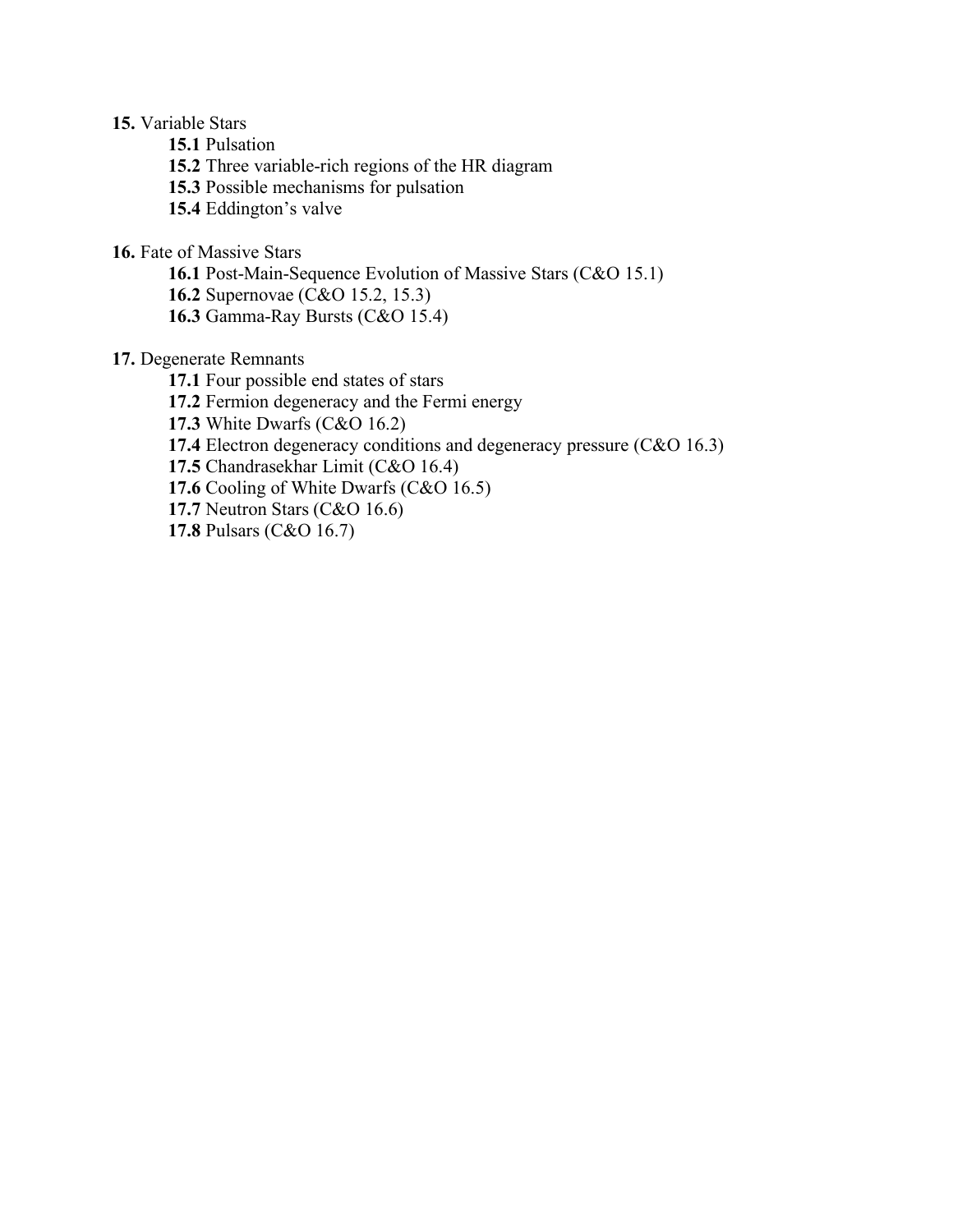# **Physics 3151: Astrophysics II**

**Preamble**: This course discusses some of the more important topics in objects larger than stars – star clusters, galaxies – which are largely governed by gravity. The text is *An Introduction to Modern Astrophysics*, Second Edition, Bradley W. Carroll and Dale A. Ostlie (Pearson Addison-Wesley, 2007). Other useful sources are *Black Holes, White Dwarfs and Neutron Stars: The Physics of Compact Objects* by Stuart L. Shapiro and Saul A. Teukolsky, *Galactic Dynamics, Second Ed.* By James Binney and Scott Tremaine, and *Galactic Astronomy* by James Binney and Michael Merrifield. All of these are available in the QEII library. This course deals with astrophysical and cosmological topics that are of active and current interest and the course will evolve to include discussion of pertinent discoveries as they occur.

Astrophysics at large scales (C&O Chaps 24-26): Galaxies including types, Hubble classification and modern variants, Rotation of disk galaxies, Dark matter (C&O Chap 30), Tully-Fisher relations for disk galaxies, The Fundamental Plane for elliptical galaxies, and Structure of the Milky Way Galaxy in detail; Globular and open star clusters.

Compact objects (C&O Chaps 16 & 18): Compact binary systems; Dwarf novas, Recurrent novas, Classical novas, and Type Ia supernovas; Pulsars; Magnetars; X-ray binaries.

Black holes (C&O Chap 17): The Kerr metric; Stellar-mass black holes; Cyg X-1 in detail; Supermassive black holes; Active galactic nuclei; Quasars; Quasar spectra as a function of redshift; The Lyman forest and the Gunn-Peterson trough.

Introduction to cosmology (C&O Chaps 29-30): The cosmic microwave background radiation; The FLRW metric and the Friedmann equations; Cosmological expansion; Dark energy.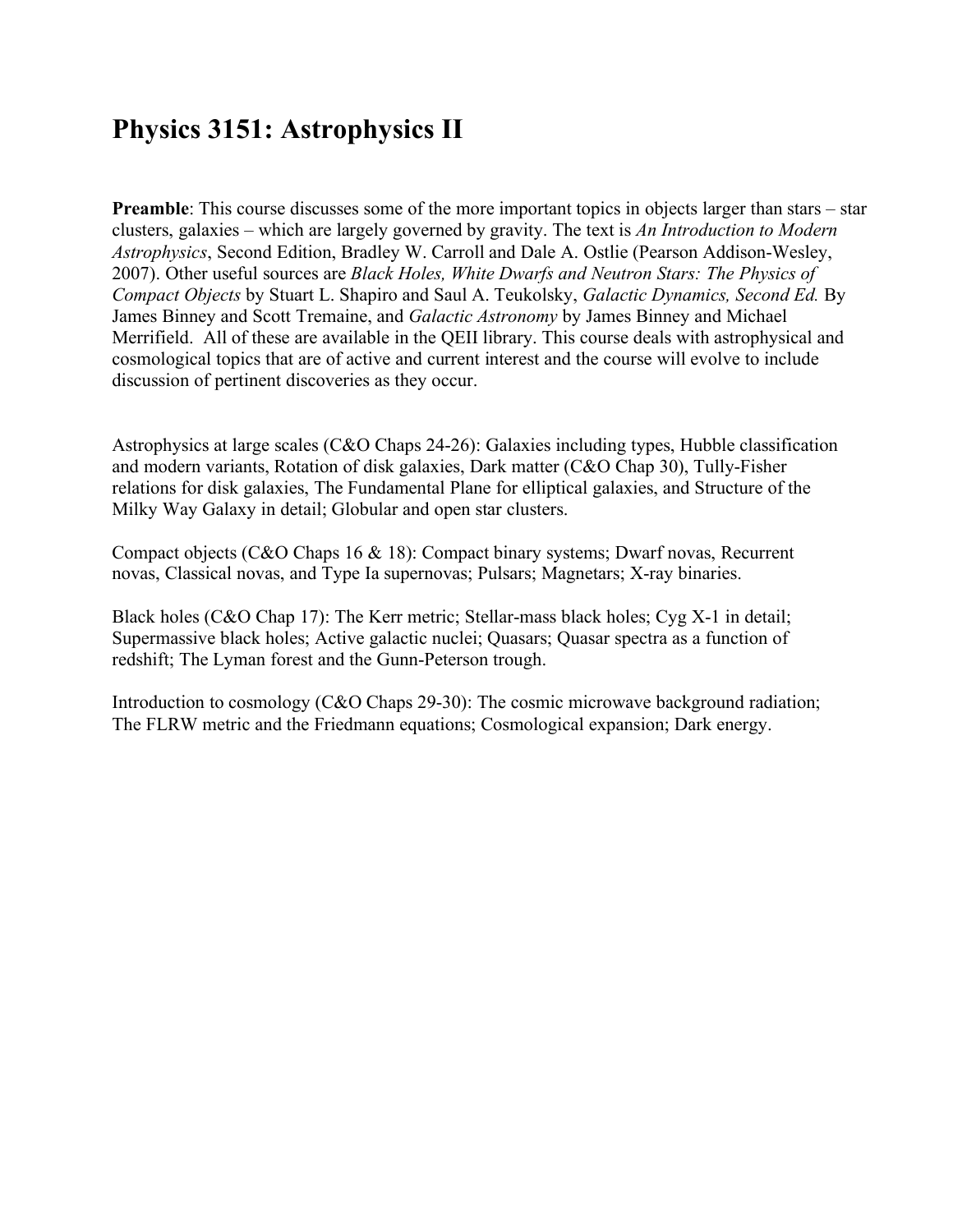# **Physics 3220: Classical Mechanics I**

**Preamble**: The recommended textbook for this course is *Classical Mechanics* by J.R. Taylor. This book contains a good balance of topics suitable for a third year level course including Newtonian based topics as well as introductions to Lagrangian and Hamiltonian dynamics. As a result this book can also be used for PHYS 3230. An excellent reference text for this course is *Analytical Mechanics* by Fowles and Cassiday. The proposed outline follows the numbered chapters in Taylor. Chapter 1 is largely a review and can be covered quickly, apart from coordinate transformations. Alternatively some sections from this chapter can be assigned as a reading assignment followed by a quiz. Chapters 2 and 3 build on material from PHYS 1050/1051 and PHYS 2820. Chapter 2 introduces the concept of velocity dependent resistive forces provided by the surrounding medium such as air resistance. This chapter gives an excellent opportunity to discuss parameters which can be theoretically derived or empirically determined to model the resistive effect of a fluid. Chapter 3 introduces students to the motion of objects with variable mass. The analysis is conducted by considering both Newton's second law and the momentum of the system allowing for complicated systems to be investigated. Chapter 4 is largely a review of work and energy concepts introduced in first year but in a three dimensional framework. The student is also exposed to line integrals for calculating work done. Chapter 5 from the book builds on concepts of oscillations already covered in first year physics and PHYS. Chapter 6 is an introduction to Calculus of Variations and gives the student an excellent explanation and justification for the Lagrangian formalism discussed in Chapter 7. Chapter 8 is indicated as additional material that can be covered if time permits.

#### **Ch. 1 Review of Vector geometry and Newton's Law of Motion**

- Units
- Scalars and Vectors
- Vector Operations
- Coordinate Transformations
- Derivative of Vectors
- Fundamental Concepts of Physics
- Newton's Laws of Motion
- Momentum
- Differential Equations
- Alternative Coordinate Systems

#### **Ch. 2 Projectile Motion and Resistance**

- Air Resistance
- Linear Air Resistance Horizontal and Vertical Motion
- Quadratic Air Resistance Horizontal and Vertical Motion
- Terminal Velocity

#### **Ch. 3 Momentum and Angular Momentum**

- Conservation of Momentum
- **Rockets**
- Center of Mass Systems
- Angular Momentum
- Moment of Inertia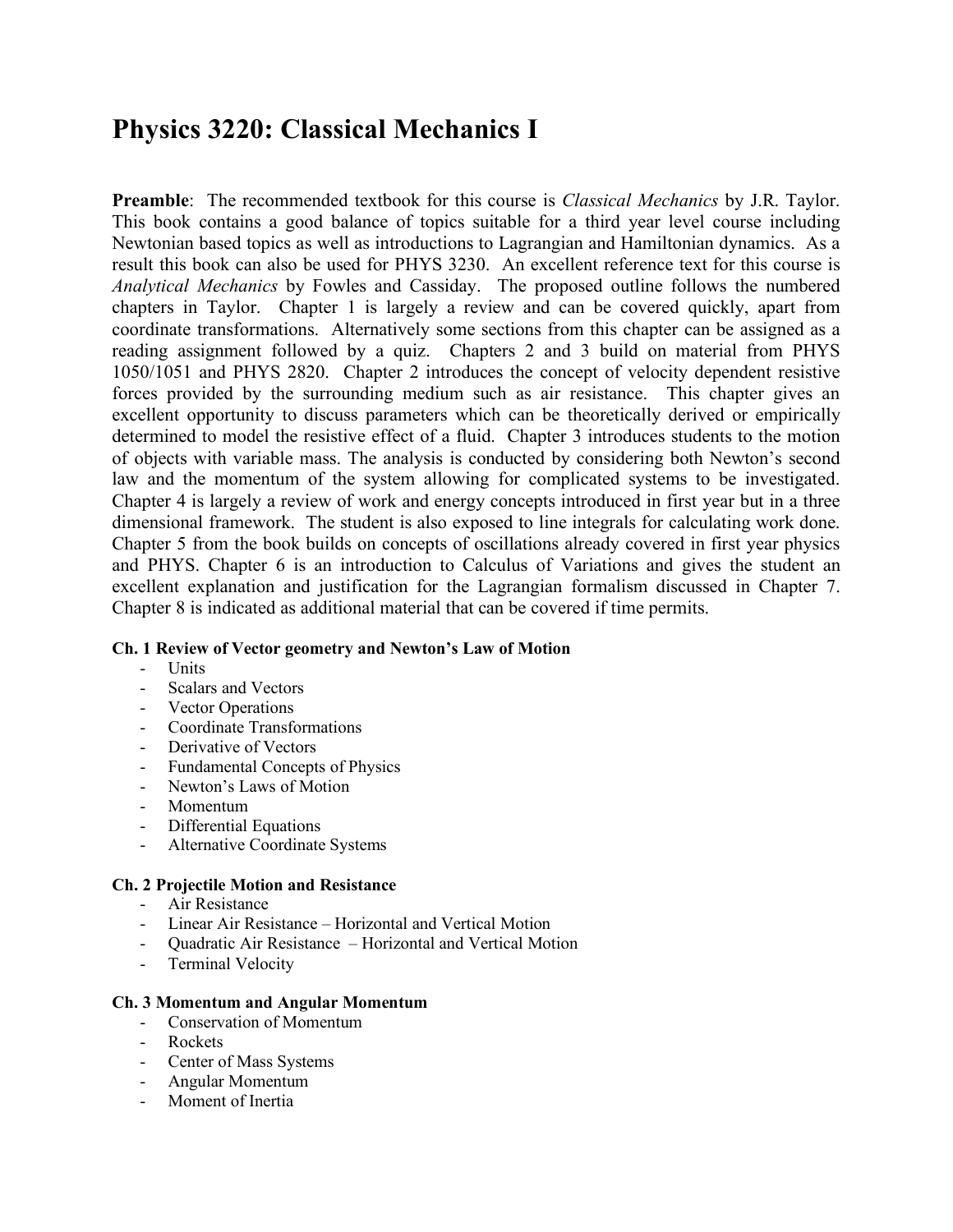#### **Ch. 4 Energy**

- Kinetic Energy and Work
- Potential Energy and Conservative Forces
- Forces as the Gradient of Potential Energy
- Time Dependent Potential Energy Energy for One-Dimensional Systems
- Curvilinear One-Dimensional Systems
- Central Forces
- Energy of Interacting Particles
- Energy of a Multiparticle System.

#### **Ch. 5 Oscillations**

- Hooke's Law
- Simple Harmonic Motion
- Two-Dimensional Oscillators
- Damped Oscillations
- Driven Damped Oscillations
- Resonance
- Fourier Series
- Fourier Series Solutions for the Damped Oscillator

#### **Ch. 6 Calculus of Variations**

- Euler-Lagrange Equation
- Applications of the Euler-Lagrange Equations
- More than two variable systems

#### **Ch. 7 Lagrange's Equation**

- Lagrange's Equation for Unconstrained Motion
- Constrained Systems
- Examples of Lagrange's Equations
- Generalized Momenta and Ignorable Coordinates
- Conservative Laws

#### **Ch. 8 Two Body Central Force Problems (time permitting)**

- Center of Mass and Relative Coordinates; Reduce Mass
- The Equations of Motion
- The Equivalent One-Dimensional Problem
- The Equation of the Orbit
- The Kepler Orbit
- The Unbounded Kepler Orbit.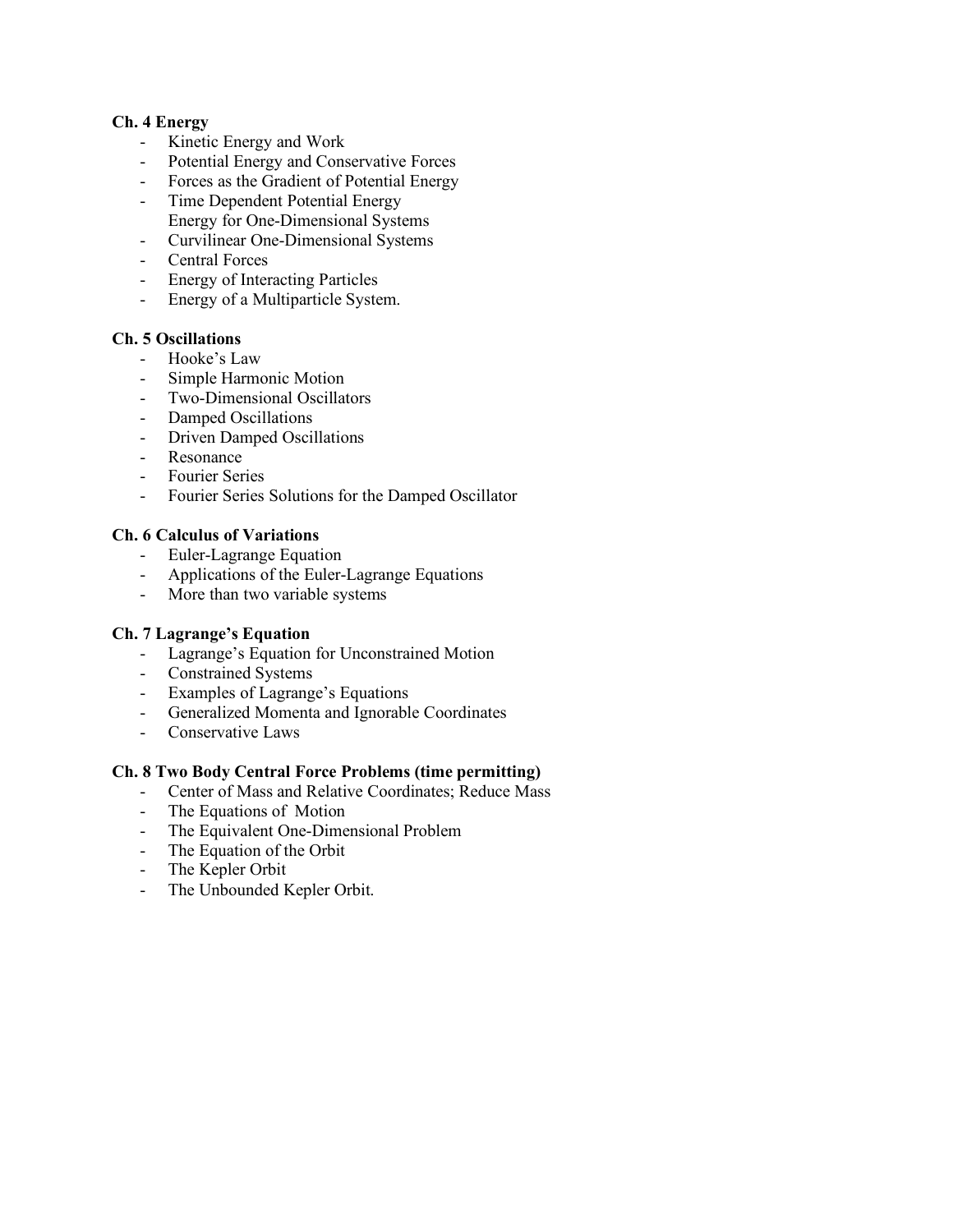# **Physics 3230: Classical Mechanics II**

**Preamble**: The recommended textbook for this course is *Classical Mechanics* by J.R. Taylor which is the same book used for the previous course PHYS 3220. The topics in this course are slightly more challenging than those covered in PHYS 3220 in part because they are mostly new concepts not seen before. Some of the sections in this course are more advanced than what can be covered in a third year course and so are treated a little superficially such as Euler angles and the motion of a spinning top. Chapter 11 discusses couple oscillations. Chapter 12, on Nonlinear Mechanics and Chaos, is mostly descriptive and can easily be assigned as independent reading on which the students can be asked to write a 5 page report on what they have learned. This allows time to be spent covering additional material more suited to a lecture room setting. Chapter 13 on Hamiltonian Dynamics is completely new and found interesting by the students. Chapter 14 on collision theory is a classical interpretation of particle collisions which is in contrast to the quantum mechanical approach taken in PHYS 3751. We no longer propose to cover relativistic mechanics in this course since it is covered in other courses. We instead offer Chapter 16 as an alternative, time permitting.

## **Ch. 9 Mechanics in Noninertial Frames**

- Acceleration without Rotation
- The Tides
- The Angular Velocity Vector 336
- Time Derivatives in a Rotating Frame
- Newton's Second Law in a Rotating Frame
- The Centrifugal Force
- The Coriolis Force
- Free Fall and the Coriolis Force
- The Foucault Pendulum
- Coriolis Force and Coriolis Acceleration

## **Ch. 10: Rotational Motion of Rigid Bodies**

- Properties of the Center of Mass
- Rotation about a Fixed Axis
- Rotation about Any Axis; the Inertia Tensor
- Principal Axes of Inertia
- Finding the Principal Axes; Eigenvalue Equations
- Precession of a Top due to a Weak Torque
- Euler's Equations
- Euler's Equations with Zero Torque
- Euler Angles
- Motion of a Spinning Top

#### **Ch. 11 Coupled Oscillators and Normal Modes**

- Two Masses and Three Springs
- Identical Springs and Equal Masses
- Two Weakly Coupled Oscillators
- Lagrangian Approach: The Double Pendulum
- The General Case
- Three Coupled Pendulums
- Normal Coordinates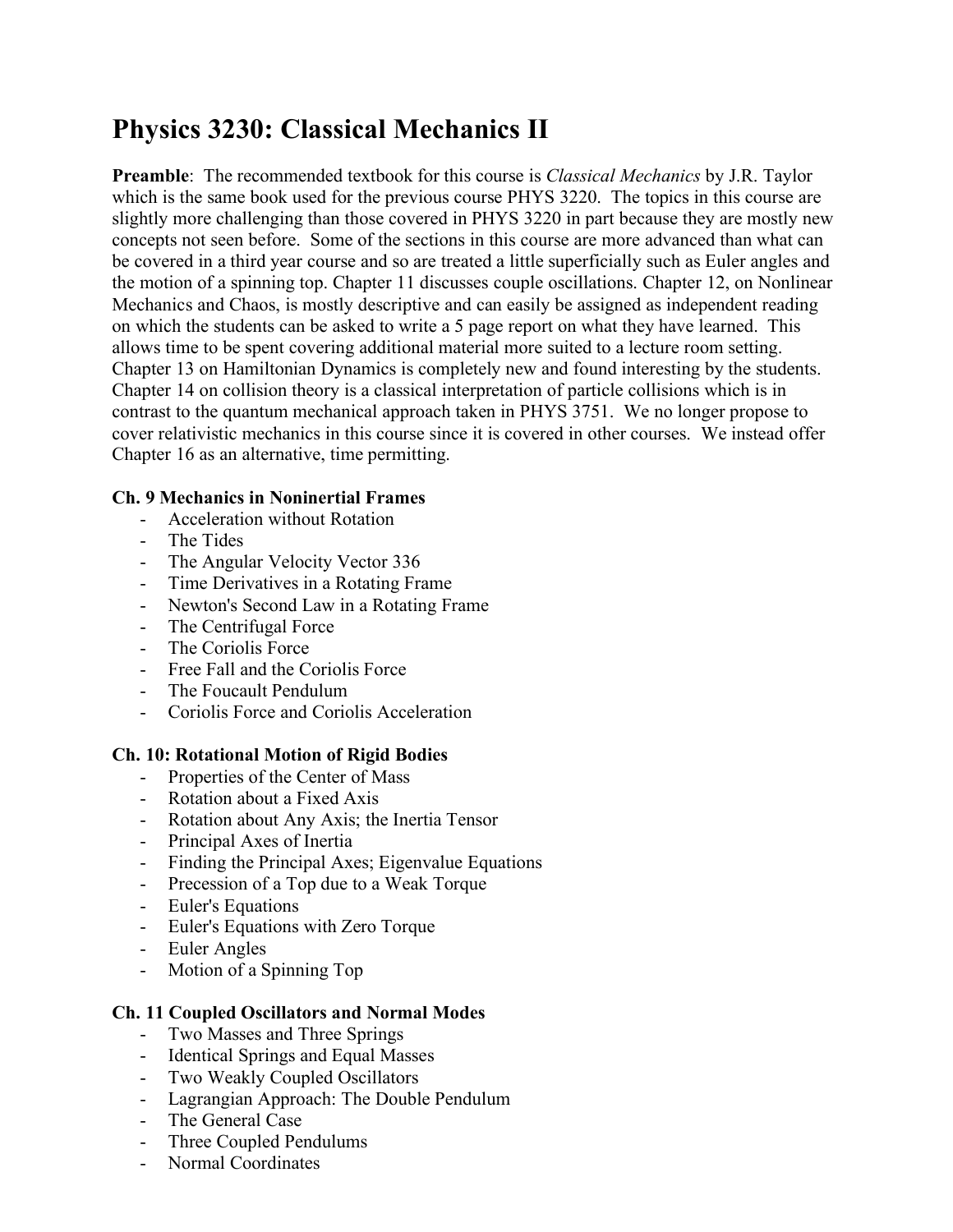#### **Ch. 12 Nonlinear Mechanics and Chaos**

- Linearity and Nonlinearity
- The Driven Damped Pendulum DDP
- Some Expected Features of the DDP
- The DDP: Approach to Chaos
- Chaos and Sensitivity to Initial Conditions
- Bifurcation Diagrams
- State-Space Orbits
- Poincare Sections
- The Logistic Map

## **Ch. 13 Hamiltonian Mechanics**

- The Basic Variables
- Hamilton's Equations for One-Dimensional Systems
- Hamilton's Equations in Several Dimensions
- Ignorable Coordinates
- Lagrange's Equations vs. Hamilton's Equations
- Phase-Space Orbits
- Liouville's Theorem

## **Ch. 14 Collision Theory**

- The Scattering Angle and Impact Parameter<br>- The Collision Cross Section
- The Collision Cross Section
- Generalizations of the Cross Section
- The Differential Scattering Cross Section
- Calculating the Differential Cross Section
- Rutherford Scattering
- Cross Sections in Various Frames
- Relation of the CM and Lab Scattering Angles

## **Ch. 16 Continuum Mechanics (time permitting)**

- Transverse Motion of a Taut String
- The Wave Equation
- Boundary Conditions; Waves on a Finite String
- The Three-Dimensional Wave Equation
- Volume and Surface Forces
- Stress and Strain: The Elastic Moduli
- The Stress Tensor
- The Strain Tensor for a Solid
- Relation between Stress and Strain: Hooke's Law
- The Equation of Motion for an Elastic Solid
- Longitudinal and Transverse Waves in a Solid
- Fluids: Description of the Motion
- Waves in a Fluid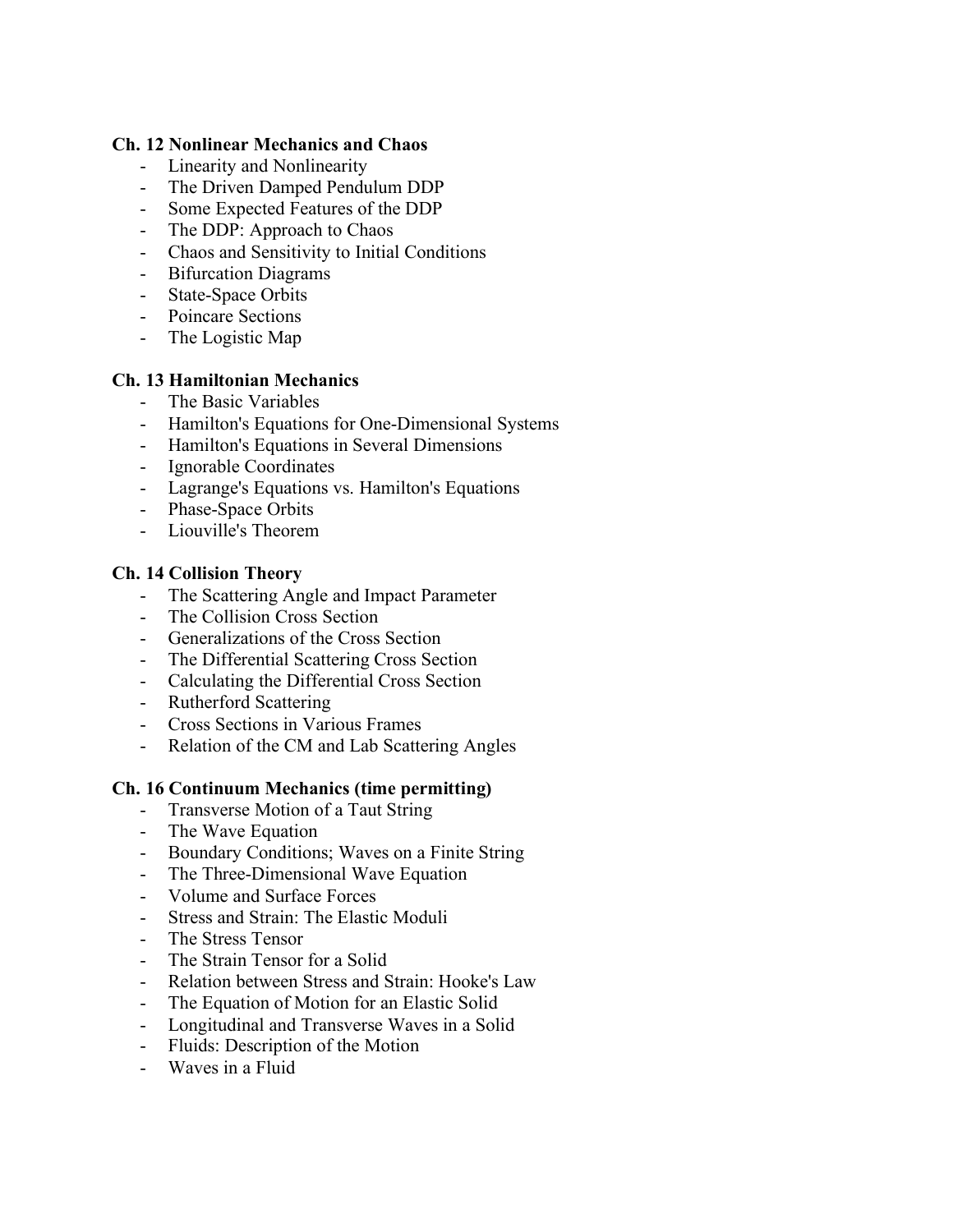# **Physics 3300: Intermediate Physical Oceanography**

**Preamble**: Intermediate Physical Oceanography is an opportunity to integrate several previous topics in physics and mathematics together to study a complicated physical system: the ocean. Equations of motion are developed (physically motivated) by conservation laws of mass, momentum, and energy. Primary dynamics topics are geostrophy, Ekman dynamics, basin scale circulation, and non-rotating wave dynamics. PHYS3300 introduces a fairly substantial list of physical oceanographic nomenclature and terms. Knowledge about the oceans that are more qualitative and descriptive is also taught e.g. ocean profiles, water masses, deep circulation. This course is also a required course for third-year Ocean and Naval Architecture Engineering students. While previous coursework in ODEs, PDEs, and vector calculus are useful, they are not required for this course. It is assumed students will be familiar with the solution of second order, constant coefficient, ordinary differential equations (e.g. simple harmonic motion). Solutions to any other differential equations are given and students are only asked to verify that the solution satisfies the DE. Multivariable calculus (MATH2000) is required. Integrals and derivatives with respect to different variables are used extensively. The gradient operator is reviewed and used. Vector calculus topics of divergence and curl are introduced in this course as needed. No major theorems from vector calculus (e.g. Stokes' or Gauss's theorems) are used. Phys2053 on fluids and thermodynamics is not strictly required for this course but would be helpful. First year material on kinematics, Newtonian dynamics, and waves are essential. This course does not assume previous knowledge of fluid dynamics. However, it does introduce topics covered more fully in courses on continuum mechanics and fluid dynamics. The Navier-Stokes equations are motivated physically and explained but not mathematically derived.

#### **1. Equations of Motion**

- Scales of motion and scale analysis
- Derivation of mass conservation
- Material derivative
- Rotating reference frame
- Motivation of momentum conservation equations
- Turbulence and eddy diffusivity
- Conservation of energy and salinity; density equation

#### **2. Physical Properties of Seawater**

- Pressure and hydrostatic balance
- Temperature, Potential Temperature
- Salinity
- Equation of State, Potential Density
- Field instrumentation, historic and modern
- CTD and bottle data from ocean profiles
- Buoyancy frequency, static stability
- SOFAR channel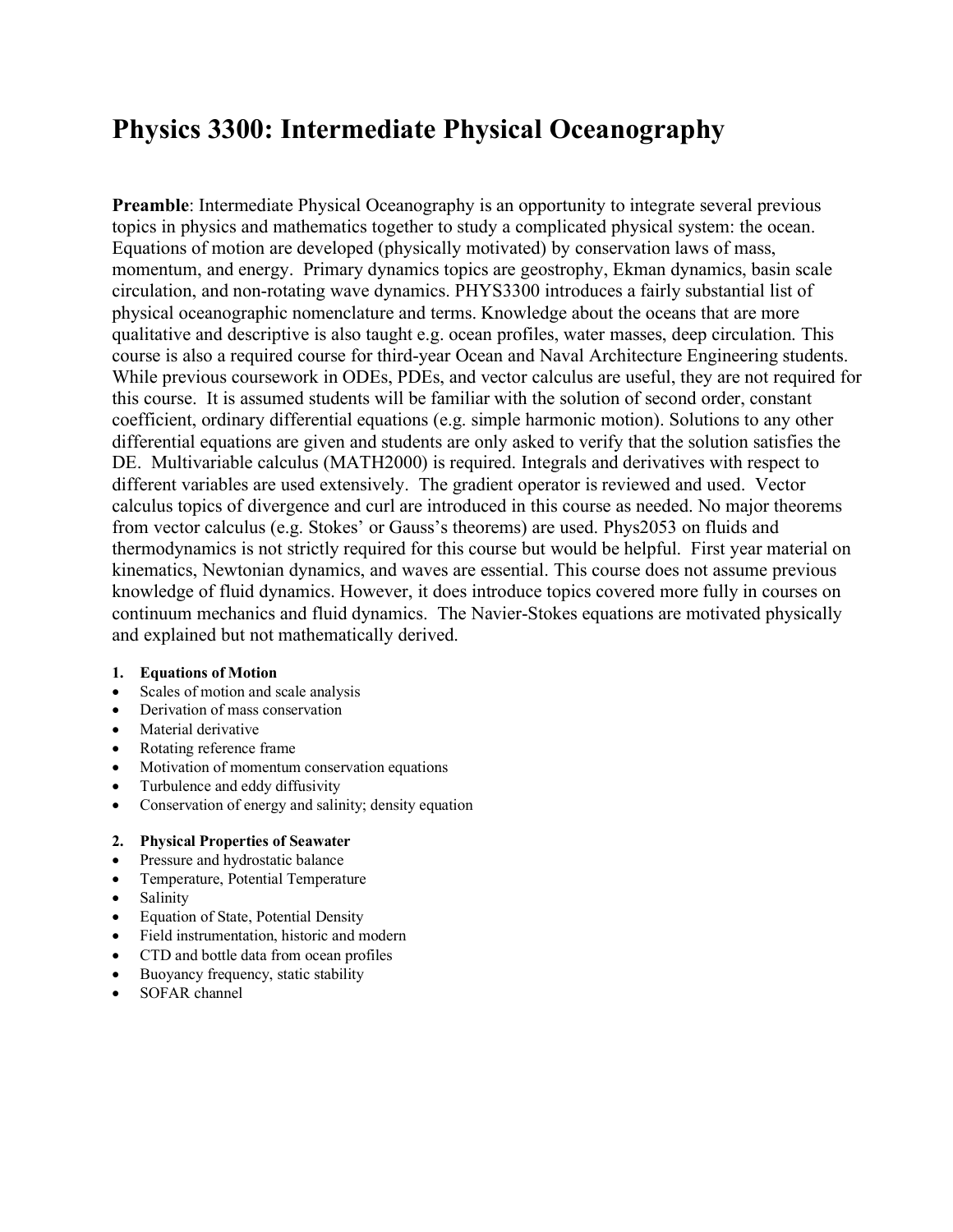#### **3. Geostrophic Flow**

- Geostrophic equations
- Geostrophic velocity
- Cyclonic and anti-cyclonic flow
- Sea surface slope and geostrophy
- Satellite altimetry
- Local and planetary vorticity
- Conservation of potential vorticity
- Taylor-Proudman theorem
- Thermal wind equations
- Baroclinic and barotropic flow

#### **4. Wind Forcing and Ekman Layers**

- 6. Dominant zonal wind patterns
- 7. Wind stress
- 8. Surface Ekman layer, Ekman spiral
- 9. Ekman volume transport
- 10. Ekman pumping
- **11.** Wind stress curl

#### **5. Wind Driven Circulation**

- Mean, anomaly, and synoptic currents
- Identify major surface currents
- Sverdrup balance, beta plane
- Western boundary currents

#### **6. Water Masses and Deep Circulation**

- Ocean sections
- T-S plots, including mixing
- Water masses and T-S plots
	- o MW, AABW, AAIW, NADW
- Ventilation, surface heat flux, buoyancy flux
	- Meridional overturning circulation
		- o Deep water formation
		- o Deep western boundary currents
		- o Abyssal mixing
- 'Great Conveyor Belt' models including role of Southern Ocean
- Significance to climate change modelling

#### **7. Waves and Tides**

- Surface gravity waves
- Dispersion relation and dispersive waves
- Deep water and shallow water waves
- Phase velocity and group velocity
- Equilibrium tide theory
- Tidal harmonic analysis and constituents

#### **8. Additional Topics (optional)**

- 1. El Nino/Southern Oscillation
- 2. Numerical ocean modelling
- 3. Internal Waves

**Textbook:** Robert H Stewart, Introduction to Physical Oceanography, 2009, 315pp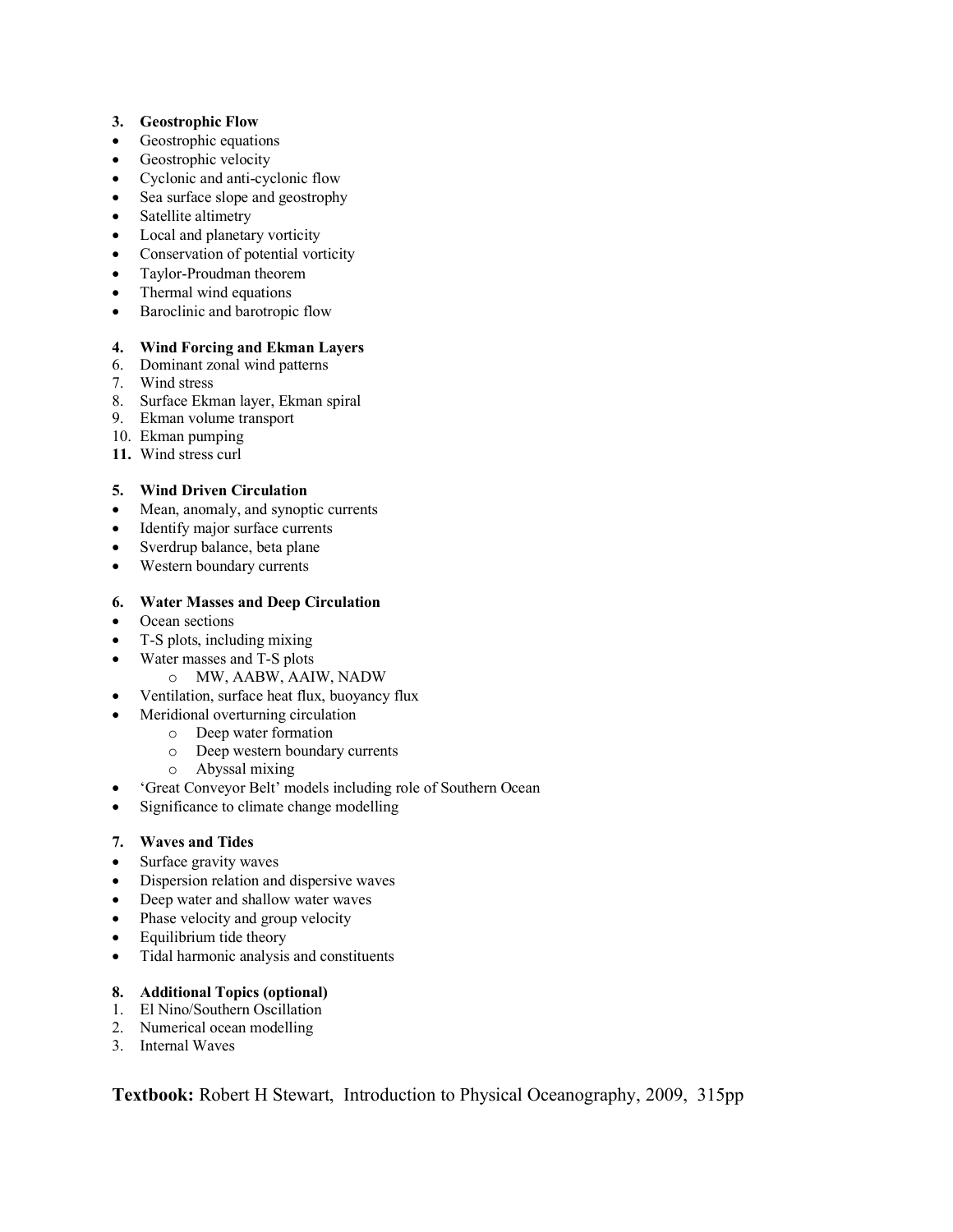# **Physics 3340: Principles of Environmental Physics**

**Preamble:** Principles of Environmental Physics will look at the environment of our planet through the understanding provided by physics. The course draws on ideas and principles from many different areas of physics including mechanics, electricity and magnetism, thermodynamics and particle physics. The key areas covered will include those of primary concern to people today, issues like climate change and energy production.

- (1) Environmental physics Introduction and background, connections between science and social-science, range of problems, scaling humans on the planet
- (2) Atmospheric structure and climate Solar input, radiation balance, environmental spectroscopy, ozone layers,  $CO<sub>2</sub>$  and  $CH<sub>4</sub>$ greenhouse effect
- (3) Ocean structure and climate Role of ocean in climate, production in the oceans, modeling dynamics of oceans and atmospheres
- (4) Energy production and use Fossil fuels, thermodynamics issues, different sources, renewable energy sources, nuclear energy
- (5) Information and decision making Science information in guiding public decision making (especially when dealing withcomplex non-linear phenomena with large uncertainties), the role of science and scientists, risk analysis, uncertainty assessment, credibility, and responsibility.

Optional topics (depending on class interest) include : pollutant transport, the physics of ice sheets, sea level change, and groundwater hydrology.

**Textbook:** E. Boeker and R. van Grondelle. Environmental Physics 3rd Edition. Wiley and Sons, 2011. 448 pp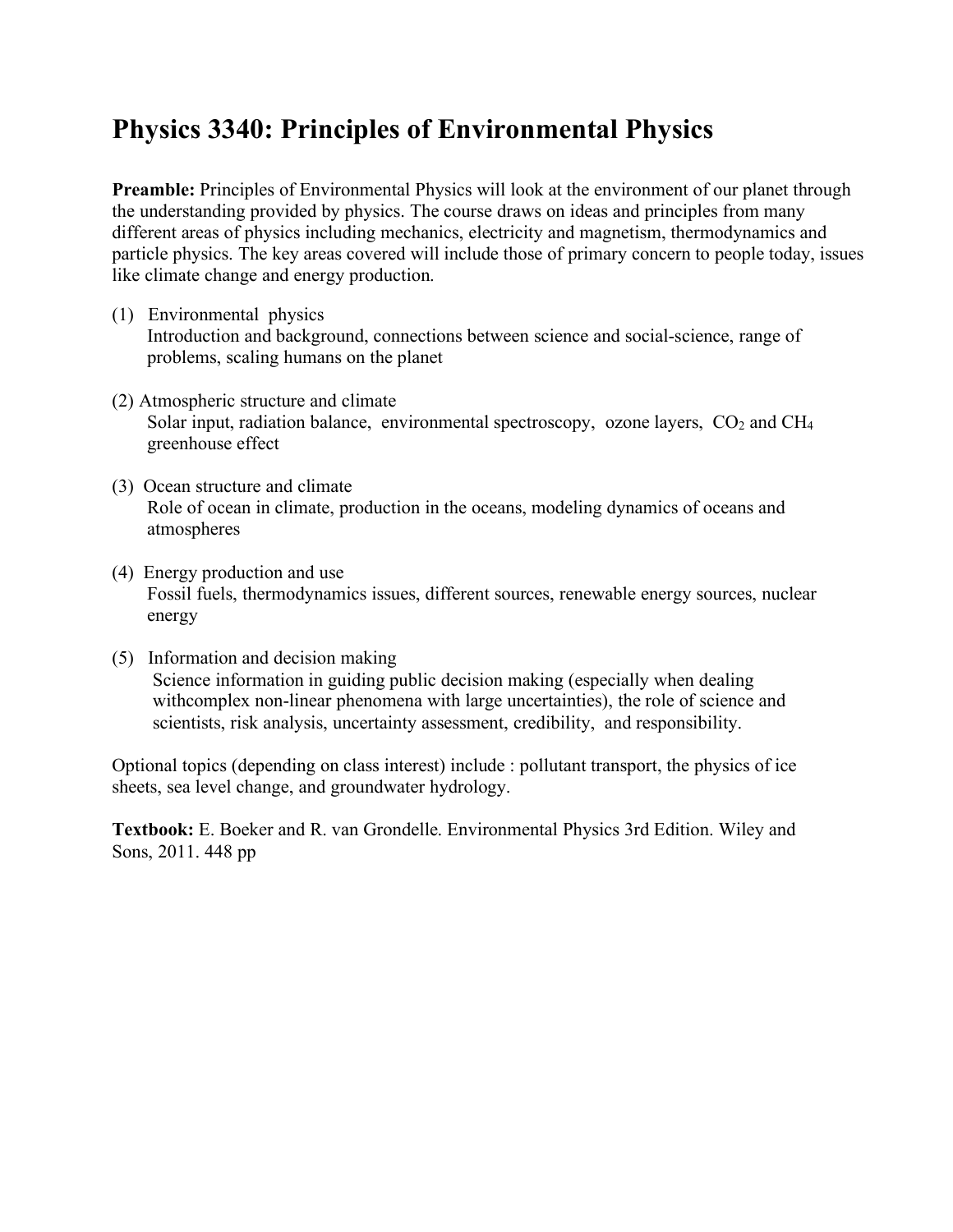# **Physics 3400: Thermal Physics**

**Preamble.** The thermal physics stream, given the present degree of overlap of material between P2053 and P3400, offers an opportunity to introduce more flexibility in the Honour Physics program by removing P4400 as a *required* course. Feedback from physics students was that P2053 was too thin and the overlap between P2053 and P3400 was too great.

To address these issues, beginning already in Fall 2016, some material covered in P3400 was added to P2053. This will decrease the overlap between these two courses. Specifically, material from Chapter 2 in the P3400 course textbook (Thermal Physics by Daniel V. Schroeder), which builds up to entropy and the Second Law starting from counting microstates of simple model systems, is now being included in P2053. This will allow us to start P3400 with a quick review of Chapters 1 and 2 of Schroeder ( $\sim$ 2 weeks instead of  $\sim$ 4), reviewing and incrementally building on the basic concepts that will have been covered in P2053.

Moreover, starting F2016, the coverage of heat engines (Chapter 4) is being taken out of P3400, since heat engines are covered at some length in P2053 already. These adjustments on Chapters 2 and 4 allow the inclusion of Boltzmann and quantum statistics (Chapters 6 and 7), thus providing a substantial introduction to statistical mechanics that should render P3400 as an adequate terminal *required* course in thermal physics for the honours program. Students keen on pursuing statistical mechanics may elect to take P4400, which will be geared to students who may be inclined to pursue research in areas that lean heavily upon statistical mechanics. Students not electing to take P4400, may end up taking P3400 in 4<sup>th</sup> year, alleviating a rather congested third year schedule in the Honours program.

**2-1. Quick Review of Chapters 1 and 2**: Energy in Thermal Physics, The Second Law (i.e. P2053 material).  $\left(\sim 2 \text{ weeks}\right)$ . Thermal equilibrium, the ideal gas, equipartition of energy, heat and work, enthalpy, heat capacity, rates of processes, two-state processes, Einstein model of a solid, interacting systems, large systems, the ideal gas, entropy.

**2-2. Chapter 3**: Interactions and Implications (~ 2 weeks). Temperature, entropy and heat, paramagnetism, mechanical equilibrium and pressure, diffusive equilibrium and chemical potential.

**2-3. Chapter 5:** Free Energy and Chemical Thermodynamics (~ 3 weeks). Free energy as available work, free energy as a force towards equilibrium, phase transformations of pure substances. Time permitting: phase transformations of mixtures, dilute solutions, chemical equilibrium.

**2-4. Chapter 6.** Boltzmann Statistics. (~ 2 weeks). Review of probability and entropy, Boltzmann factor and the partition function, Maxwell speed distribution, free energy, ideal gas.

**2-5. Chapter 7.** Quantum Statistics (excluding Section 7.5) (~ 3 weeks). Gibbs factor and grand partition function, quantum statistics: bosons and fermions, degenerate Fermi gas, density of states, blackbody radiation, Bose-Einstein condensation.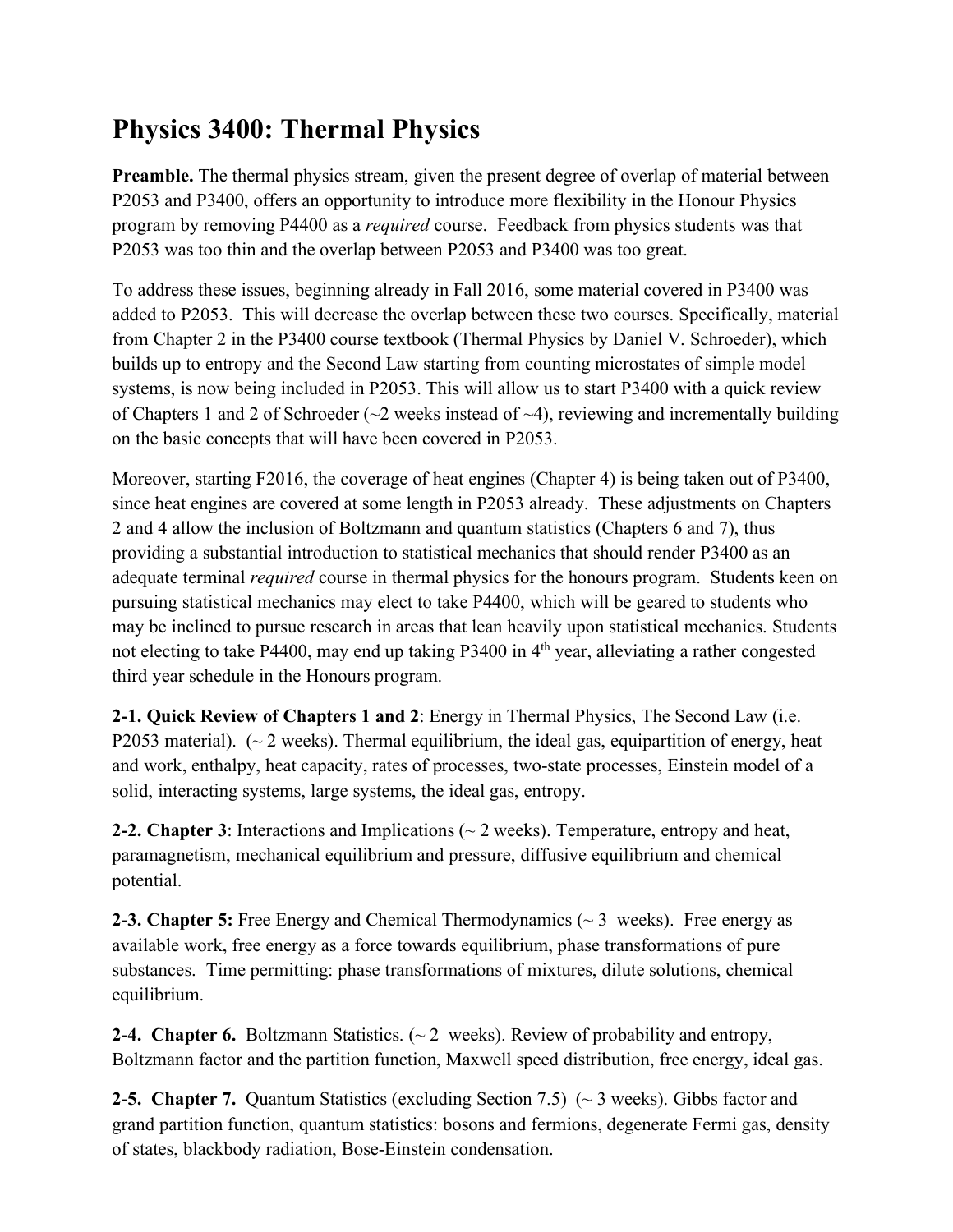# **Physics 3500: Electromagnetic Fields I**

**Preamble**: This is a traditional course on Electromagnetic Fields in "vacuum" and materials. It deals exclusively with electro and magneto-static conditions and serves as an introduction to the second part (P4500 Electromagnetic Fields II) that treats the dynamic aspects (electromagnetic waves). While some results might not be new to students (P2055) they are derived rigorously using fundamental theorems (divergence and curl).

Proposed text book: *Introduction to Electrodynamics* (Griffiths)

# Chapter 1: Vector Analysis

- Gradient, Divergence, and Curl  $(1.2 1.2.5)$
- $\nabla$  Operators and product rules  $(1.2.6 1.2.7)$
- Integral Calculus: (line, Surface, and Volume integrals) (1.3.1)
- Fundamental Theorem (Gradient, Divergence, Stoke) (1.3.2 1.3.6)
- The theory of vector fields  $(1.6)$
- Delta functions  $(1.5)$

## Chapter 2: Electrostatics

- Electric field of charge distribution  $(2.1)$
- Flux, divergence, and curl of electrostatic fields  $(2.2.1 2.2.2)$
- Applications of Gauss's law  $(2.2.3)$
- Electric potential of charge distribution (2.3)
- Boundary conditions  $(2.3.5)$
- Work and energy in electrostatics  $(2.4)$
- Conductors  $(2.5)$

# Chapter 3: Special Techniques

- Multipole expansion (monopole, dipole, and quadrupole moment) (3.4)
- Solving Laplace's equation and Fourier series (Cartesian, cylindrical, and spherical coordinates) and separation of variable (3.1&3.3)

# Chapter 4: Electric field in matter

- Mechanisms of electric polarization and alignment of dipole moments (4.1)
- Field of polarized object (bound charges)  $(4.2)$
- Electric displacement field, Gauss's law, and boundary conditions (4.3)
- Linear dielectrics and boundary conditions  $(4.4)$
- Capacitances  $(1.5 \& 4.4)$
- Force and energy in dielectrics  $(4.4.3)$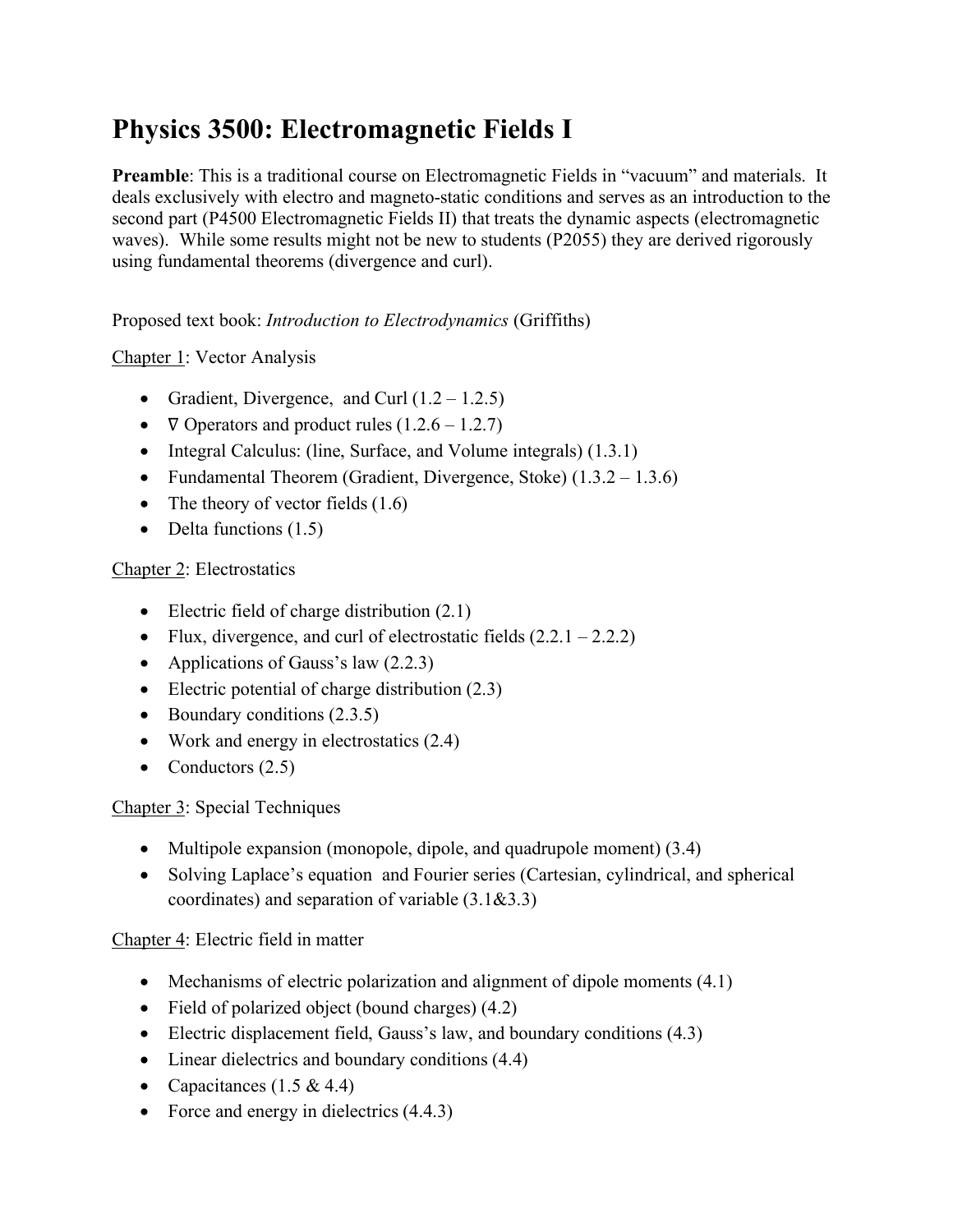Chapter 5: Magnetostatics

- Lorentz force  $(5.1)$
- Force on a wire with current and Charge conservation (5.1.3)
- Biot-Savart law  $(5.2)$
- Divergence and curl of B $(5.3)$
- Magnetic vector potential and boundary conditions (5.4)
- Multipole expansion  $(5.4.3)$

Chapter 6: Magnetic field in matter

- Magnetic moment: orbital and spin contribution
- Field produced by magnetized objects (6.2)
- Boundary conditions  $(6.3)$
- Linear Medium (6.4)

## Chapter 7: Electrodynamics

- Electromagnetic Force (7.1)
- Electromagnetic Induction (7.2)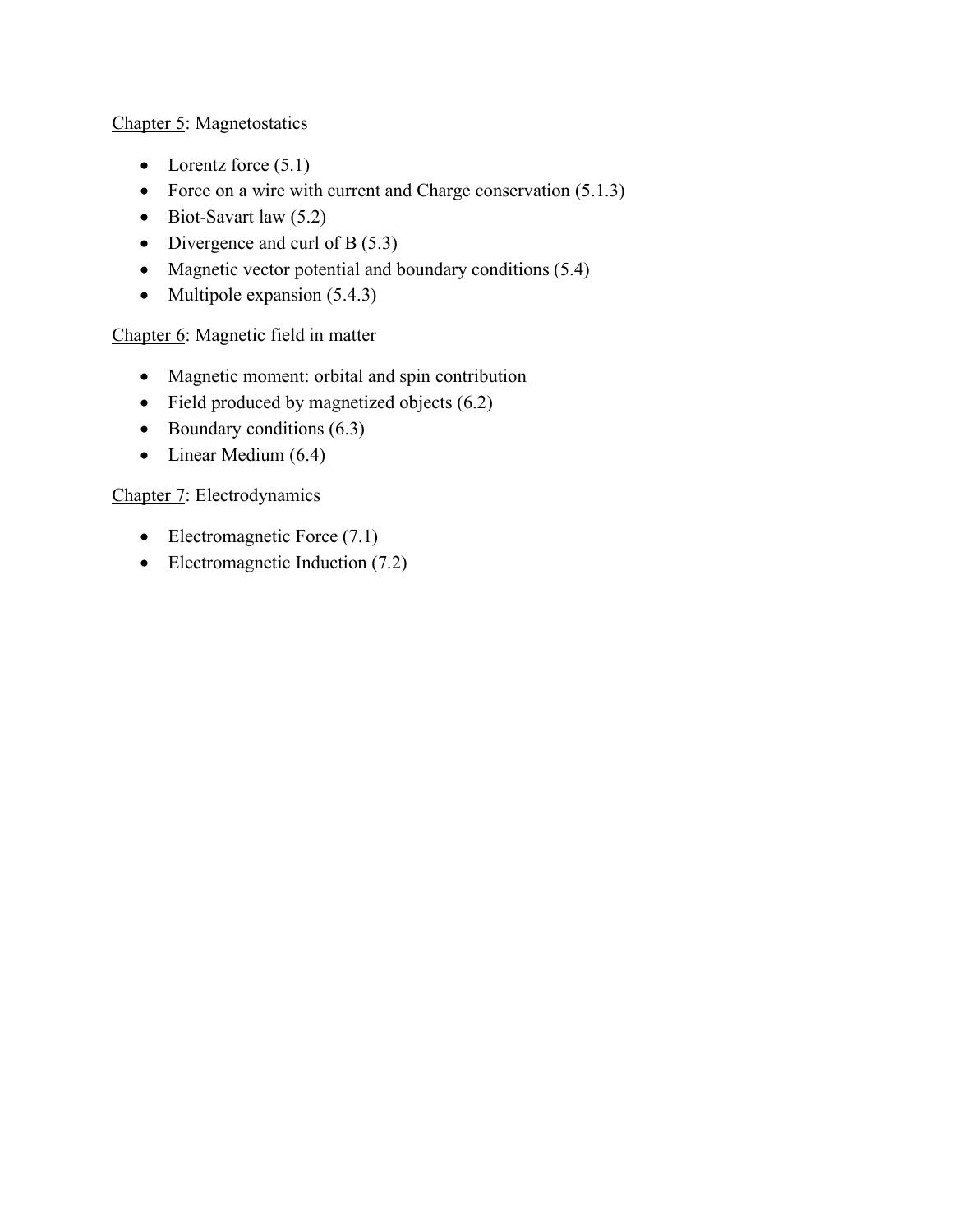# **Physics 3600: Optics and Photonics I**

**Preamble**: Together with PHYS 4600 and PHYS 6012, PHYS 3600 is the first of the three courses on optics and photonics with a focus on geometrical and physical optics. This course covers fundamental topics in geometrical and physical optics including thin lenses, mirrors, optical instruments, two-beam and multiple-beam interference, Fraunhofer diffraction, Maxwell's Theory (reflection, transmission, and polarization), fibre-optic light guides, modulation of light waves, and optical communication systems.

**Textbook:** *Introduction to Optics*, 3rd Edition, by Pedrotti, Pedrotti, and Pedrotti.

**Chapters Covered:** Text Sections Covered: 2-2, 2-3, 2-4, 2-5, 2-6 (Read), 2-7, 2-8, 2-9, 19-3 (Read), 19-4, 19-5 (Myopia and Hyperopia), 3-5, 3-6, 3-7, 3-2, Chapter 20 (Qualitative), 4-1, 4-2, 4- 3, 4-4, 4-5, 4-8, 5-1, 5-2, 7-1, 7-2, 7-3, 7-4, 7-5, 7-6 (Read), 8-1, 8-2 (Read), 7-8, 7-9, Chapter 9 (Coherence - Material covered in lecture notes), 11-1, 11-3, 11-4 (Read), 11-5, 11-6, 12-1, 4-8, 4-9, 23-1, 23-2, 23-3, 10-1, 10-2 (Read), 10-4, 10-5, 10-6, 10-7, 24-1, 24-2, 24-3, 24-4, 24-5

- Geometrical Optics  $({\sim} 7 \text{ lectures})$
- Interference  $({\sim}6 \text{ lectures})$
- Diffraction  $(~4$  lectures)
- Maxwell's Theory and Polarization  $($   $\sim$  5 lectures)
- Fibre-optic Light Guides ( $\sim$  5 lectures)
- Modulation of Light Waves  $(\sim 4$  lectures)
- Optical Communication Systems  $(\sim 3 \text{ lectures})$

Geometrical Optics. Chapter 2.

- 2-2 Fermat's principle
- 2-2 to 2-5 Reversibility, reflection and refraction at planes
- 2-6 Imaging (for students to read)
- 2-7 to 2-8 Reflection and refraction at spherical surfaces.
- 2-9 Thin lenses

# Optics of the eye. Chapter 19

- 19-3 (for students to read)
- 19-4 and 19-4 Myopia and Hyperopia

# Optical Instruments. Chapter 3

- 3-5 Magnifiers
- 3-6 Microscopes
- 3-7 Telescopes
- 3-2 Aberrations

# Aberration Theory Chapter 20

• A qualitative description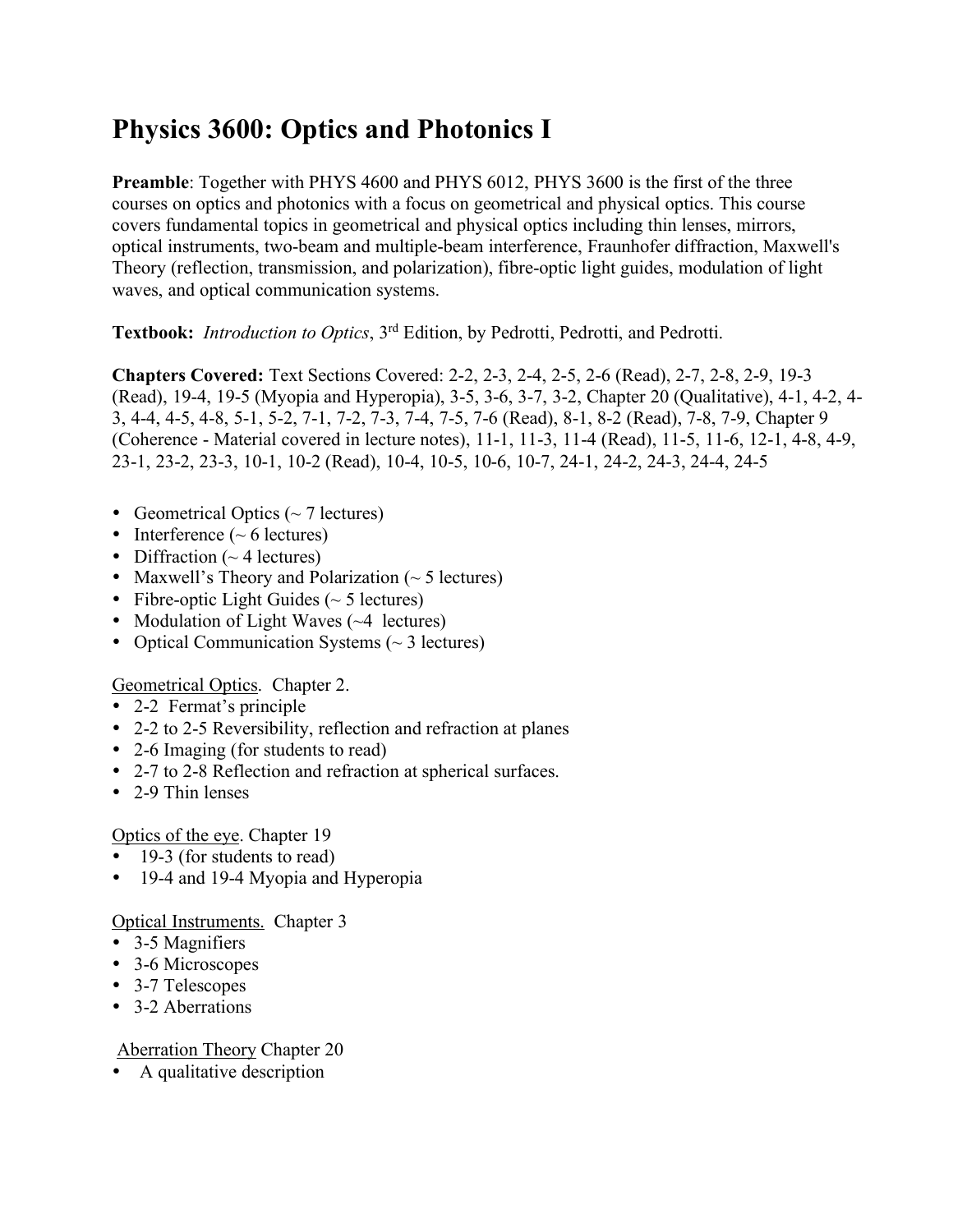Wave Equations. Chapter 4

- 4-1 1D wave equations
- 4-2 Harmonic waves
- 4-3 Complex numbers
- 4-4 Harmonics as complex functions
- 4-5 Plane waves
- 4-8 Electromagnetic waves
- 4-9 Light polarization

#### Superposition of waves. Chapter 5.

- 5-1 Superposition principle
- 5-2 superposition of waves at the same frequency

#### Interference of light. Chapter 7.

- 7-1 Two-beam interference
- 7-2 Young's double slit experiment
- 7-3 Double slit with virtual sources
- 7-4 Interference in dielectric films
- 7-5 Fringes of equal thickness
- 7-6 Newton's rings (students to read)
- 7-8 Stokes relations
- 7-9 Multiple beam interference in a parallel plate

### Optical Interferometry. Chapter 8.

- 8-1 The Michelson Interferometer
- 8-2 …with applications (students to read)

#### Coherence. Chapter 9 (using lecture notes)

Fourier analysis, partial coherence, spatial coherence.

#### Fraunhofer diffraction. Chapter 11

- 11-1 Diffraction from a single slit
- 11-3 Rectangular and circular apertures
- 11-4 Resolution (students to read)
- 11-5 Double-slit diffraction
- 11-6 Diffraction from many slits

#### Fresnel equations. Chapter 23

- 23-1 The equations
- 23-2 External and internal reflections
- 23-3 Two-layer anti-reflecting films

#### Fiber optics. Chapter 10

- 10-1 Applications
- 10-2 Communications systems (students to read)
- 10-4 Optics of propagation
- 10-5 Allowed modes
- 10-6 Attenuation
- 10-7 Distortion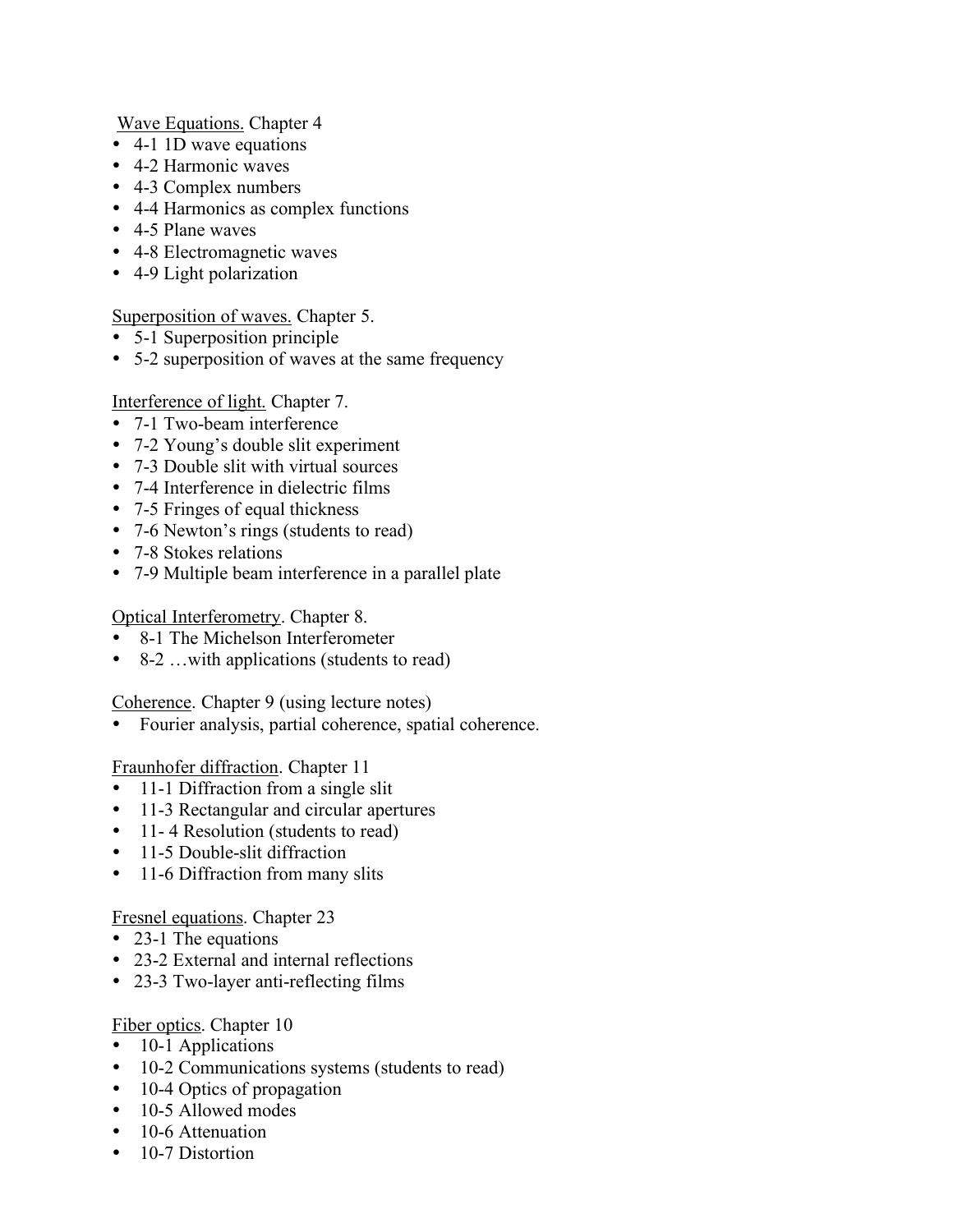Nonlinear optics and modulation of light. Chapter 24

- 24-1 The nonlinear medium
- 24-2 Second harmonic generation
- 24-3 Electro-optic effects
- 24-4 Faraday effect
- 24-5 Acousto-optic effect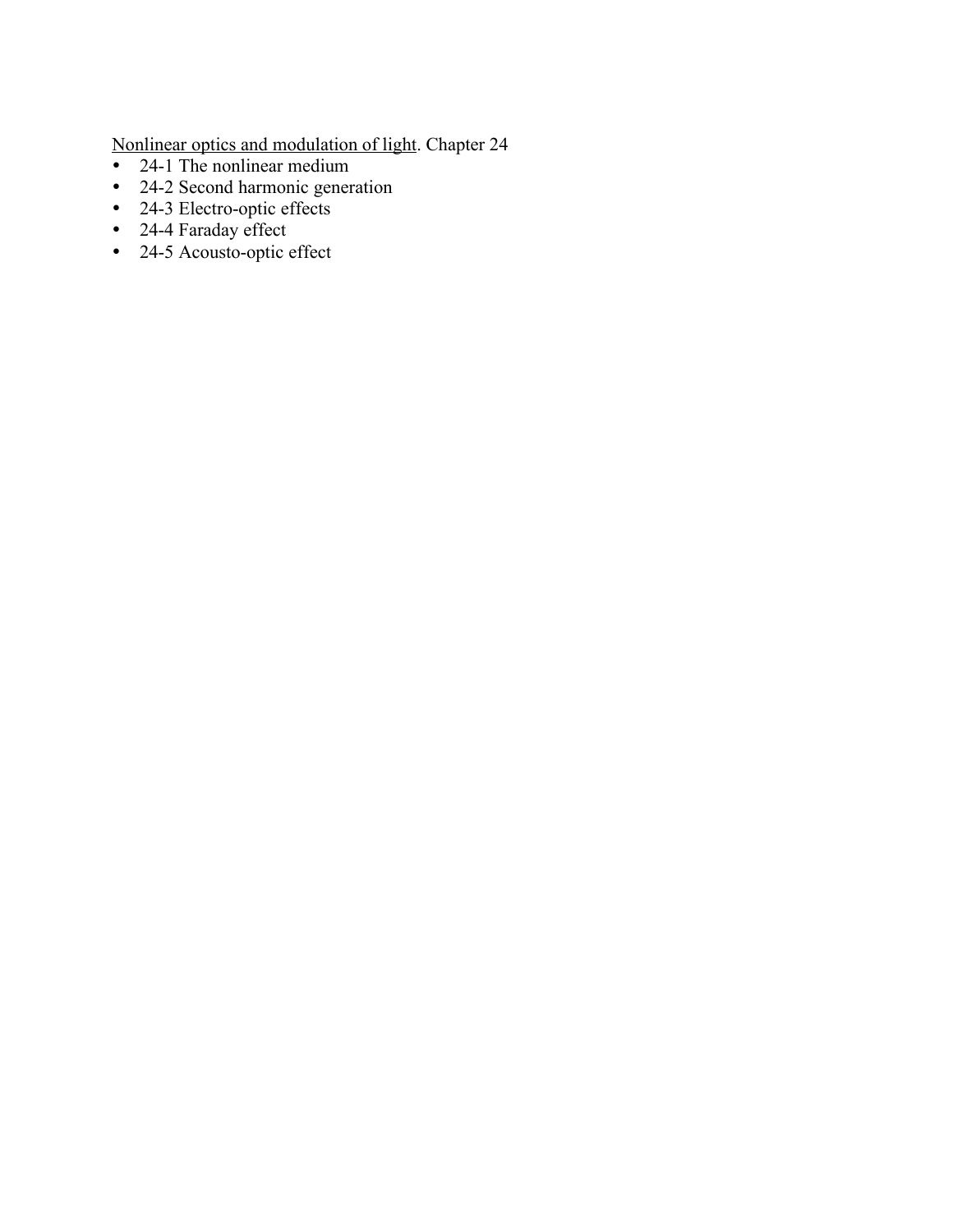# **Physics 3750: Quantum Physics I**

There is general consensus that no ideal textbook exists that covers the desired syllabus. Several have been used in the recent past, the most popular being

**A.** *Introduction to Quantum Mechanics* (2nd edition), David J. Griffiths (Pearson Prentice Hall)

Material from other texts (some out of print) have been used extensively in developing course notes, including

**B.** *Quantum Physics of Atoms, Molecules, Solids, Nuclei and Particles* (2nd edition), R. Eisberg and R. Resnick (Wiley).

**C.** *Quantum Physics* (3rd edition), S. Gasiorowicz (Wiley).

**D.** *Introduction to the Structure of Matter*: *A Course in Modern Physics*, J. Brehm and W. J. Mullin (Wiley).

**E.** *Quantum Mechanics*, D. H. McIntyre (Pearson). A more advanced treatment.

**F.** *Quantum Mechanics*, B. Cameron Reed (1st edition) Jones & Bartlett

Quantum Physics I is mainly intended to be an extension of the basic concepts, formalism and applications covered in Modern Physics, PHYS 2750. It provides an opportunity for students to learn details concerning basic quantum physics concepts (wave functions, Schrodinger equation, potentials and operators) that will be also useful in PHYS 4850. Noteworthy is that the average enrollment between 2005 and 2015 in 3750 has been 19, and in 4850 it has been 6, so that about 2/3 of the 3750 students do not continue on to a formal Quantum Mechanics course. Formal matrix operator formalism is generally considered too advanced for this introduction to quantum physics, the goal of 3750.

Although useful for subsequent quantum mechanics courses, the (linear algebra) *Formalism* contained in chapter 3 of book **A**, for example, is not recommended and not used in subsequent section of the material covered in 3750.

# **A collection of topics roughly in order of collective preference is outlined below:**

**Module 1: The Wave Function** [**A**-Ch1, **B**-Ch5, **C**-Chs2&3, **D**-Ch5,**F**-Ch2] Schrodinger equation, probabilities and statistical interpretation, uncertainty principle, expectation values.

**Module 2: Time-independent Schrödinger's equation** [**A**-Ch2, **B**-Ch6, **C**-Chs3&4, **D**-Ch5, **E**-Chs5&6,**F**-Chs.3&5]

Stationary states, particle in one-dimensional potential wells (including the infinite potential well, the finite potential well, tunneling, and the harmonic oscillator), parity operator.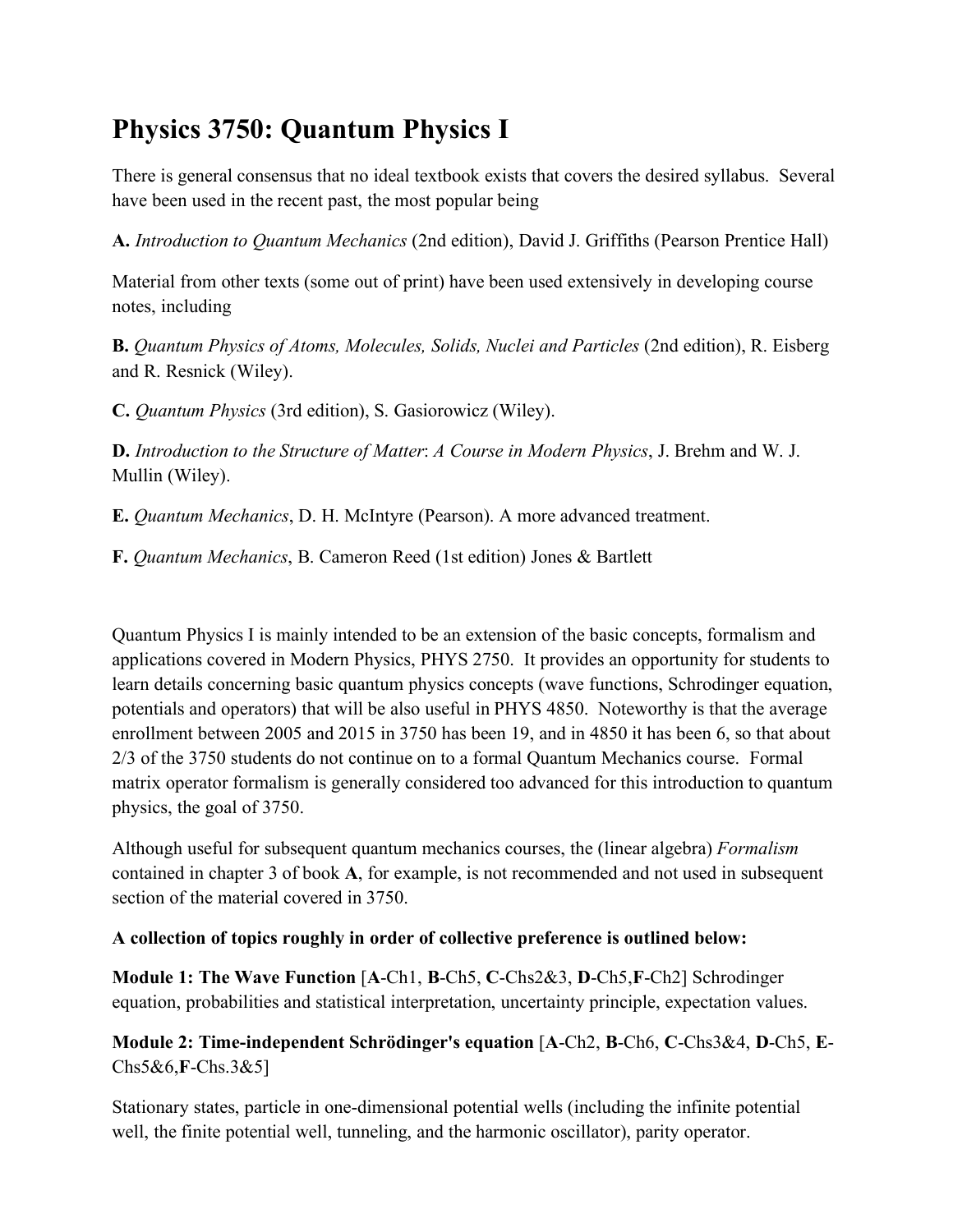# **Module 3: Schrödinger's equation in three dimensions and angular momentum** [**A**-Ch4, **B**-Ch7, **C**-Ch8, **D**-Chs6&7, **E**-Chs7&8,**F**-Chs6&7]

Separation of variables, particles in a 3D box, spherical potentials, angular momentum operators, the hydrogen atom, a brief introduction to spin, free particle.

**Project Module:** Students choose a term project to get an introduction to an advanced topic, which is presented in class as well as via a written report. Students get close guidance and are allowed to iterate on the presentations with the instructor prior to the final presentation, thus mimicking the style of a research project. Also, a connection to atomic spectroscopy (including a trip to the  $3<sup>rd</sup>$  year laboratory) is made.

Past term project topics have included:

1. Early Results in Quantum Physics Measurement of electron charge, fine structure of hydrogen 2. Quantum Physics inspired Experimental Methods Magnetic Resonance, Electron and Neutron Diffraction, Quantum teleportation 3. Quantum Statistics and Macroscopic Quantum Phenomena Fermions and bosons, Superfluidity, Superconductivity, Bose-Einstein Condensation, Spin and the Stern-Gerlach experiment 4. Quantum Theory Fundamentals and Quantum Information Bell's Theorem, Quantum computing, Quantum cryptography

# **Additional Modules:**

1. Magnetic field effects: Stern-Gerlach experiment, spin-orbit coupling, Zeeman effect, fine structure, relativistic correction to the hydrogen atom (**A**-Ch6, **B**-Ch8, **C**-Ch12, **D**-Ch8, **E**-Ch12,**F**-Ch8).

2. Multi-electron atoms, electron-electron potential, Pauli exclusion, Helium atom, exchange interaction (**A**-Chs5&7, **B**-Chs9&10, **C**-Chs13&14, **D**-Ch9, **E**-Ch13,**F**-Ch.8)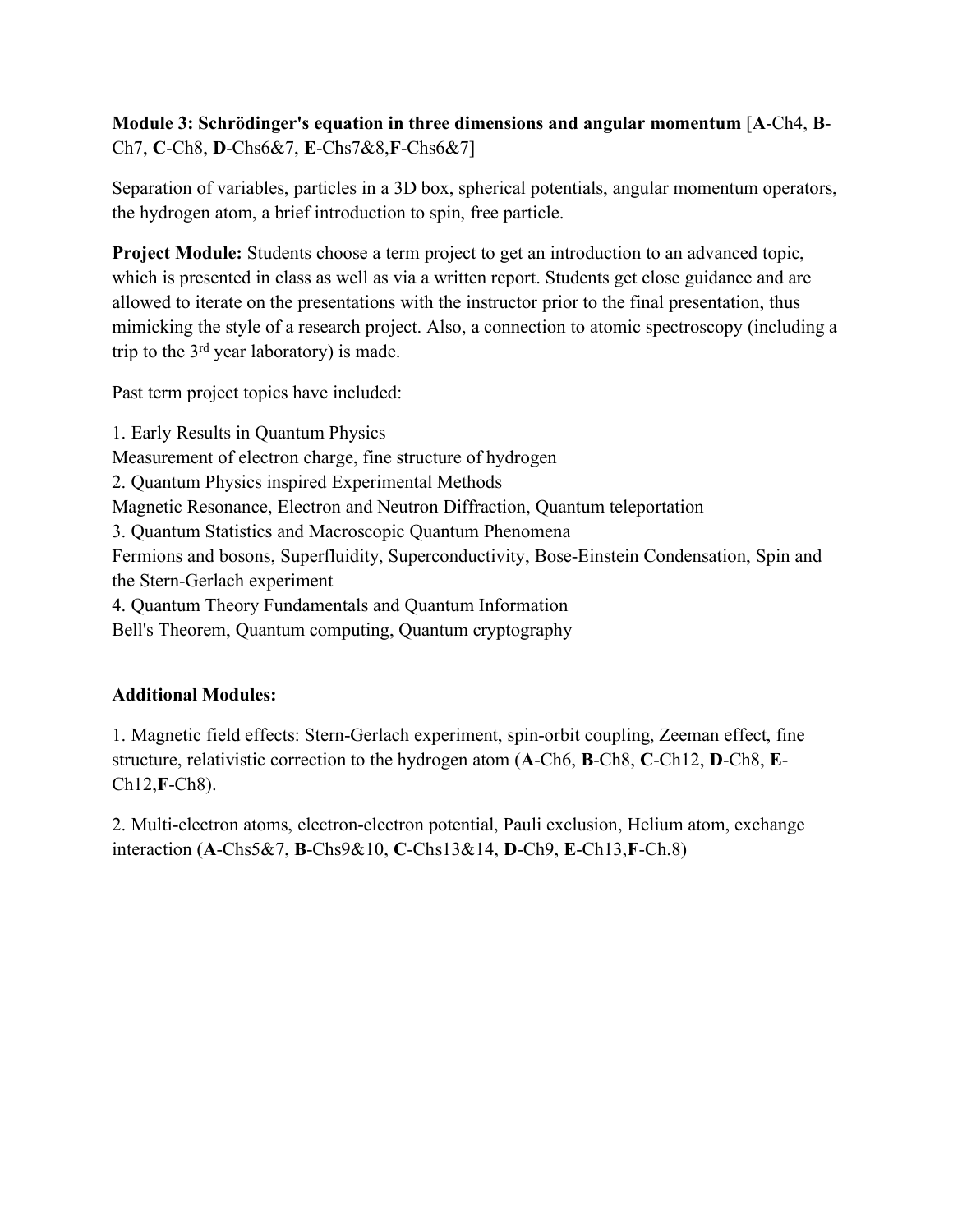# **Physics 3751: Quantum Physics II**

**Preamble**: Initially, Phys3751 was designed as an introduction to the physics of many-particle systems, and later it turned into a particle physics course. The standard course textbook was "Introduction to elementary particles" by Griffiths. This book will remain the main textbook in this course.

However, Griffiths' text assumes that the student has solid preliminary knowledge of quantum mechanics and electrodynamics, and refers to the corresponding texts for the derivation of a number of intermediate results. There is clearly a need to supplement the course based on Griffiths' book with additional literature, which provides these derivations and explanations. For this reason, six supplementary texts have been selected to fill in this gap. Although some of them are graduate-level texts, their chapters relevant for this course can be understood by an undergraduate student.

# 1. **Special relativity**

[1] Ch. 3, [2] App. A; [5] Ch. 1

- Lorentz transformations
- Four-tensors
- Energy-momentum of a free particle

# 2. **Relativistic quantum mechanics**

[1] Ch. 7, [2] Sec. 8-3, [4] Ch. 1 and 2; [5] Ch. 3 and 4, [6] Ch. 13

- Postulates of quantum mechanics
- Klein-Gordon equation for a free particle
- Phase invariance of the wave function and electromagnetic field (minimal coupling)
- Particles and antiparticles
- Dirac equation for a free particle
- Dirac equation for an electron in an electromagnetic field; 4-current density
- Dirac's theory of spin
- Solution of a free Dirac equation

# **3. Theory of decay and scattering**

[1] Ch. 6, [2] App. K; [3] Ch. 10

- Fermi's golden rule
- Scattering cross-section and lifetime
- Feynman diagrams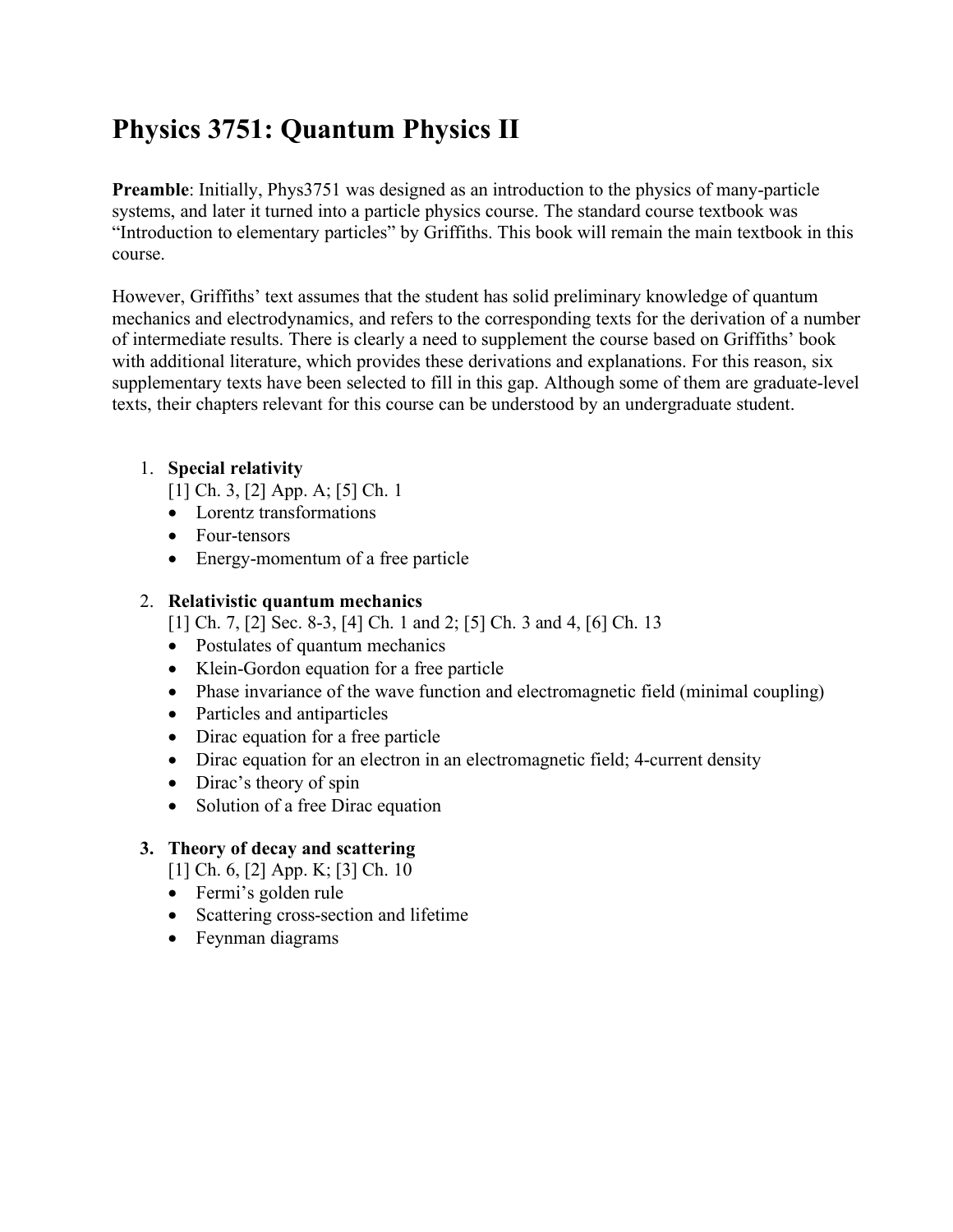## 4. **Elementary particle physics**

- [1] Ch. 1, 2, 4; [2] Ch. 18; [3] Ch. 9; [7] Ch. 13
- Yukawa interaction between nucleons; pions
- Elementary particles and quantum numbers: barion number, strangeness, isospin
- Quark structure of hadrons
- Strong interaction: color and gluons
- Fermi theory of beta decay
- Leptons
- Weak interaction: W- and Z-bosons
- Nonconservation of parity in weak interactions
- Charge conjugation and CP-transformation
- CPT theorem
- Standard model

## **Literature:**

*Main textbook*:

[1] D. Griffiths. Introduction to elementary particles. Wiley, 1987. **QC793.2 .G75 2008** *Supplementary literature*:

[2] R. Eisberg and R. Resnick. Quantum physics of atoms, molecules, solids, nuclei, and particles. Wiley, 1985. **QC174.12 .E34 1974.**

[3] H. Frauenfelder and E. Henley. Subatomic physics. Prentice Hall, 1991. **QC776 .F723 1991.**

[4] W. Greiner. Relativistic quantum mechanics: wave equations. Springer, 1990. **QC174.26 .W28 G7413 2000**

[5] P. Strange. Relativistic quantum mechanics. Cambridge Univ. Press, 1998. **QC174.24 .R4 S87 1998**

[6] L. Schiff. Quantum mechanics. McGraw-Hill Book Co, 1949. **QC174.1 .S34**

[7] W. Williams. Nuclear and particle physics. Oxford Univ. Press, 1991. **QC776 .W55 1992**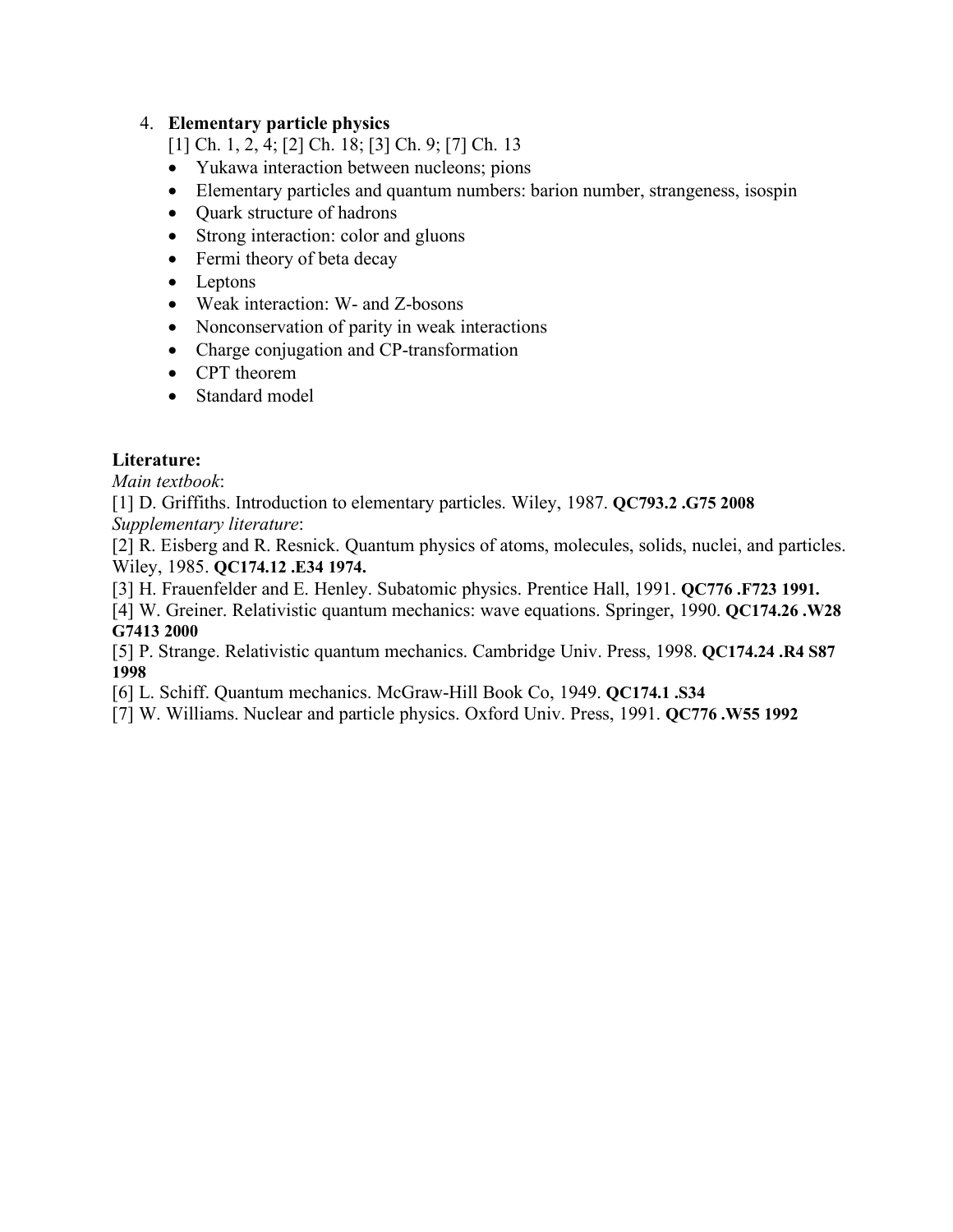# **Physics 3800: Computational Physics.**

**Preamble**: This course arose from the recognition of the growing use of computational tools to perform research by both theoreticians and experimentalists. Indeed, the majority of research activity executed by theoreticians in physics is computational in nature. Academic job postings now frequently appear that specify a search for a Computational Physicist. The assumption of a basic knowledge of rudimentary numerical analysis and programming is implied by the prerequisites of CS1510 and P2820. Some of the numerical techniques covered in P2820 are reviewed in P3800, such as low-order Euler and Runge-Kutta discretization of ODEs. Tutorials are a major component of the course where initially students are presented with hands-on learning of basic Unix commands and scripting. This component later evolves into help sessions where students get assistance while working on projects. Evaluation is achieved through assignments (which typically have programming components) as well as two major programming projects, with detailed write-ups as in P3900/4900. Latex is required for the write-ups, with the student's computer code and batch files submitted also for evaluation. There is no final exam. The initial part of the course relies on regular lectures but later focuses more on the projects. Help sessions and tutorials (given by the TA) can often be held during regular class lectures times. The course syllabus typically includes ODEs, PDEs, Matrices and Stochastic Methods (e.g., Monte Carlo). Fortran and C/C++ are the preferred languages. Error analysis is emphasized. There is no one good textbook. Several possibilities, from which the syllabus and course notes are partially followed, include *Computational Physics: An Introduction*. (F. Vesely, Kluwer 2001) and *Introductory Computational Physics*, by A. Klein and A. Godunov. (Cambridge University Press, 2006). In addition, there are numerous useful documents available online. These are made available to students via D2L.

## **I. Review of Unix and Numerical Calculus.**

- Basic Unix commands.
- Basic Latex.
- Use of Scripts.
- Editing and plotting software.
- Review of numerical differentiation and integration

## **II. Ordinary Differential Equations (ODEs).**

- Euler, Leap Frog.
- Runge-Kutta.
- Adaptive time steps.
- Order and Accuracy.

## **III. Matrices and Eigenvalues.**

- Gaussian elimination.
- Poisson's equation.
- Eigenvalue problems.
- Library Subroutines.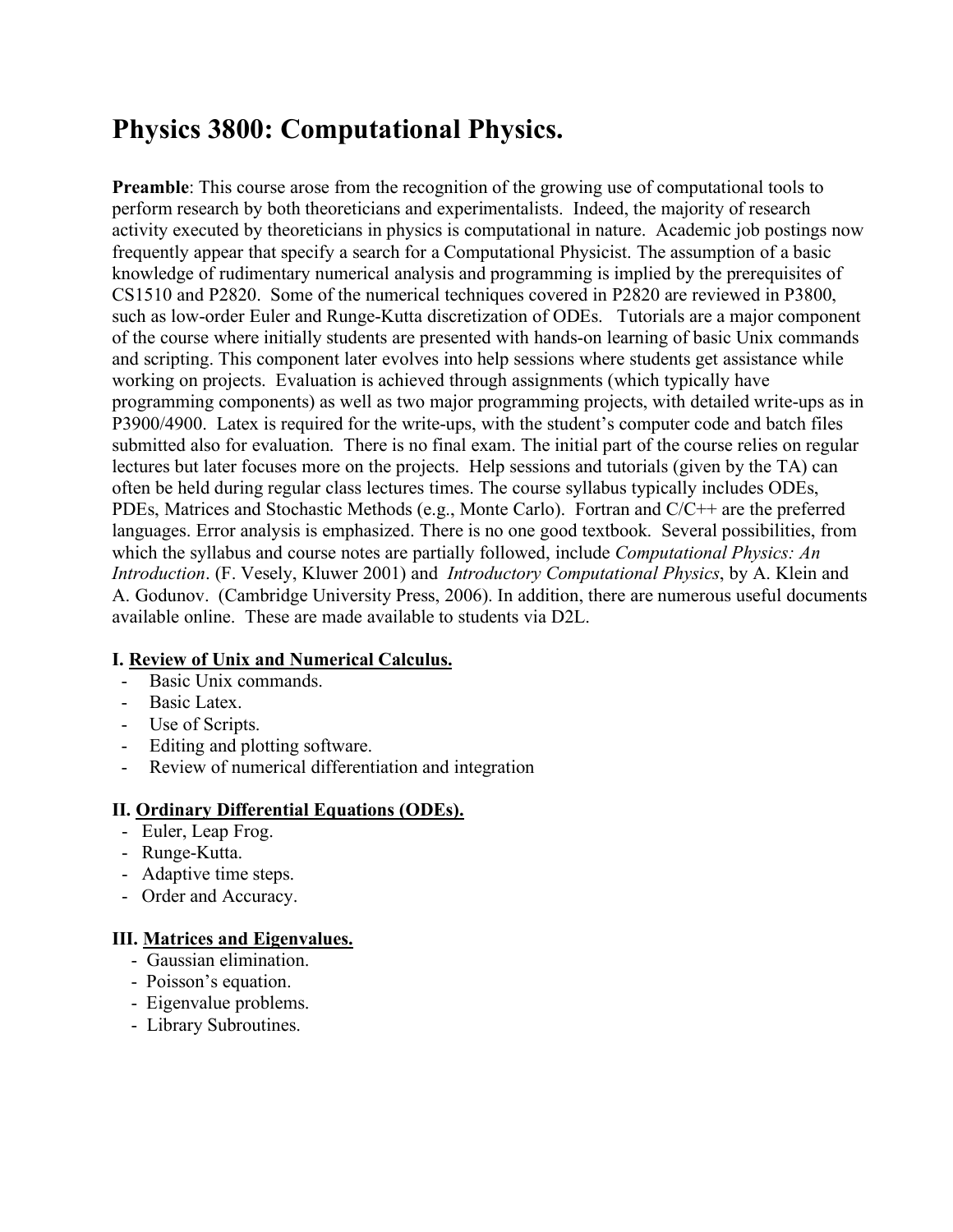# **IV. Monte Carlo Simulations.**

- Random number generators.
- Random walk.
- MC integration.
- Metropolis method.
- Molecular dynamics.

# **V. Partial Differential Equations (PDEs).**

- Laplace, Wave and Diffusion equations.
- Euler and Lagrangian methods.
- Matrix forms.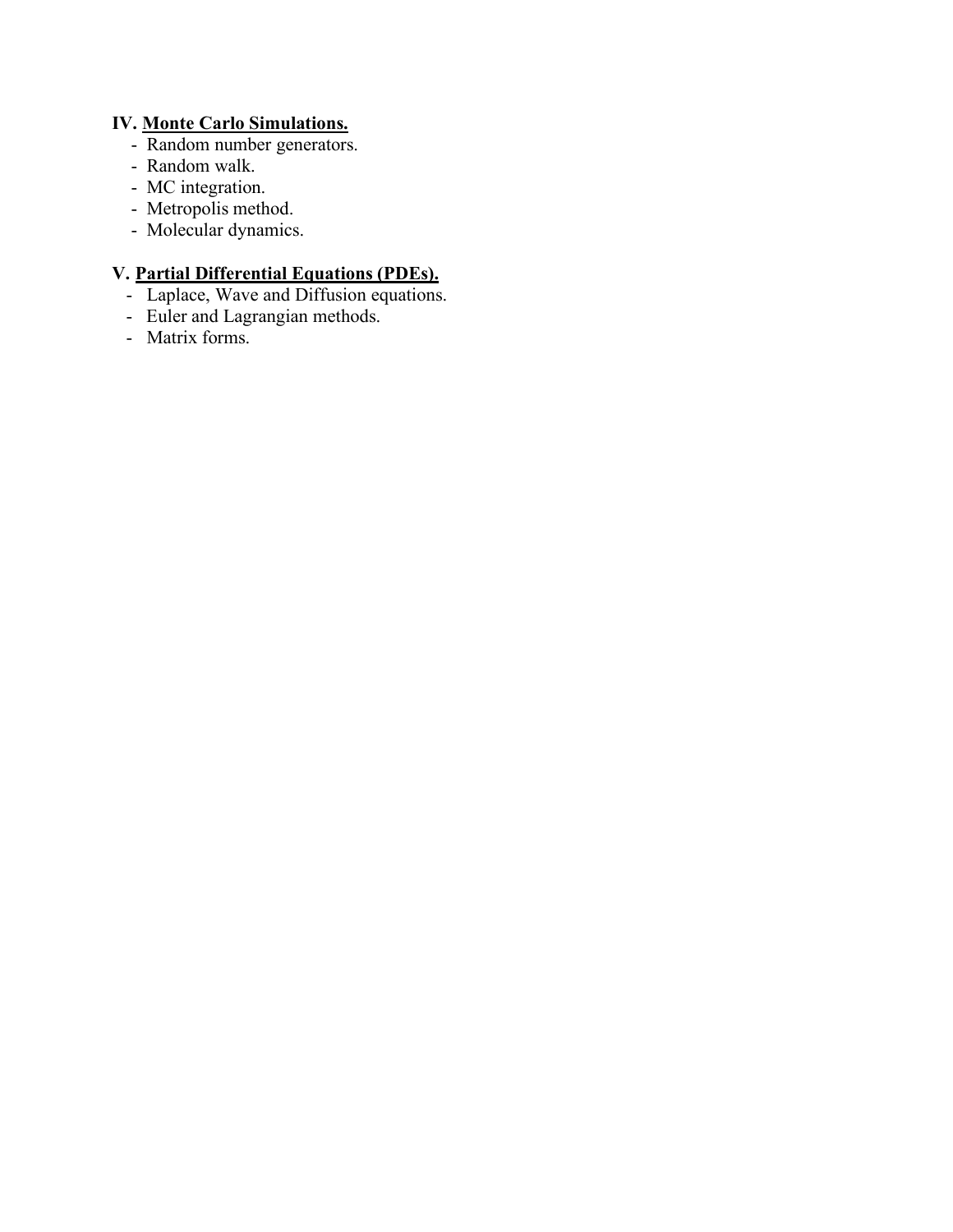# **Physics 3820: Mathematical Physics I**

**Preamble**: The preferred textbooks have been Mathematics for Physicists, S. M. Lea. (Thomson, 2004). and later editions of Arfken. Students generally found Arfken at a level beyond the typical third-year student and Lea has been used as the main text 2013-5. Arkfen is, however, a valuable secondary text, and is the preferred textbook for P4820. The course material follows closely a number of chapters in Lea, with the course naturally divided into four sections. The prerequisites are M2260 (ODEs) and M3202 (Vector Calculus) so that substantial sections of the course will serve as a review for the students and can be covered fairly quickly. For these sections of the course, the focus should be applications involving physics-type equations and problems. In addition, these and other sections of the course should emphasize more sophisticated notation such as summation conventions and the Levi-Civita symbol. Most students will have only a cursory knowledge of complex numbers and functions. This should be considered the principal part of the course – material they will not have seen before and that is considered core knowledge for any physics major – in particular complex integration. Students will have seen a lot of ODEs in M2260, but not PDEs. PDEs are only briefly covered in Lea. In addition, M2260 typically does not cover the all important series solutions. The main focus of this section is separation of variables to yield ODEs, which students are familiar with, as well as series solutions to ODEs. Finally, Fourier series and transformations are covered but only in a cursory manner due to time limitations. The idea of wave vectors is introduced. Series for complex functions are expanded upon.

## **Ch. 1 & App. A. Review of vectors and matrices.**

- Vector calculus (notation, notation, notation): Levi-Civita, Div, Curl, Integration,…
- Tensors (more notation, notation, notation): rank, rotations,…
- Matrices, transformations, more rotations, Euler angles, diagonalization,…

## **Ch. 2. Complex variables and integration.**

- Complex algebra, functions and derivatives.
- Branch points and cuts.
- Cauchy-Riemann conditions.
- Cauchy integral formula.
- Complex series.
- Residues and integration using residues.
- Gamma factorial function.

## **Ch. 3. Partial and ordinary differential equations - mostly from Kreyszig and Arfken.**

- Classification of PDEs.
- Separation of variables.
- Series solutions.

#### **Chs. 4 & 7. Fourier series and transforms.**

- Series for real functions.
- Series for complex functions.
- Fourier transforms (briefly).
- Solutions to ODEs using Fourier series.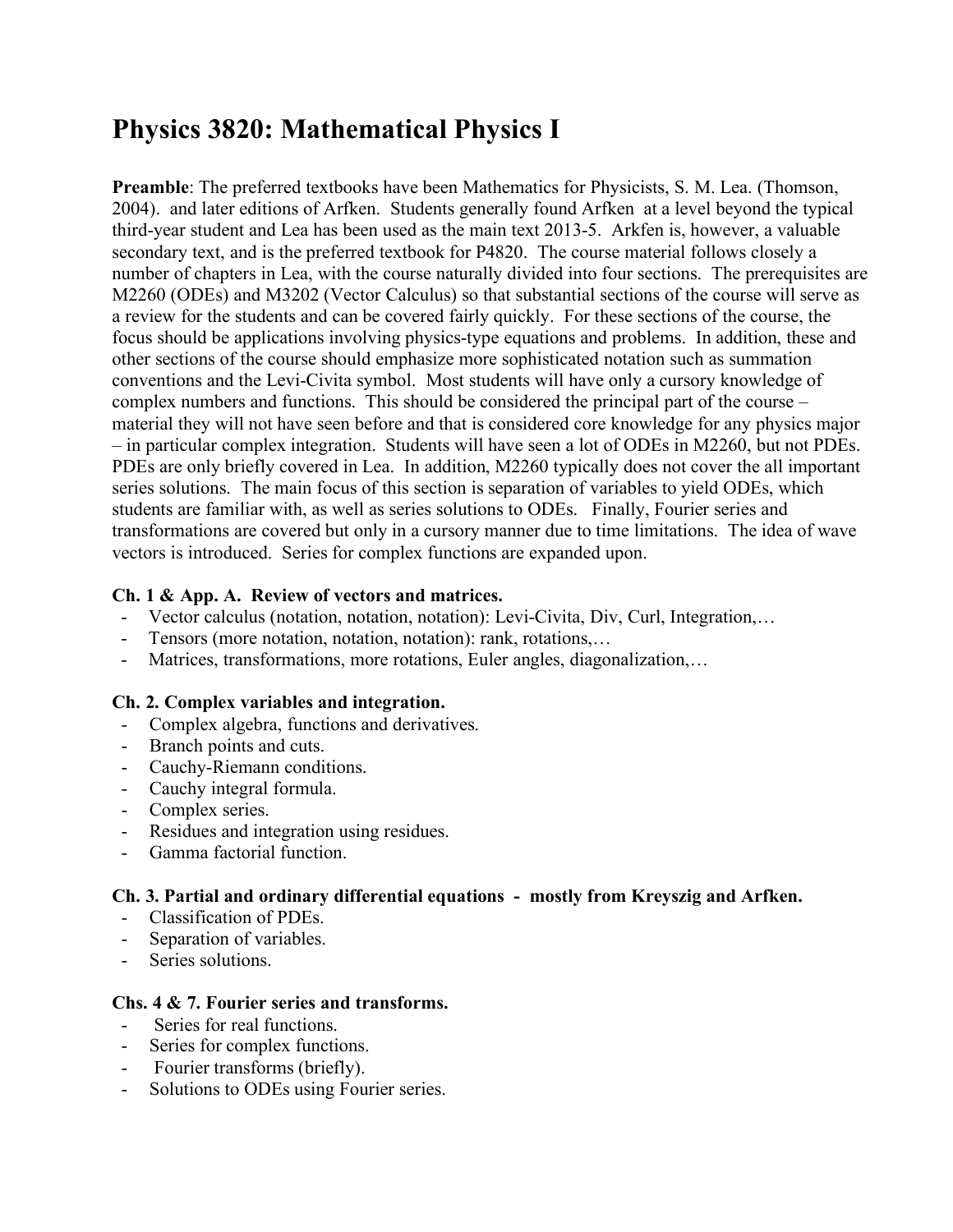# **Physics 3900: Experimental Physics I**

**Preamble**: This is a lab-based course with no text book. Each experiment has a short set of background and instructions. Students spend three (3-hour each) lab periods on each experiment, for a total of 6 separate experiments per term. Grading has been based on lab notebooks (turned in after each experiment), two full-length manuscript-style written lab reports, and one oral presentation.

# **Typical Outline**

- Introduction (1 lab): Course organization, motivation, overview of different experiments
- Diffraction gratings (3 labs)
- Speed of light (3 labs)
- Fluids (student choice, 3 labs)
- Material characterization (student choice, 3 labs)
- Optics (student choice, 3 labs)
- Student choice from any category (3 labs)
- Student Presentations (1 lab)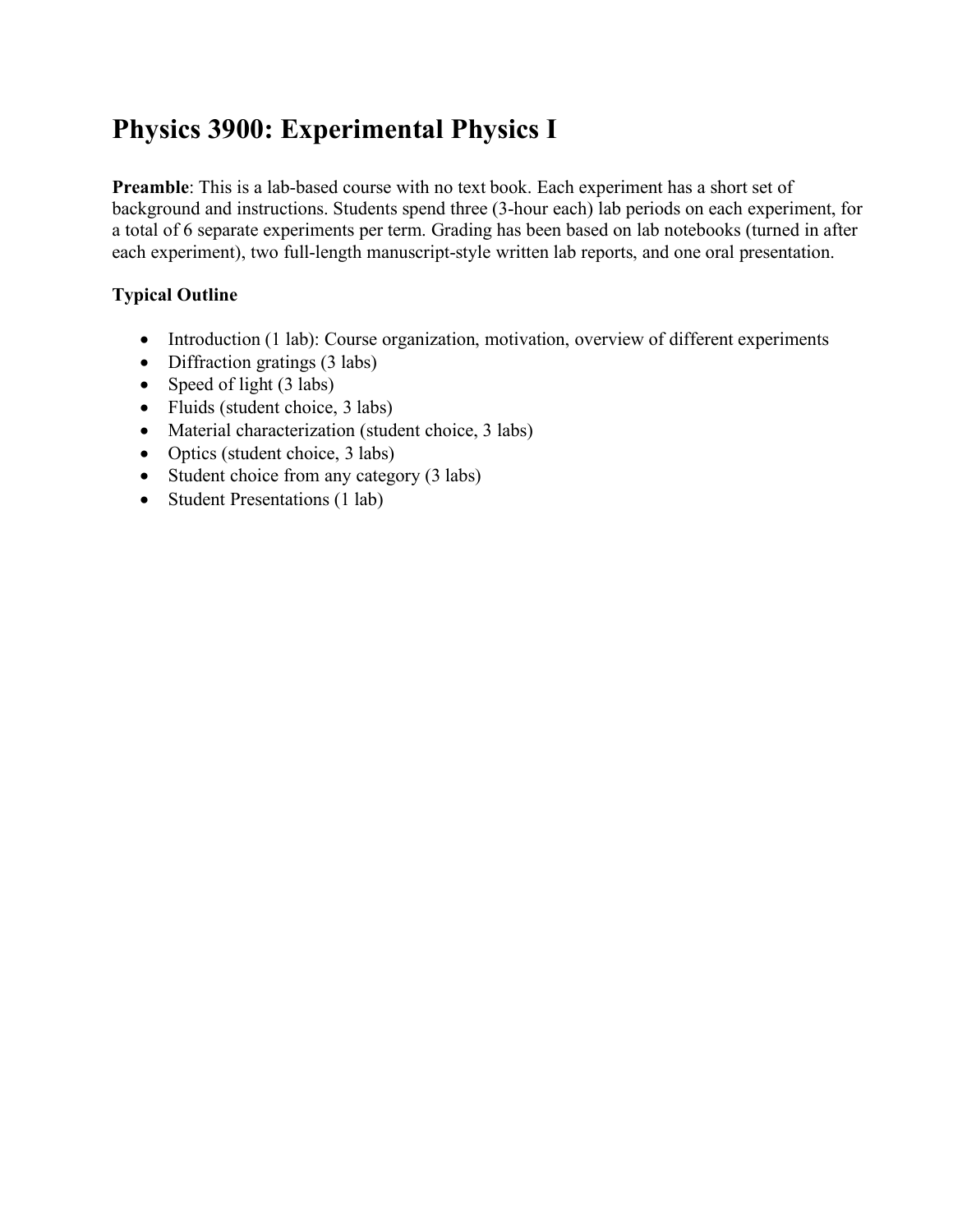# **Physics 4000: Introduction to Solid State Physics**

**Preamble**: Since 2013, the textbook has been *Condensed Matter Physics*, Michael P. Marder (McGraw-Hill, 2012). This course is designed to share lectures with PHYS 6000: Condensed Matter Physics so that graduate students with mixed backgrounds can all get up to speed. The course follows selected chapters from the text. In recent years, the course format has students read the text and submit questions to the instructor prior to class, and then the class periods focus on discussing student questions related to the reading and/or problem sets.

## **Outline**

## **Ch1-2 Crystal structure and symmetry (3 classes)**

- \* Unit cells: primitive cell, proper cell, lattice, basis
- \* 7 crystal systems, 14 Bravais lattices
- \* From 2D to 3D lattices: designating atom positions, conventional unit cells, Wigner-Seitz cells, coordination number
- \* Miller indices

## **Ch 3 Reciprocal lattice (2 classes)**

- \* Diffraction of waves by crystals, Scattered wave amplitude
- \* Brillouin zones, Fourier analysis of the basis

## **Ch 6 Free electron models (3 classes)**

- \* Density of states in k space, Fermi-Dirac distribution function, Electronic density of states
- \* Density of states at the Fermi energy, electronic heat capacity, failures of the Sommerfeld model

# **Ch 7 Periodic potentials (3 classes)**

\* Periodic potentials and energy gaps

\* Born-von Karman boundary conditions, Schrodinger equation in a periodic potential, Bloch's theorem

## **Ch 8,10 Tightly bound electrons and realistic calculations (3 classes)**

- \* Consequences of the nearly free electron model
- \* Band arising from a single electronic level
- \* Comparison of tight binding and nearly free electron bandstructure, importance of k, Holes
- \* Realistic calculations

# **Ch 13 Phonons (4 classes)**

- \* Classical dispersion relations, monatomic and diatomic 1D crystals
- \* Debye and Einstein models
- \* Measuring phonon dispersion relations

# **Ch 16 Dynamics of Bloch Electrons (3 classes)**

- \* Why scattering is important, thermal and electrical conductivity of metals
- \* Semiclassical model of electron dynamics
- \* Beyond the relaxation time and independent electron approximations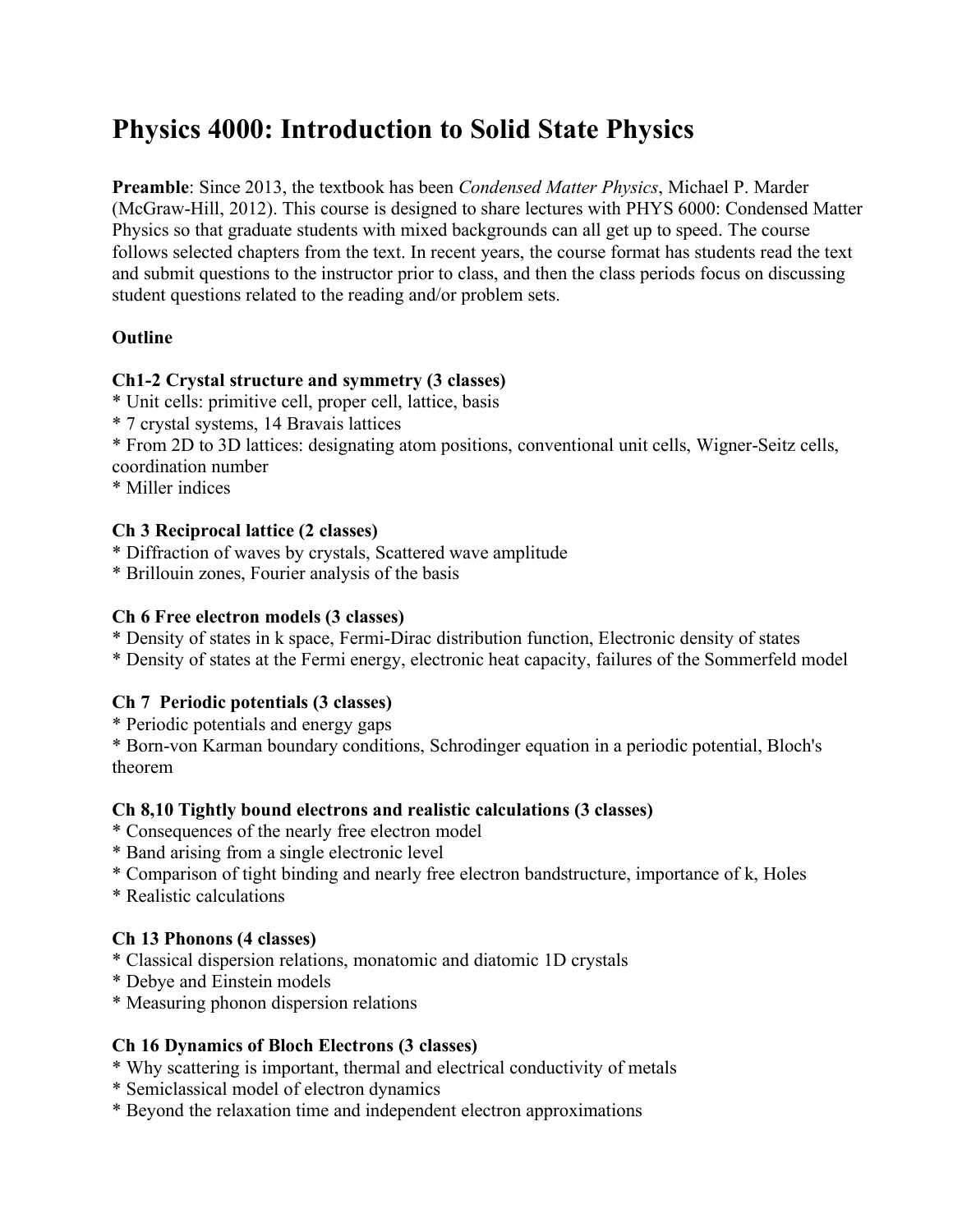# **Physics 4205: Introduction to fluid mechanics**

**Preamble:** This course is a basic introduction to the subject of fluid mechanics and is intended for undergraduate and beginning graduate students of applied mathematics and physics. This course introduces the general equations, both integral and differential, that result from the conservation of mass principle, Newton's second law, and the first law of thermodynamics. From these a number of particular situations will be considered that are of special interest. After completing this course the students should be able to apply the basic principles and methods of mechanics to new and different situations. Classical hydrodynamics is largely a subject in mathematics, since it deals with an imaginary ideal fluid that is completely frictionless. Much of the mathematics is classical, being more than one hundred years old. Fluid mechanics is the combination of classical hydrodynamics and the study of real fluids. In modern fluid mechanics the basic principles of hydrodynamics are combined with experimental data. The experimental data can be used to verify theory or to provide information supplementary to mathematical analysis. With the advent of the computer the entirely new field of computational fluid mechanics (CFD) has developed. Various numerical methods such as finite differences, finite elements, and boundary elements are used to solve advance problems in fluid mechanics. The business of CFD applications alone now employs several tens of thousands of people and has a turnover of some billions of dollars a year.

Kinematics Conservation Laws Vorticity Dynamics (4) Irrotational Flow (5) Gravity Waves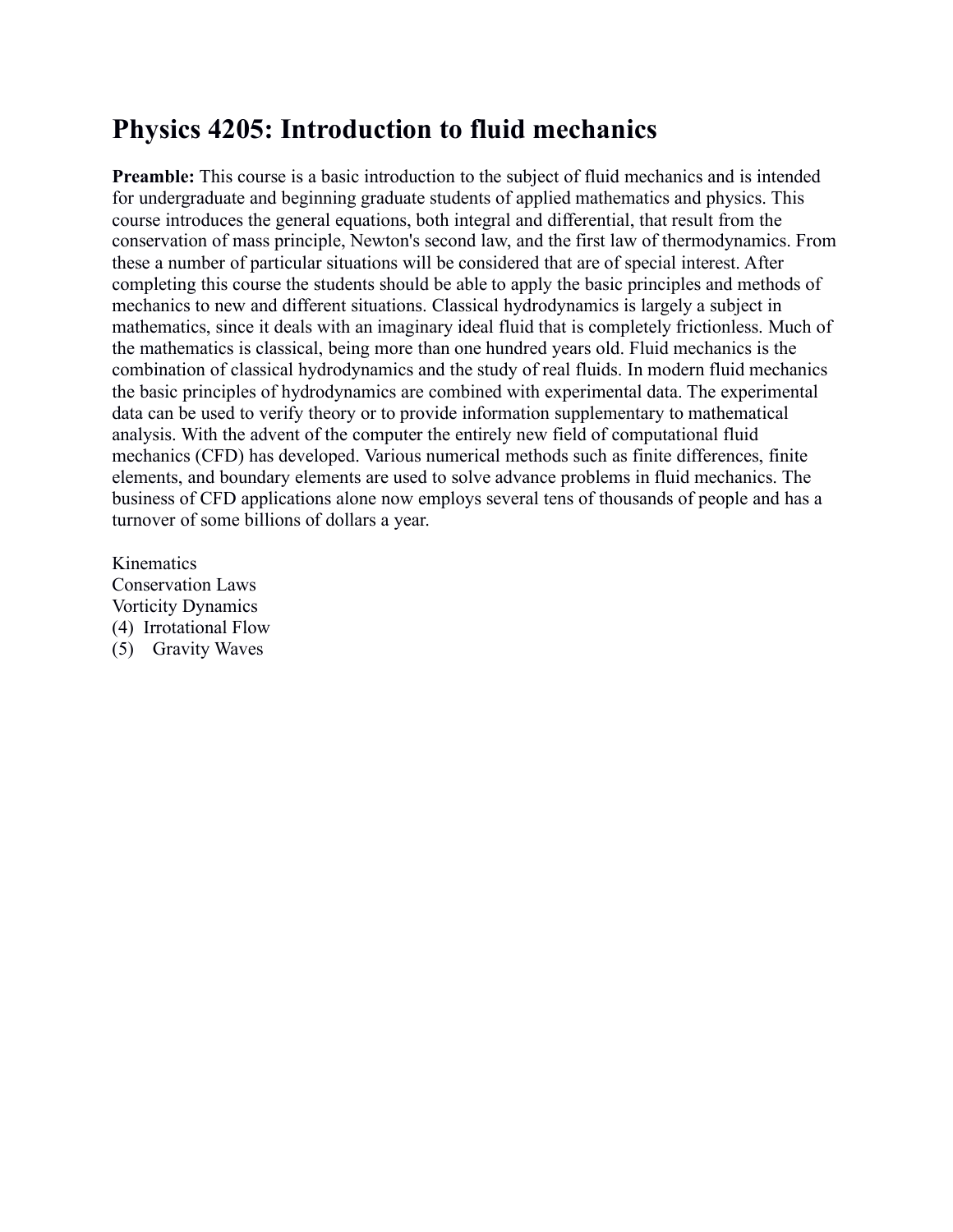# **Physics 4300: Advanced Physical Oceanography**

**Preamble:** PHYS4300 is an introduction course in theoretical geophysical fluid dynamics. Equations of motion are developed from conservation laws of mass, momentum, and energy. Analytical solutions for geostrophic flows, Ekman layers, and linear non-rotating and rotating waves are derived and explored in detail. A firm grasp of both ordinary and partial differential equations is required. Special topics are introduced depending on the research interests of the students taking the graduate PHYS6310 version of the course.

- 1. Introduction
- 2. The Coriolis Force
- 3. Equations of Fluid Motion
- 4. Equations Governing Geophysical Flows
- 5. Diffusive Processes
- 6. Transport and Fate
- 7. Geostrophic Flows and Vorticity Dynamics
- 8. The Ekman Layer
- 9. Barotropic Waves

**Textbook:** Benoit Cushman-Roisin & Jean-Marie Beckers Introduction to Geophysical Fluid Dynamics, 2nd Ed., Academic Press, 828pp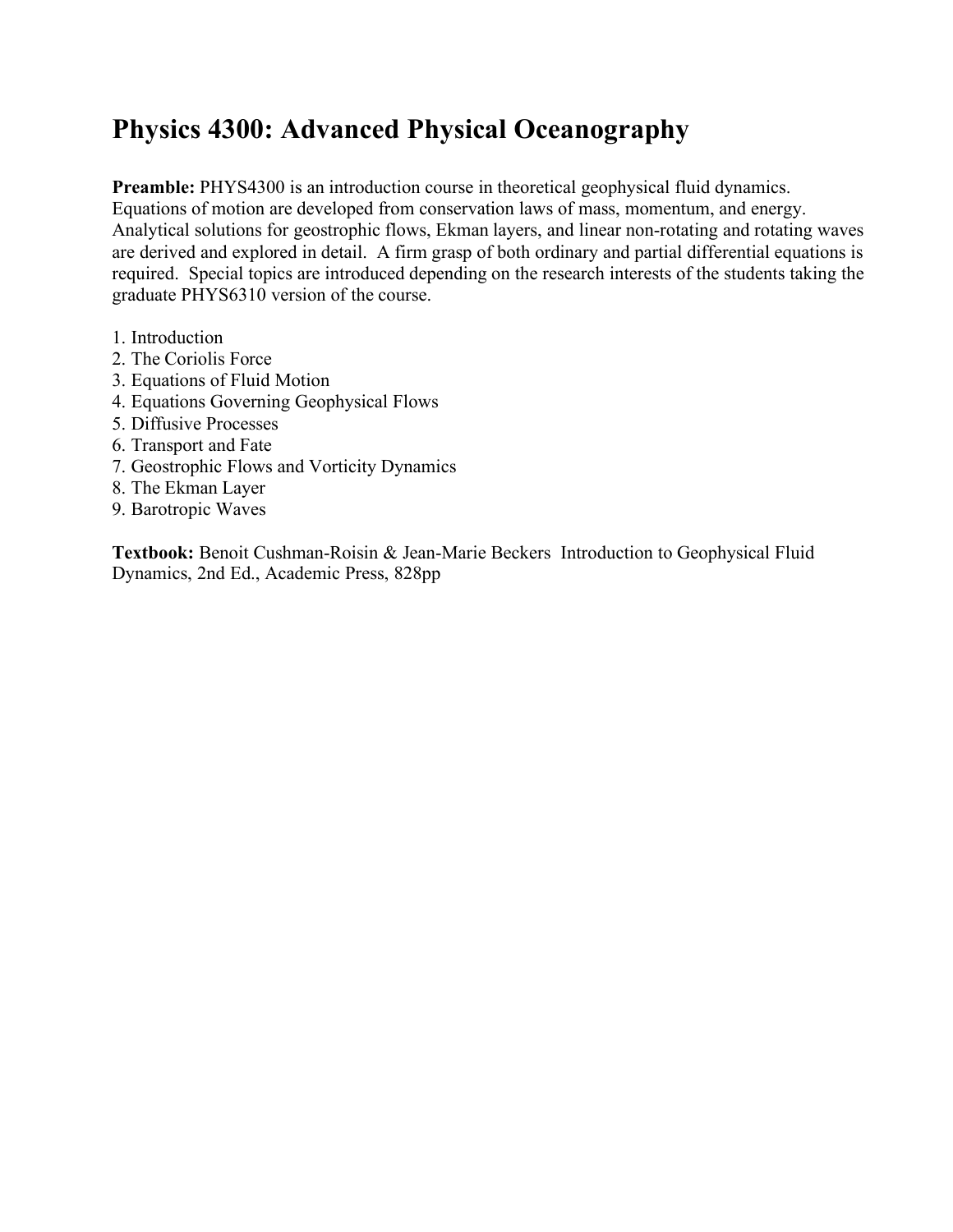# **Physics 4340: Modeling in Environmental Physics**

**Preamble**: This course is an introduction to the basic principles of environmental modelling. It covers the equations of dynamics of oceanic, atmospheric and terrestrial dynamics and methods of their numerical solution and analysis. The focus is on the basic characteristics of linear and nonlinear system analysis and different mathematical techniques, such as phase-plane analysis, used to explore the equilibrium states and dynamics of environmental systems. Free and forced dynamical systems, transition to chaos and some aspects of chaotic dynamics. will be discussed with application to uncertainty of model equations and predictability of climate and environmental systems. Examples will be drawn from the preceding course, Physics 3340, and other courses taken as part of the program. Fundamental techniques for numerical modelling will be developed and specific somewhat simplified models will be coded for the atmosphere and ocean and for modelling in ecology and for pollutant dispersal in the atmosphere and ocean. The course will focus on the development and application of numerical models, and the analysis and interpretation of model results.

(1) Principles of Modelling Linear and Nonlinear Systems. Examples of equations of environmental dynamical systems - atmosphere, ocean, cryosphere, land and ecology. Introduction to numerical methods.

(2) Understanding Equilibrium Dynamics in Environmental Models. Introduction to the concepts of static, steady state and dynamic equilibrium. Examples of radiative equilibrium in global climate system and equilibrium state of ocean overturning circulation.

(3) Simplified Numerical Models of the Ocean and Atmosphere. Development of models based on shallow water and quasigeostrophic approximations.

- (4) Numerical Models of Ecology
- (5) Modelling Pollutant Dispersal in the Atmosphere and Ocean
- (6) Simplified numerical models of climate.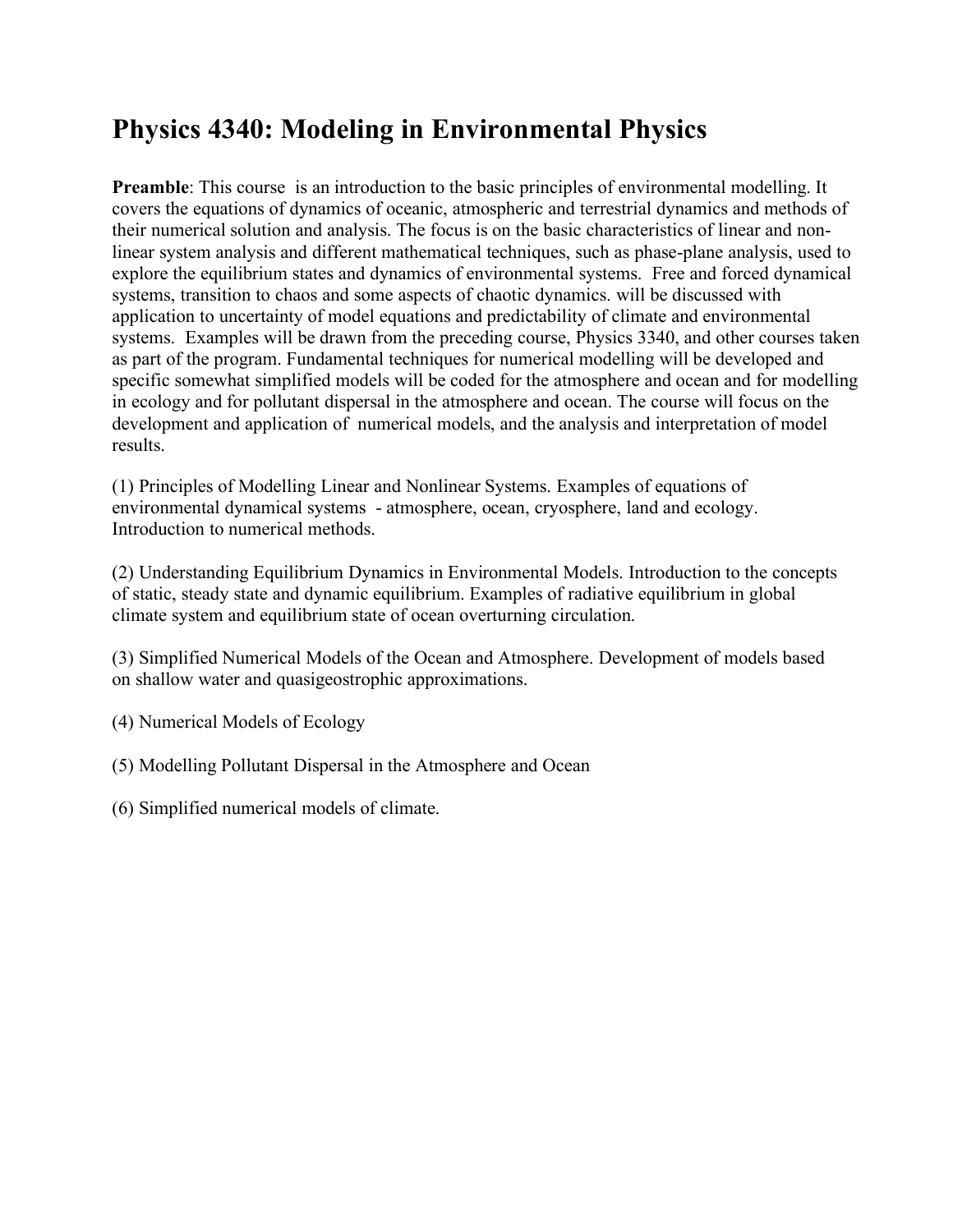# **Physics 4400: Statistical Mechanics**

**Preamble.** Beginning in the Fall 2016, PHYS 4400 will be revised substantially to reflect changes made in the PHYS 3400 curriculum and that it will now be listed as a recommended elective in our core physics program rather than required. Essential aspects of introductory Boltzmann and quantum statistics (Schroeder chapters 6 and 7) are now covered in 3400. 4400 will now be considered a more advanced statistical physics course, including some non-equilibrium phenomena, and as a bridge to graduate-level courses. It is not clear which choice for textbook would be best. Schroeder Chs. 6-8 formed the core of the course over the past decade. Twenty-some years ago, *Introduction to Modern Statistical Mechanics* by D. Chandler was recommended. The 1987 first edition is still in print (as of 2015). This text is viewed by some as being a bit too advanced as an undergraduate text. *Introductory Statistical Mechanics* by Betts and Turner (1992) was used in the more recent past (before Schroeder) and was well-liked by the instructors but is out of print. *Introduction to Statistical Physics* by Huang (second edition 2010) is perhaps a good compromise. Seems to be at the right level and is still in print (and not too expensive). Note that some topics covered in 3400 (e.g., Fermi and Bose statistics) are covered again with a more formal development.

# *New 4400 Course Outline – Based on Introduction to Statistical Physics, Huang.*

## *Recommend covering chapters 5-9, 11-18.*

Ch.1 A Macroscopic View of the World.

Ch.2. Heat and Entropy.

Ch. 3 Using Thermodynamics.

Ch. 4 Phase Transitions.

## **Ch. 5. The Statistical Approach. (1 week).**

The atomic view, random walk, phase space, distribution function, ergodic hypothesis, statistical ensemble, microcanonical ensemble, correct Boltzmann counting, distribution entropy (H), most probable distribution, Shannon's entropy.

## **Ch. 6. Maxwell-Boltzmann Distribution. (1 week).**

Ideal gas, equipartition. Speed distribution, entropy, derivation of thermodynamics, fluctuations, Boltzmann factor, time's arrow.

## **Ch. 7. Transport Phenomena.(1 week).**

Collisionless hydrodynamic regime, Maxwell's demon, non-viscous hydrodynamics, sound wave, diffusion, heat conduction, viscosity, Navier-Stokes equation.

## **Ch. 8. Canonical Distributions. (1 week).**

Review of the microcanonical ensemble, classical canonical ensemble, partition function, connection to thermodynamics, energy fluctuations, minimization of the free energy, classical ideal gas.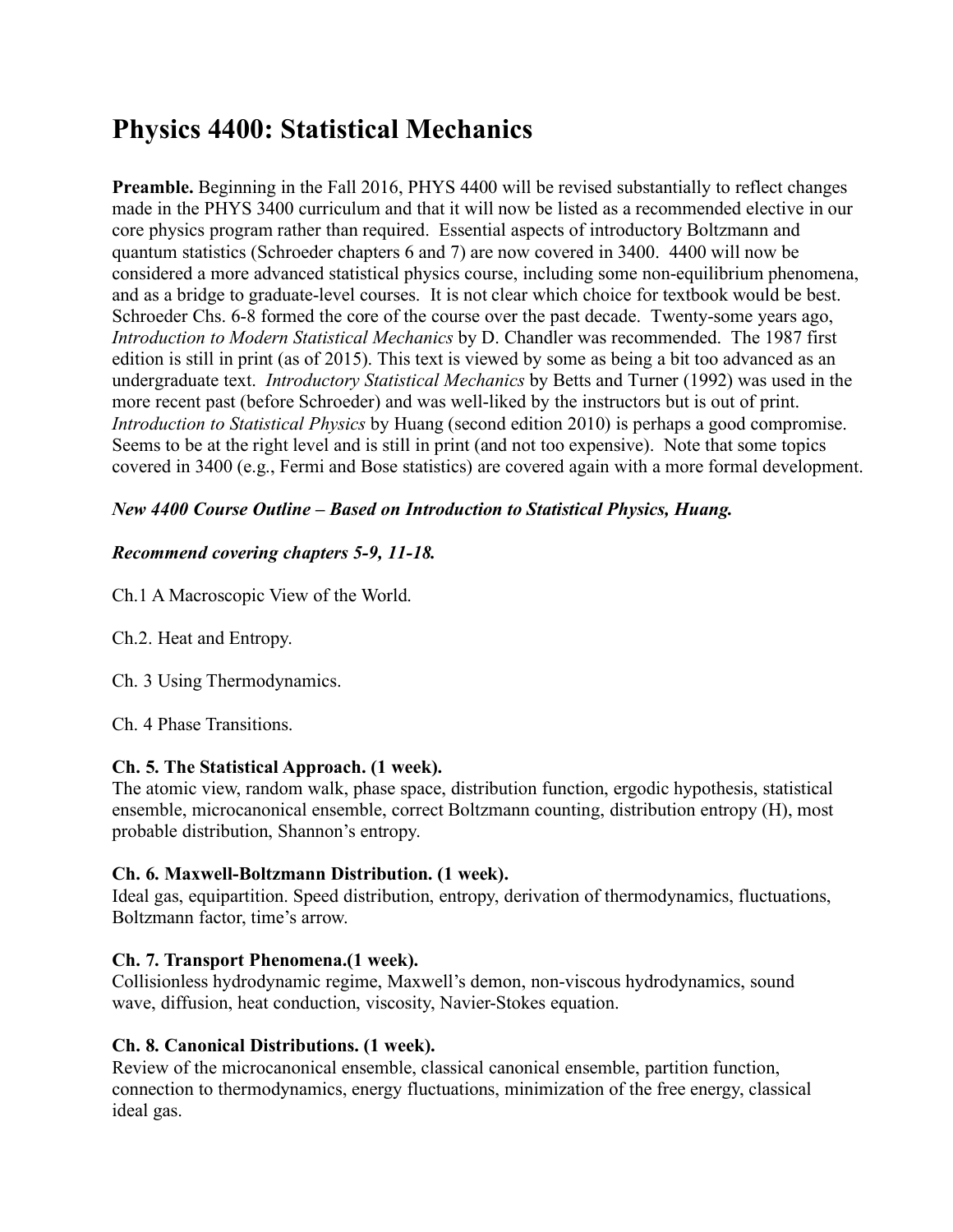## **Ch. 9. Grand Canonical Distributions. (1 week).**

The particle reservoir, Grand partition function, Number fluctuations, Connection with thermodynamics, Parametric equation of state and virial expansion, Critical fluctuations, Pair creation.

Ch. 10 Noise.

## **Ch. 11 Stochastic Processes. (1 week).**

Randomness and probability, binomial distribution, Poisson distribution,Gaussian distribution, central limit theorem, shot noise.

## **Ch. 12. Time-Series Analysis (1 week).**

Ensembles of paths, ensemble average, power spectrum and correlation function, signal and noise, transition probabilities, Markov process, Fokker-Planck, Monte Carlo, Ising model simulation.

## **Ch. 13. The Langevin equation. (1 week).**

The equation and solution, energy balance, fluctuation-dissipation theorem, diffusion coefficient, transition probability, heating by stirring (forced oscillator in a medium).

## **Ch. 14. Quantum Statistics (1 week).**

Thermal wavelength, identical particles, occupation numbers, spin, microcanonical ensemble, Fermi statistics, Bose statistics, pressure, entropy, free energy, equation of state, classical limit.

# **Ch. 15. Quantum Ensembles. (1 week).**

Incoherent superposition of independent states, density matrix, QM canonical ensembles, QM grand canonical ensembles, occupation number fluctuations, photon bunching.

## **Ch. 16. The Fermi Gas. (1 week).**

Energy, ground state, temperature, low-T, particles and holes, electrons in solids, semiconductors.

## **Ch. 17. The Bose Gas. (1 week).**

Photons, Bose enhancement, phonons, Debye specific heat, electronic specific heat, conservation of particle number.

## **Ch. 18. BE Condensates (1 week).**

Macroscopic occupation, The condensate, equation of state, specific heat, how is the phase formed, liquid helium.

Ch. 19. The Order Parameter.

Ch 20. Superfluidity.

Ch 21. Superconductivity.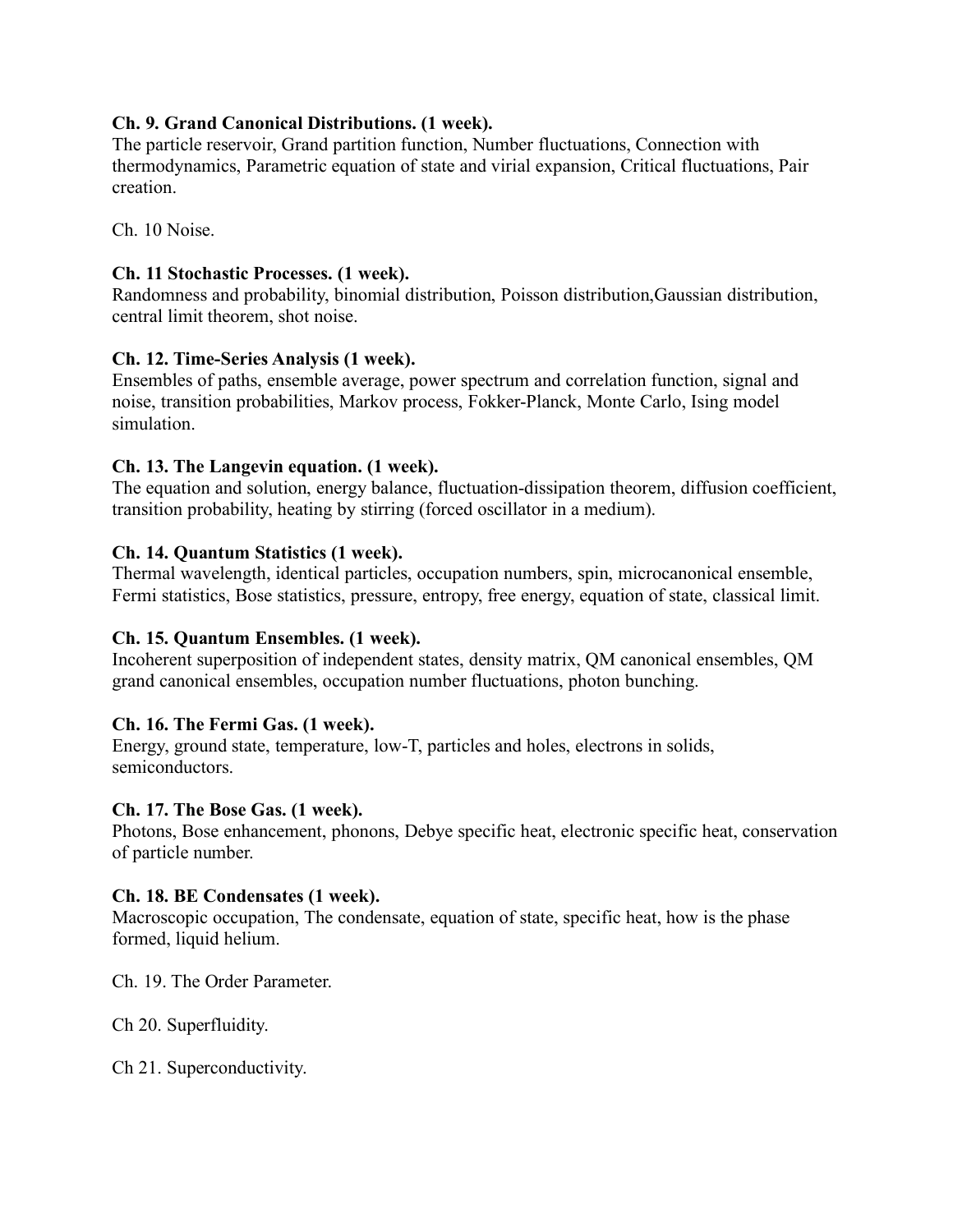# **P4500: Electromagnetic Fields II**

**Preamble**: This course is a continuation of PHYS 3500 with a focus on dynamics and energy considerations. Specific topics follow those covered in the latter chapters of *Introduction to Electrodynamics* (Griffiths), also the recommended textbook for 3500. Starting with a quick review of the major concepts from basic electricity and magnetism (from 3500), new material can begin with either Ch 7 or Ch 8, depending on what was covered in 3500 in that year, ending with Ch 12. A major focus of the course is applications. Instructors are encouraged to use supplementary material from other texts, such as Jackson. The quick review of 3500 material can be aided by an early assignment on material students should already know as a means to force them to review on their own. After an introduction of the course and a brief review, which take about one week, the six sections listed below can be allocated roughly as two weeks for each of the ensuing sections with an exception of three weeks for the section 3.

# 1. Electrodynamics (Ch 7)

- Electromotive force
- Induction, Faraday's law, energy in magnetic fields
- Maxwell's equations in vacuum and in matter

# 2. Conservation Laws (Ch 8)

- Charge and energy
- Continuity equation
- Poynting's theorem
- Conservation of momentum
- Angular momentum
- 3. Electromagnetic Waves (Ch 9)
	- Waves in one dimension, boundary conditions, polarization
	- 3D wave equations for E and B, energy and momentum
	- EM waves in matter, propagation, reflection, transmission
	- Guided waves
- 4. Potentials and Fields (Ch 10)
	- Potentials and gauge transformations
	- Retarded potentials
	- Fields of a moving point charge
- 5. Radiation (Ch 11)
	- Electric and magnetic dipole radiation
	- Radiation from an arbitrary source
	- Point charges
	- Radiation reactions
- 6. Electrodynamics and Relativity (Ch 12)
	- Relativistic mechanics, energy, kinematics, dynamics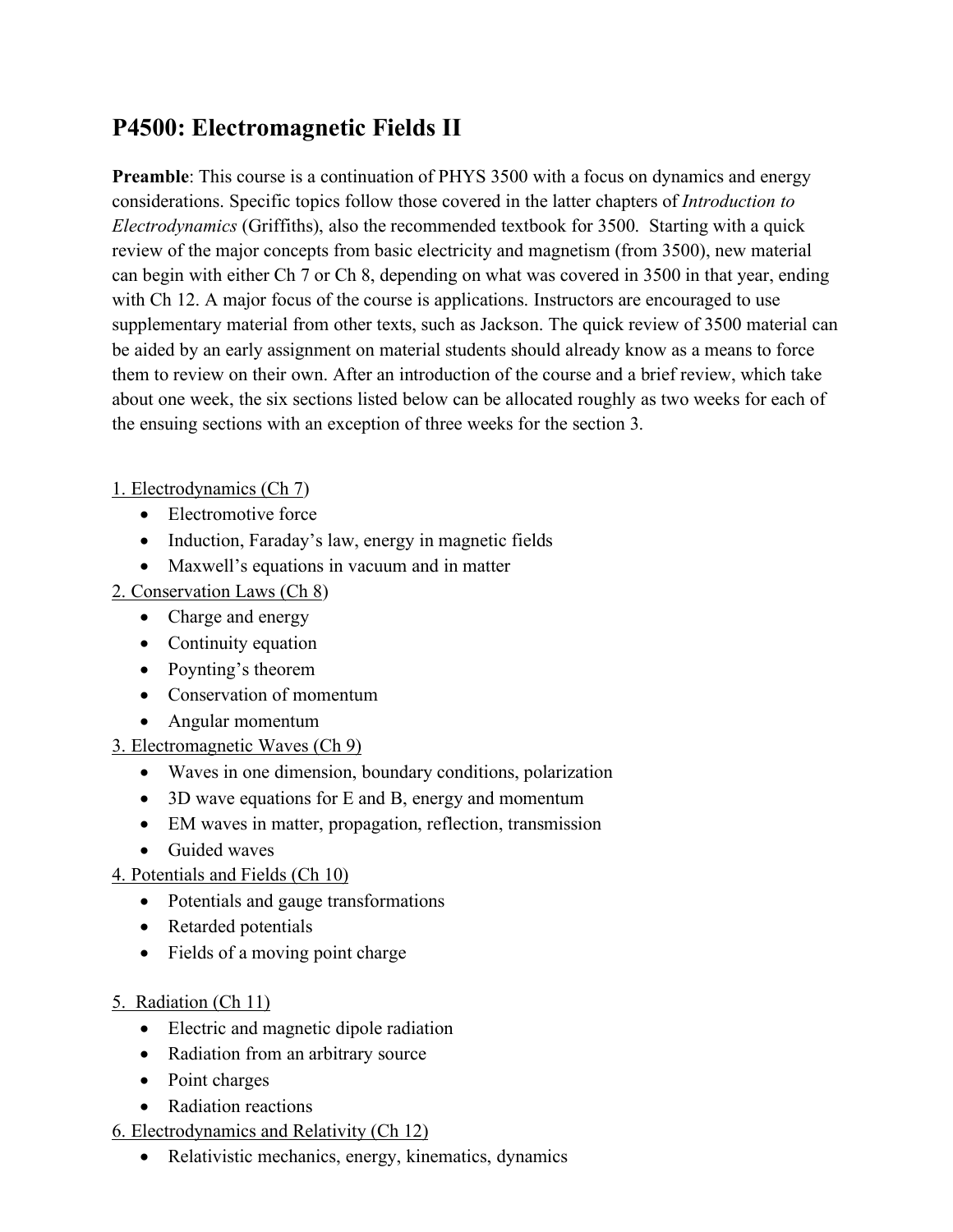- Relativistic electrodynamics
- Magnetism as a relativistic phenomenon
- Field tensor
- Relativistic potentials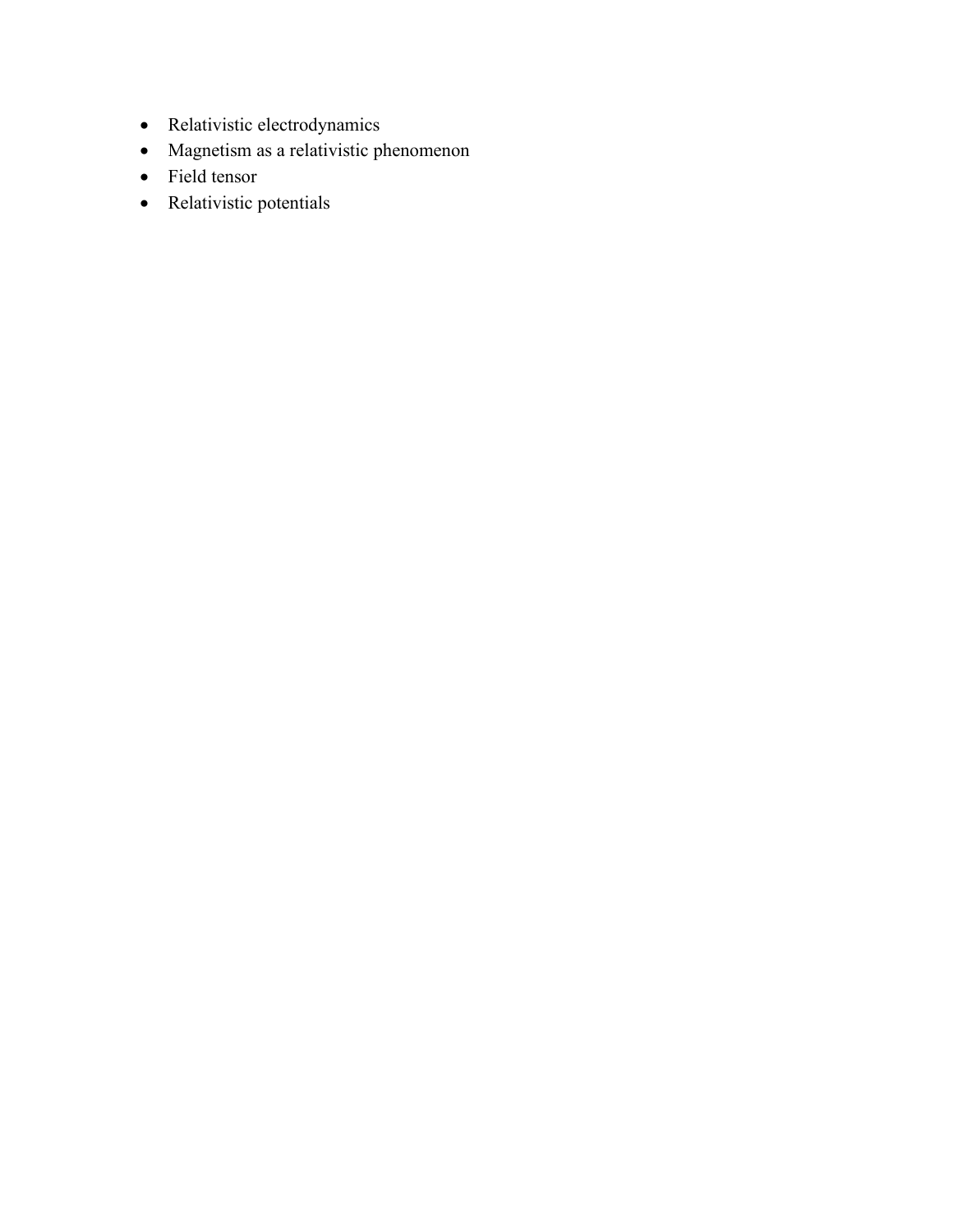# **Physics 4600: Optics and Photonics II**

**Preamble**: This course is a continuation of PHYS 3600 with a focus on the principles, techniques, and applications of lasers. Specific topics covered in this course may follow some chapters of two textbooks, i.e., Photonics: optical electronics in modern communications by Amnon Yariv and Pochi Yeh (sixth edition, Oxford University Press, 2007) and Elements of Photonics by Keigo Iizuka (John Wiley  $\&$  Sons, 2002). Starting with a quick review of the major concepts from geometrical optics and physical optics (from PHYS 3600), the first half of the courses focuses on the principles and techniques of lasers, and the second half of the course addresses new phenomena and applications with the lasers, including nonlinear optical effects and devices, guided-wave optics, and fibre-optic communication. The eight sections listed below can be allocated roughly as one and a half weeks for each section.

## 1. Quick Review of basic Optics and Photonics (from PHYS 3600)

- Ray optics
- Wave optics
- Gratings and interferometers

## 2. Optical Resonators (Yariv and Yeh, Chapter 4)

- Fabry-Perot etalon
- Mode stability criteria
- Modes in optical resonators
- Resonance frequencies
- Losses in optical resonators

# 3. Interaction of Radiation and Atomic Systems (Yariv and Yeh, Chapter 5)

- Atomic transitions and electromagnetic waves
- Atomic polarizability and dielectric constant
- Dispersion and complex refractive index
- Lineshape function
- Induced transitions
- Gain saturation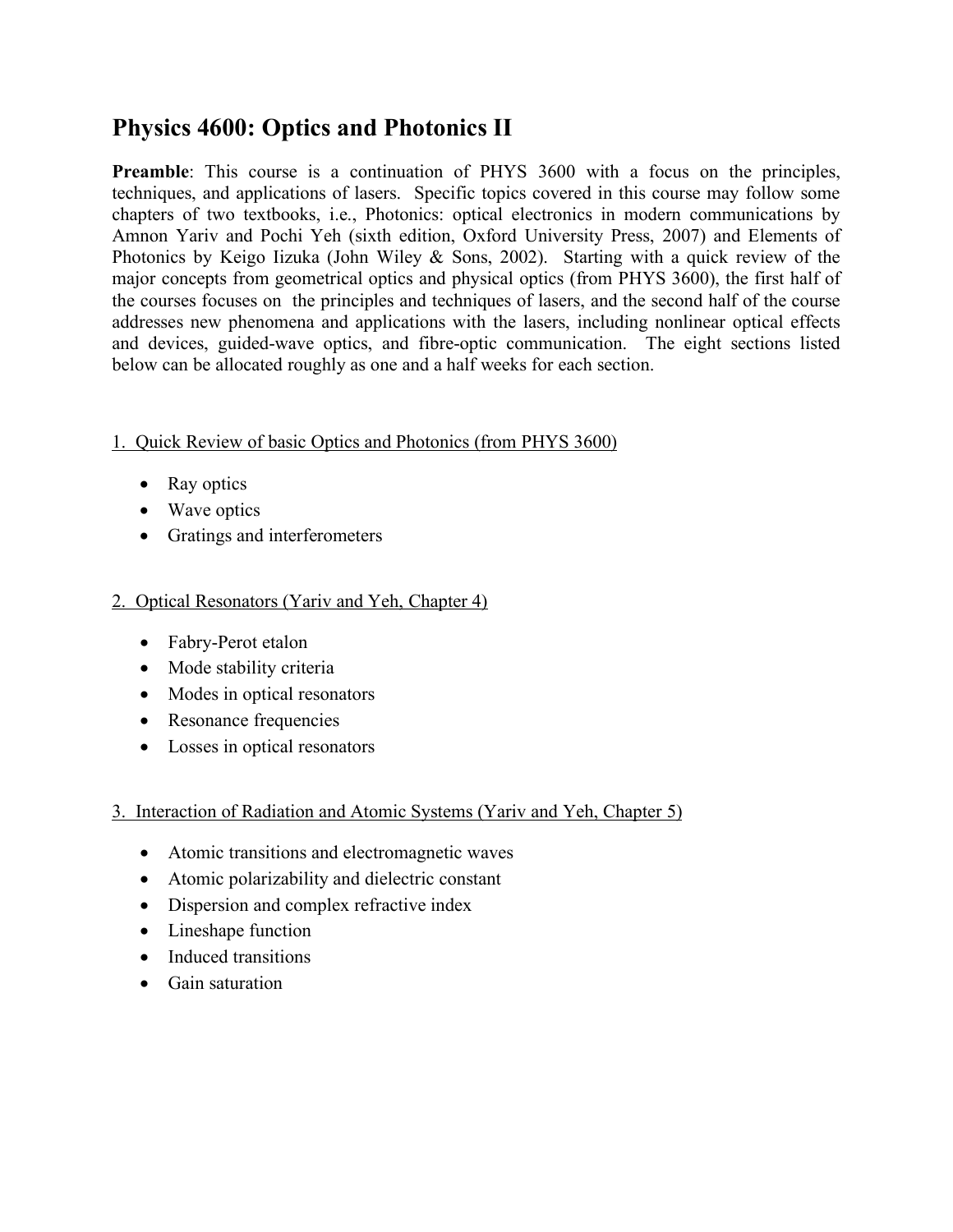## 4. Principles and techniques of lasers (Yariv and Yeh, Chapter 6)

- Properties of lasers (oscillation frequency, power, output coupling)
- Three- and four-level lasers
- Mode locking and Q-switching in Lasers
- Some specific laser systems

## 5. Nonlinear optics and devices (Yariv and Yeh, Chapters 8 and 9)

- Nonlinear polarization
- Second-order and third-order nonlinear phenomena
- Linear electro-optic effect and electro-optic modulation
- Third-order nonlinear optical processes

#### 6. Guided-wave optics (Iizuka, Chapters 9 and 10)

- Planar optical guides
- Characteristic equations
- Asymmetric optical guides
- Rectangular optical waveguides
- Waveguide coupling

## 7. Fiber-optic communication (Iizuka, Chapters 11 and 16)

- Fibre-optic communication systems
- Modulation, multiplexing, and detection
- Modes and dispersion in optical fibers

## 8. Photonic crystal optics

- Physics of photonic bandgap
- Index gratings
- 1-D, 2-D, and 3-D photonic crystals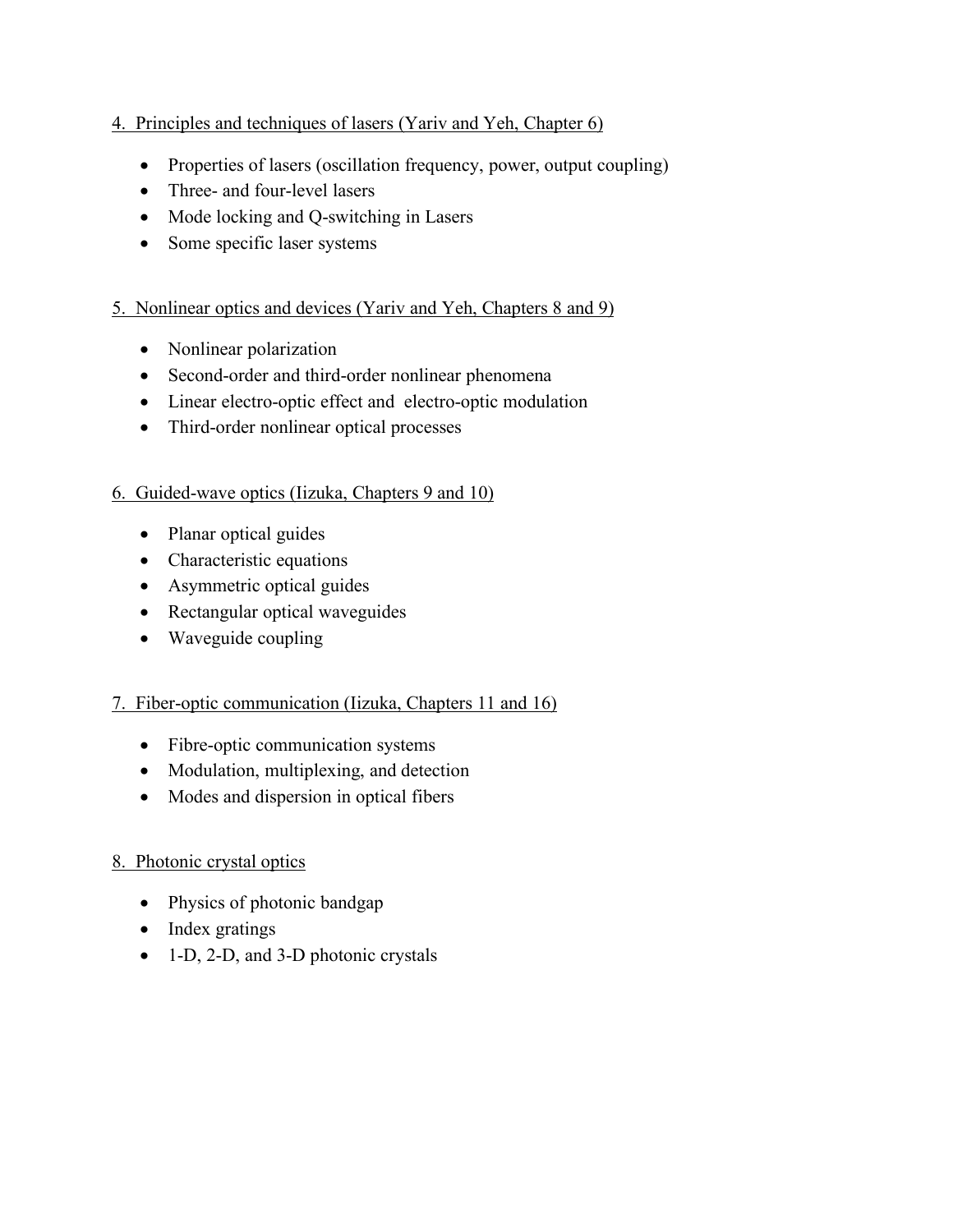# **Physics 4820: Mathematical Physics III**

**Preamble**: This course material naturally builds on what was covered in Physics 3820 or equivalent mathematics courses. The combination of Lea and Arfken textbooks works well since Lea's textbook acts as a link between Physics 3820 and 4820, and Arfken's textbook expands the material and introduces students to more general and broader treatment of the subjects covered. The large emphasis of this course is on solving differential equations using different methods with many examples and applications taken from as many branches of physics as possible. This is challenging to students since they are used to looking at physics as one stream at a time (e.g. classical mechanics, quantum mechanics, electrical circuit theory etc) and often do not realize that similar mathematics (a common language) underlies many branches of physics. Ultimately, it is the interplay between physics and mathematics that allows us to solve many physics problems.

## **1. Sturm-Liouville Theory (Ch. 8 (Lea) and Chs. 8 and 9 (AW))**

- Hermitian operators
- ODE eigenvalue problems
- PDEs
- Separation of variables
- Laplace and Poisson equations
- Wave equation

## **2. Bessel Functions (Ch. 8 (Lea) and Ch. 14 (AW))**

- Bessel functions of the first-kind
- Orthogonality
- Neumann functions, Bessel functions of the second-kind
- Hankel functions
- Modified Bessel functions

## **3. Legendre Functions (Ch. 8 (Lea) and Ch. 15 (AWH))**

- Legendre polynomials
- Orthogonality
- Physical Interpretation of Generating Function
- Associated Legendre equation
- Spherical harmonics
- Associate Legendre equation
- Legendre functions of the second-kind

## **4. Integral Transforms: Laplace and Fourier Transforms (Ch. 5 (Lea), Ch. 7 (Lea) and Ch. 20 (AWH))**

- Laplace transforms
- Properties of Laplace transforms
- Laplace Convolution Theorem
- Inverse Laplace transform
- Fourier transforms
- Properties of Fourier transforms
- Fourier Convolution Theorem
- Signal-Processing Applications (have not covered so far, maybe important for Phys Oceanog ?)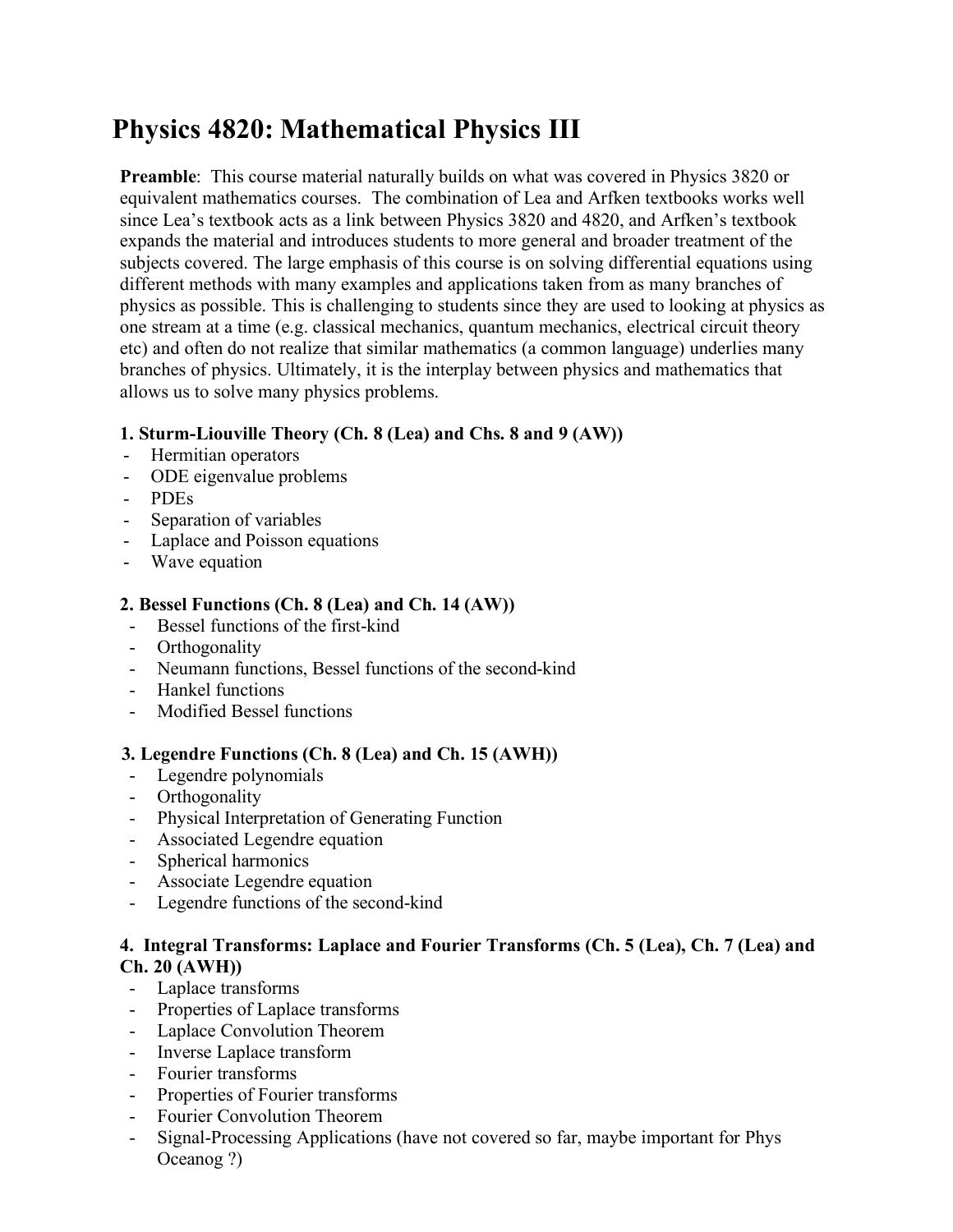## **5. Delta Function, Theory of Distributions, Green's Functions (Ch. 6 (Lea), Chs. 1(1.11) and 10 (AWH))**

- Introduction to theory of distributions
- Properties of distributions
- Examples of distributions: delta function and Green's functions

# **6. Group Theory (Optional Topic B (Lea) and Ch. 17 (AWH))**

- Introduction to group theory
- Examples of groups
- Symmetry and Physics
- Representation of groups
- Discrete groups
- Continuous groups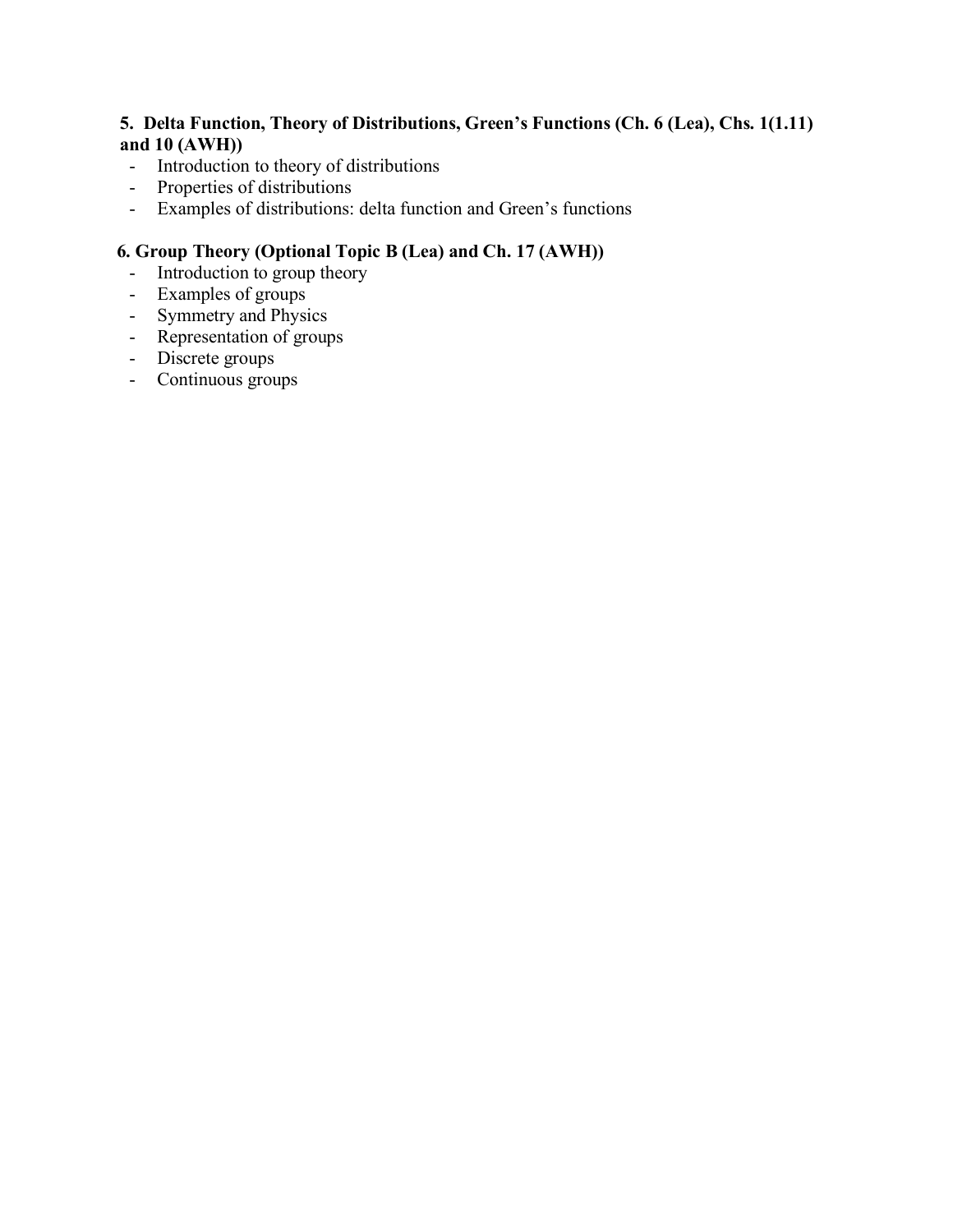# **Physics 4850: Quantum Mechanics**

**Preamble:** The goal of 4850 is to provide a mathematically based course in quantum mechanics that covers all of the foundation material normally covered in an undergraduate physics degree and that will prepare students for more advanced, graduate level courses in quantum mechanics. The main themes are Hermitian operators (observables), measurement and probability. The recommended textbook is Quantum Mechanics by Cohen-Tannoudji, Diu and Laloe; nearly all of the chapters are covered. This textbook is also used in 4851, which is a (optional) continuation of 4850.

1. vectors spaces and kets; orthonormal bases; linear operators; projection operators; Hermitian conjugation

- 2. x-representation, p-representation, R and P operators
- 3. matrix representation of kets, bras and operators
- 4. eigenvalues and eigenvectors of Hermitian operators
- 5. postulates of quantum mechanics
- 6. spin
- 7. two state system with coupling (amonia molecule)
- 8. harmonic oscillator: ladder operators, eigenvalues, eigenstates
- 9. angular momentum: J+- operators, basis states, matrix representation
- 10. orbital angular momentum in real space and spherical harmonics
- 11. spinor representation
- 12. addition of angular momentum; spin-orbit coupling
- 13. time independent perturbation theory
- 14. degenerate perturbation theory
- 15. time dependent perturbation theory; example: sinusoidal perturbation and resonance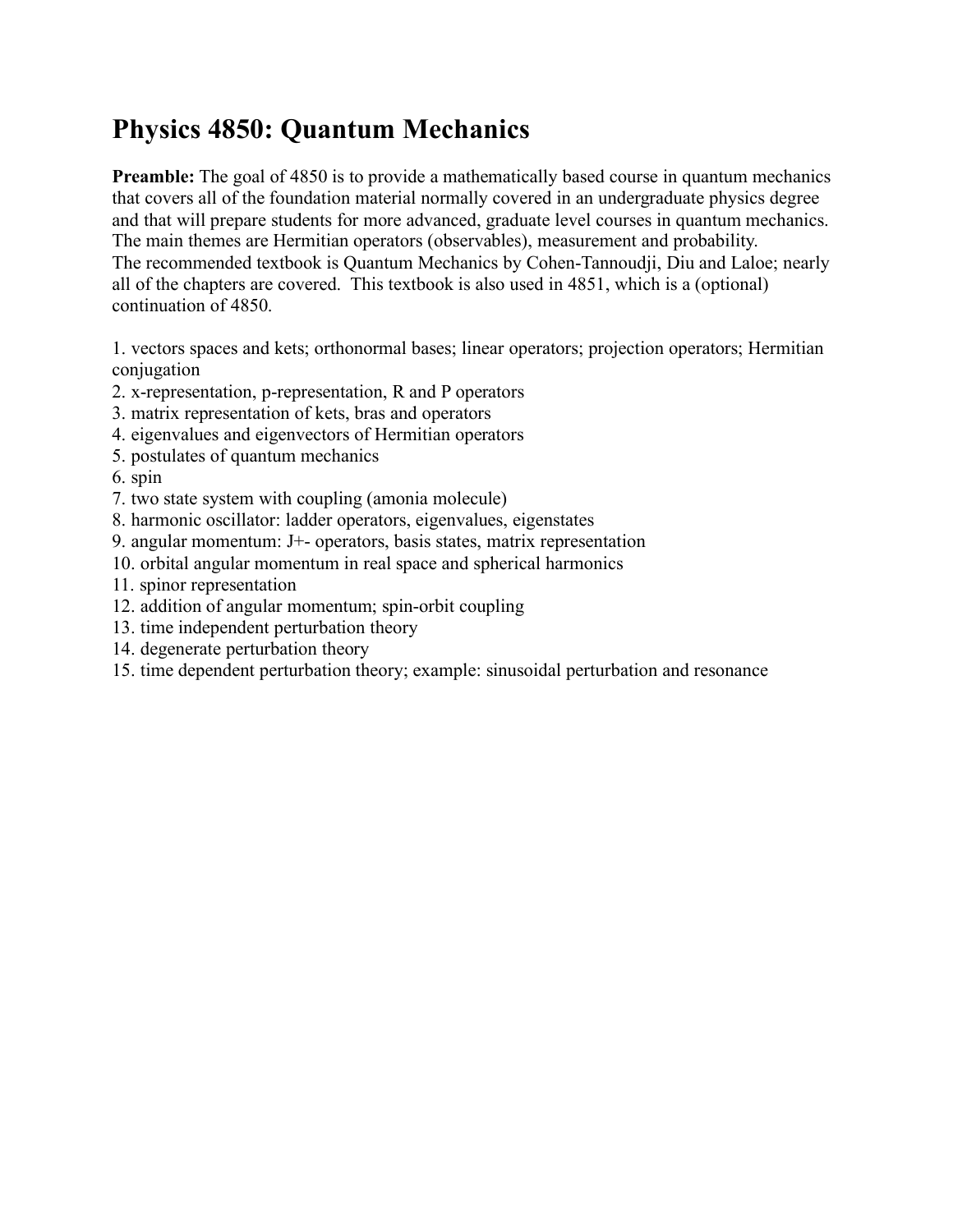# **Physics 4851: Advanced Quantum Mechanics**

**Preamble:** For the last number of years, 4851 has been co-taught with 6850. The rational is as follows: 4850 is more or less the same senior undergraduate course in quantum mechanics that a student will take in any university. Following 4850, there are many different directions in quantum mechanics that can be explored, such as path integrals, relativistic quantum mechanics, quantum information etc. The content of such courses varies greatly by university. With 4850 as a foundation, students can go anyplace and continue in masters level quantum mechanics courses. Since our 4851 builds on the material of 4850, it is also appropriate as a masters level course. However, it is not likely to be identical to master courses offered elsewhere because of the enormous variety of content taught at this level. The enrollment in 4851/6850 is a minimum of 4 - usually 2 or 3 undergrads and 2 or 3 grad students. The undergrads are almost always applied math/physics joint honours .

The goal of course is to introduce students to important ideas that are relevant to current research trends, such as entanglement and Berry's phase, and to prepare students to take courses in quantum field theory, quantum statistical mechanics, quantum information, etc. Whereas 4850 covers Hermitian operators, measurements involving pure states and time-independent Hamiltonians in depth, 4851 deals with mixed states (density operators), unitary operators, including symmetry operations and the time-evolution operator, and treats time dependence in more detail.

The recommended text book is "Quantum Mechanics" by Cohen-Tannoudji, Diu and Laloe. This book is divided into regular chapters (which form the content of 4850) and complements. P4851 is based mainly on the complements of this text.

1. Tensor product of state spaces; matrix representation of kets and operators

- 2. Entanglement
- 3. Operators: functions of operators, unitary operators, parity operator, time evolution operator

4. Density operator: Pure states and statistical mixtures of states; thermodynamic equilibrium; Examples: spin 1/2 in a magnetic field in thermodynamic equilibrium; harmonic oscillator in thermodynamic equilibrium

- 5. von Neumann entropy and entanglement entropy
- 6. Time evolution operator
- 7. Schrodinger, Heisenberg and Interaction pictures of quantum mechanics
- 8. Ehrenfest's theorem; example: spin waves in a 1D chain
- 9. Sudden vs adiatic approximations
- 10. Berry's phase
- 11. Gauge fields; gauge transformations; Aharanov Bohm effect

12. Angular momentum and spin; rotations; brief description of SU(2) and Yang-Mills Theory (SU(2) and SU(3) gauge theories)

13. Space and time translation operators; space inversion

14. Time reversal and unti-unitary operators; application to angular momentum; Kramers degeneracy

15. Identical particles - exchange degeneracy, permutation operators; symmetrisation postulate for bosons and fermions

- 16. Occupation numbers, occupation number kets
- 17. Fock space, creation and annihilation operators
- 18. Propagators (Green's functions); retarded propagators;
- 19. Path integrals